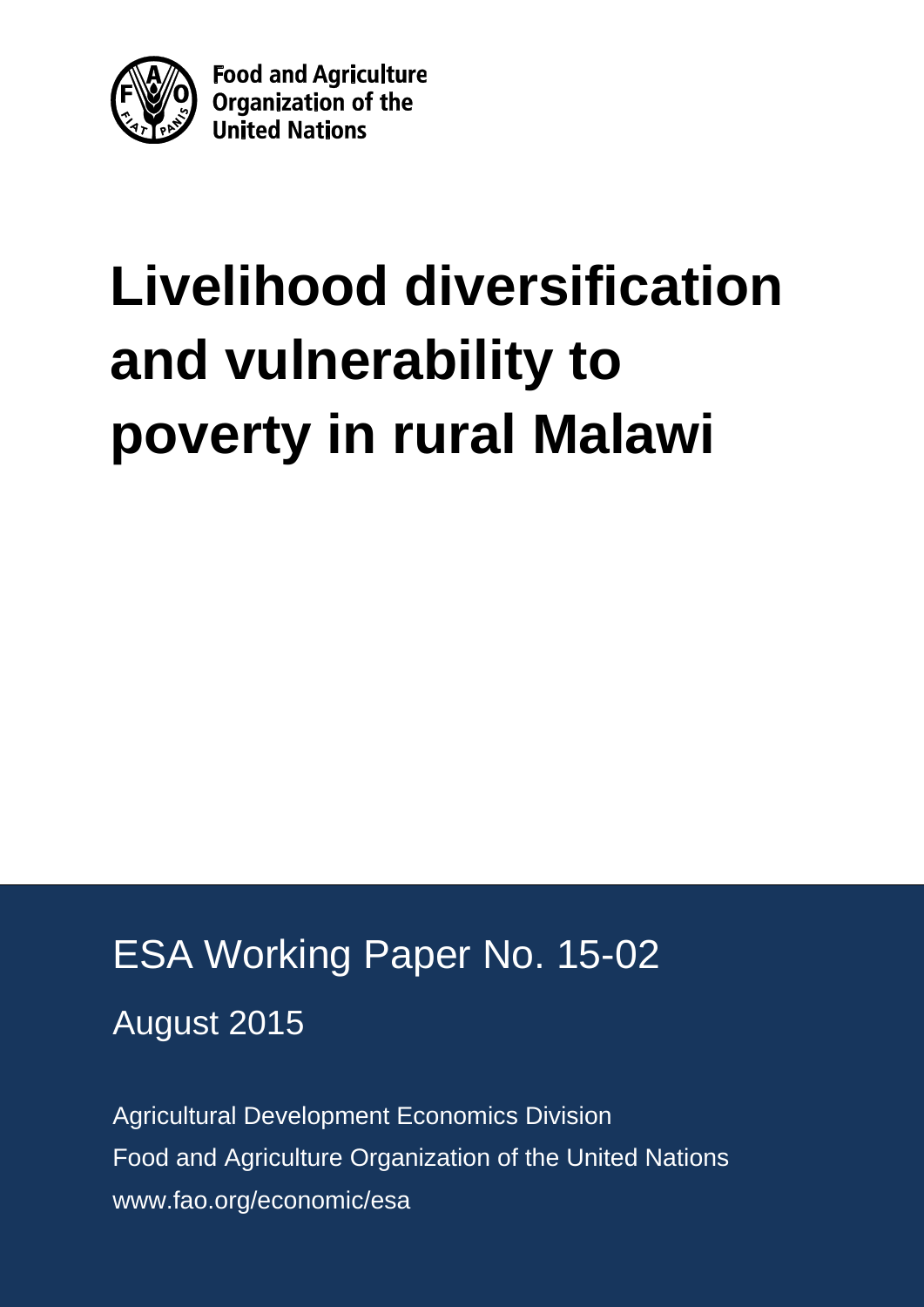# Livelihood diversification and vulnerability to poverty in rural Malawi

Solomon Asfaw, Nancy McCarthy, Adriana Paolantonio, Romina Cavatassi, Mulubrhan Amare and Leslie Lipper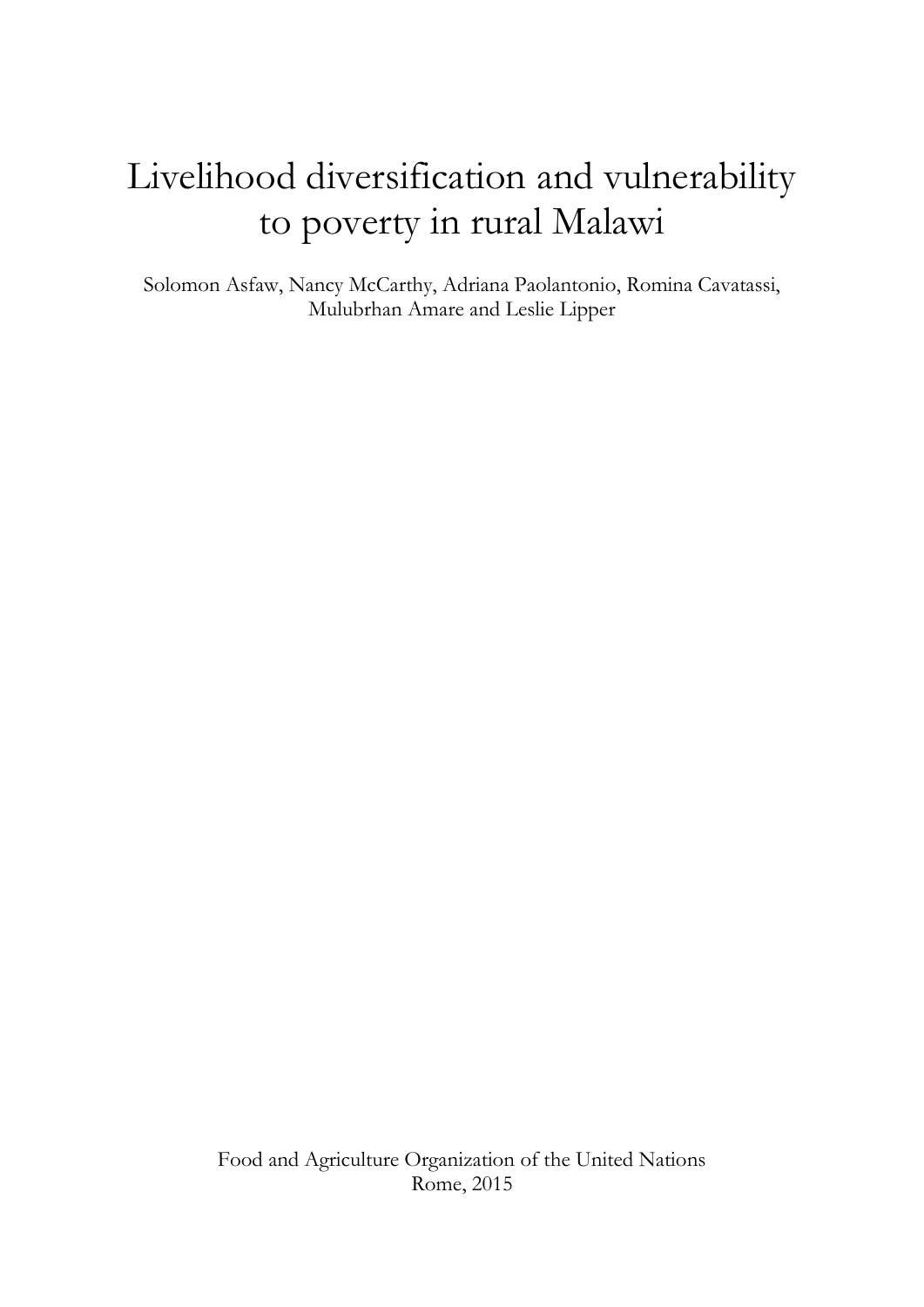#### **Recommended citation**

FAO. 2015. *Livelihood diversification and vulnerability to poverty in rural Malawi,* by Solomon Asfaw, Nancy McCarthy, Adriana Paolantonio, Romina Cavatassi, Mulubrhan Amare and Leslie Lipper. ESA Working Paper No. 15-02. Rome.

The designations employed and the presentation of material in this information product do not imply the expression of any opinion whatsoever on the part of the Food and Agriculture Organization of the United Nations (FAO) concerning the legal or development status of any country, territory, city or area or of its authorities, or concerning the delimitation of its frontiers or boundaries. The mention of specific companies or products of manufacturers, whether or not these have been patented, does not imply that these have been endorsed or recommended by FAO in preference to others of a similar nature that are not mentioned.

The views expressed in this information product are those of the authors and do not necessarily reflect the views or policies of FAO.

© FAO, 2015

FAO encourages the use, reproduction and dissemination of material in this information product. Except where otherwise indicated, material may be copied, downloaded and printed for private study, research and teaching purposes, or for use in non-commercial products or services, provided that appropriate acknowledgement of FAO as the source and copyright holder is given and that FAO's endorsement of users' views, products or services is not implied in any way.

All requests for translation and adaptation rights, and for resale and other commercial use rights should be made via www.fao.org/contact-us/licence-request or addressed to copyright@fao.org.

FAO information products are available on the FAO website (www.fao.org/publications) and can be purchased through [publications-sales@fao.org](mailto:publications-sales@fao.org)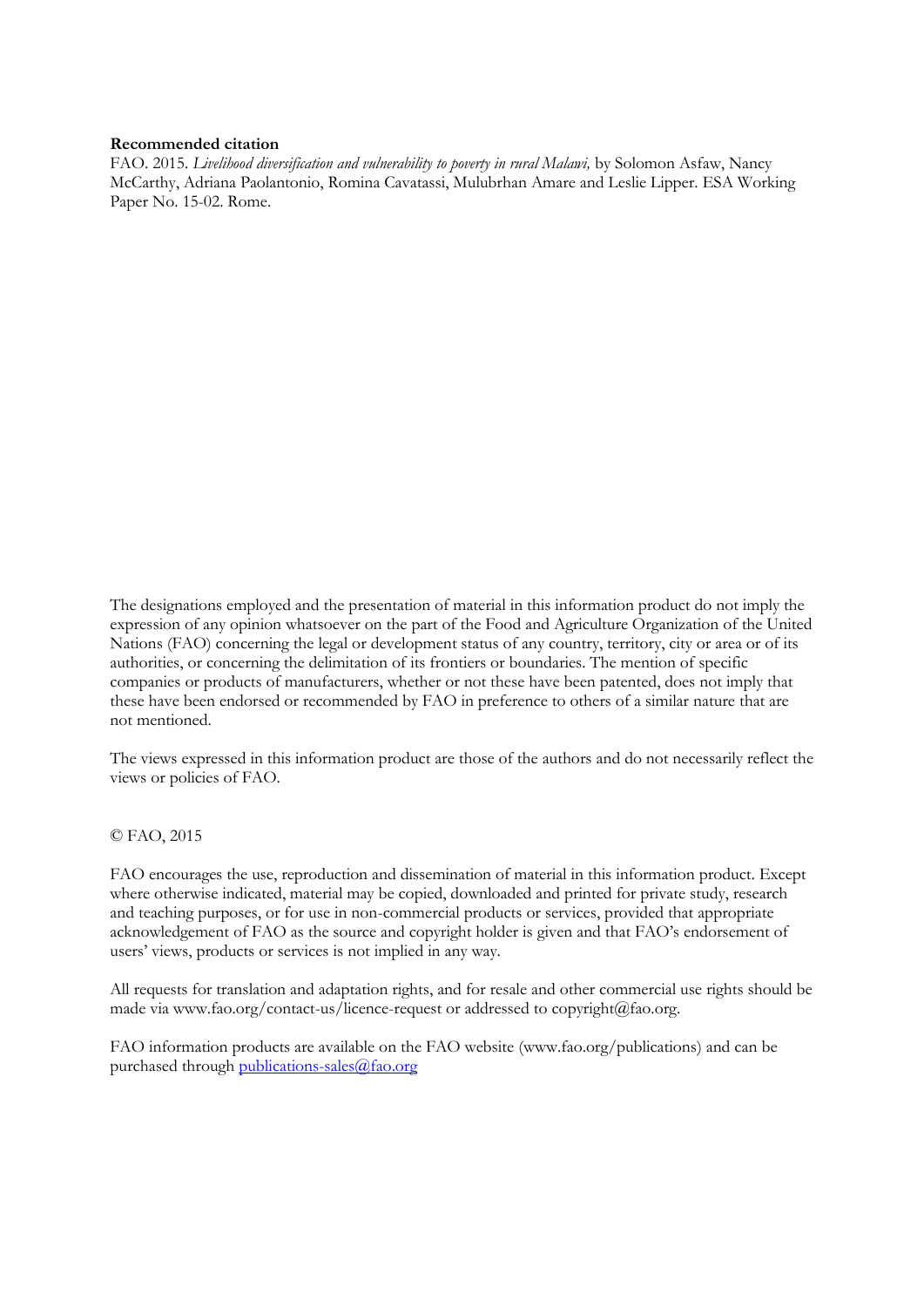# **Livelihood Diversification and Vulnerability to Poverty in Rural Malawi<sup>1</sup>**

Solomon Asfaw<sup>1\*</sup>, Nancy McCarthy<sup>2</sup>, Adriana Paolantonio<sup>1</sup>, Romina Cavatassi<sup>1</sup>, Mulubrhan Amare<sup>3</sup> and Leslie Lipper<sup>1</sup>

1\* Corresponding author: Food and Agriculture Organization of the United Nations (FAO), Agricultural Development Economics Division, Viale delle Terme di Caracalla, 00153 Rome, Italy

E-mail: [solomon.asfaw@fao.org](mailto:solomon.asfaw@fao.org)

<sup>2</sup>LEAD Analytics, Inc., Washington DC, USA

<sup>3</sup> Leibniz University of Hannover, Faculty of Economics and Business Administration,

Hannover, Germany

#### <span id="page-3-0"></span>**Abstract**

 $\overline{a}$ 

Climate variability, associated with farm-income variability, is recognized as one of the main drivers of livelihood diversification strategies in developing countries. Analysing determinants of livelihood diversification choices, to better understand household strategic behaviour in the event of climatic risks and other shocks, is important for the formulation of development policies in developing countries highly dependent on rain-fed agriculture, like Malawi. We use geo-referenced farm-household-level data collected in 2010-11 to investigate how climatic variability influences the pattern of diversification that farmers adopt, and the impacts of these choices on welfare. To do so we apply the "vulnerability to expected poverty" approach which measures the future level of poverty taking into consideration the role of risk and uncertainty. The analysis considers the effect of policies and institutions such as fertilizer subsidies, extension services, safety-net and credit on diversification choices. The results show that higher levels of climate risk generally increase the likelihood of diversification across labour, cropland and income, suggesting the importance of diversification as a response to constraints imposed by increased risk. In contrast, we find that in areas with favourable average rainfall conditions households are more likely to diversify income, suggesting diversification as a response to opportunities. In terms of welfare, the analysis performed on the components of vulnerability to poverty provides evidence that climatic variables are key determinants of both components of vulnerability (expected consumption and its variance). Fertilizer subsidies are found to be significant in diversification choices for all dimensions and also particularly effective in reducing vulnerability to poverty in high variability environments although the same does not hold for extension. Looking at differences across gender, we find that women labour diversification is less responsive than men's, resulting in a lower positive impact on expected consumption per capita.

**Key words:** Climate change, diversification, impact, Malawi **JEL Classification:** Q01, Q12, Q16, Q18

<sup>&</sup>lt;sup>1</sup> This research forms part of the Economic and Policy Innovation for Climate-Smart Agriculture (EPIC) Project [\(http://www.fao.org/climatechange/epic/en/\)](http://www.fao.org/climatechange/epic/en/), supported financially by the European Union (EU) and the Swedish International Development Agency (SIDA). We would also like to acknowledge the World Bank for sharing the Malawi Third Integrated Household Survey (IHS3) dataset with us and particularly Mr Talip Kilic and Ms Siobhan Murray for their valuable support during the construction of the dataset. We are grateful to Giulio Marchi, Geospatial Analyst at FAO, for his valuable support for the extraction of the climate data. The authors would also like to thank Ms Robyn Hean for editorial support and Mr Panagiotis Karfakis for technical input. We also thank the staff at the Headquarters and the Malawi office of FAO for their comments and suggestions during the preparation of this paper. Errors are the responsibility only of the authors, and this paper reflects the opinions of the authors, and not the institutions which they represent or with which they are affiliated.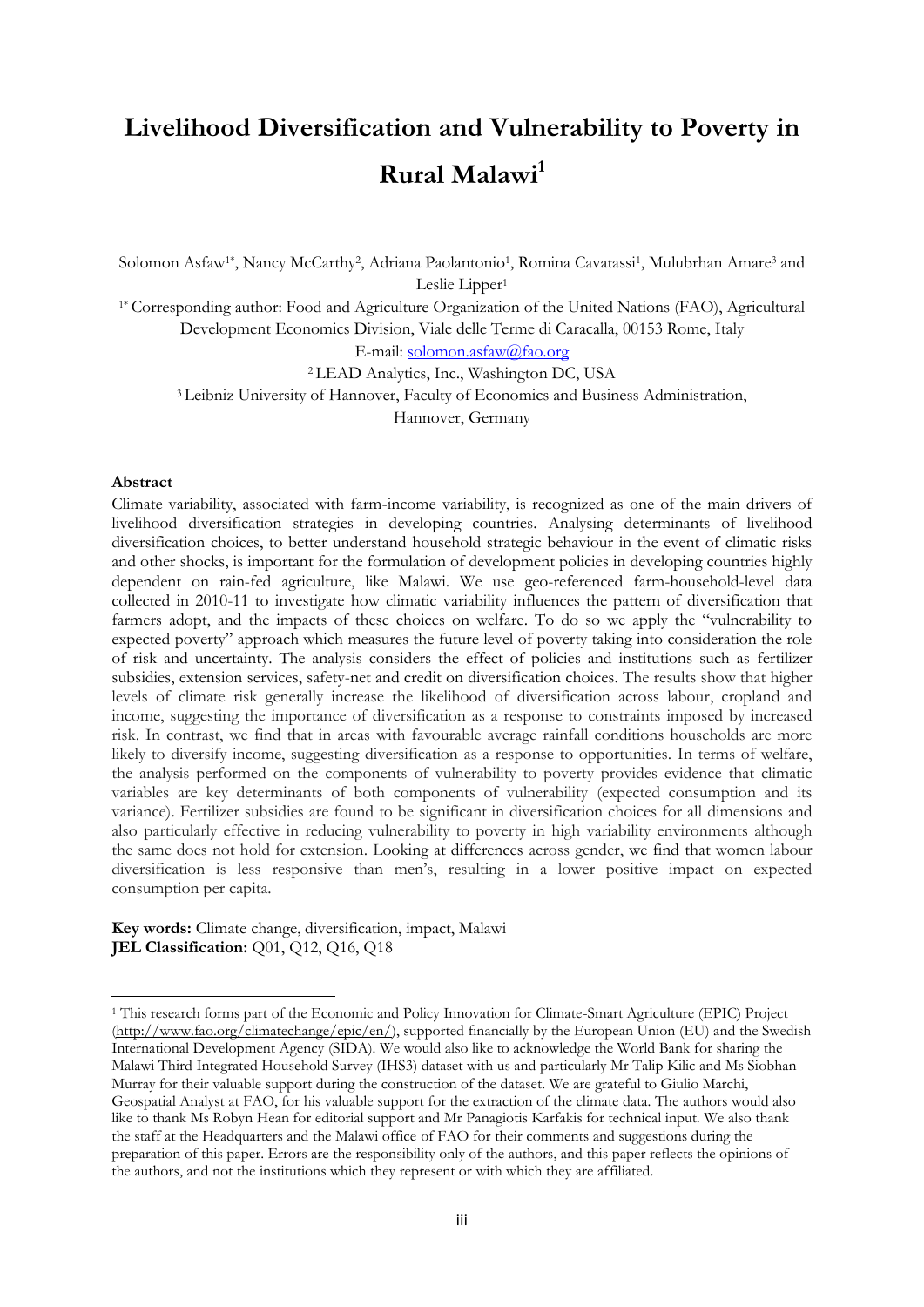### Table of contents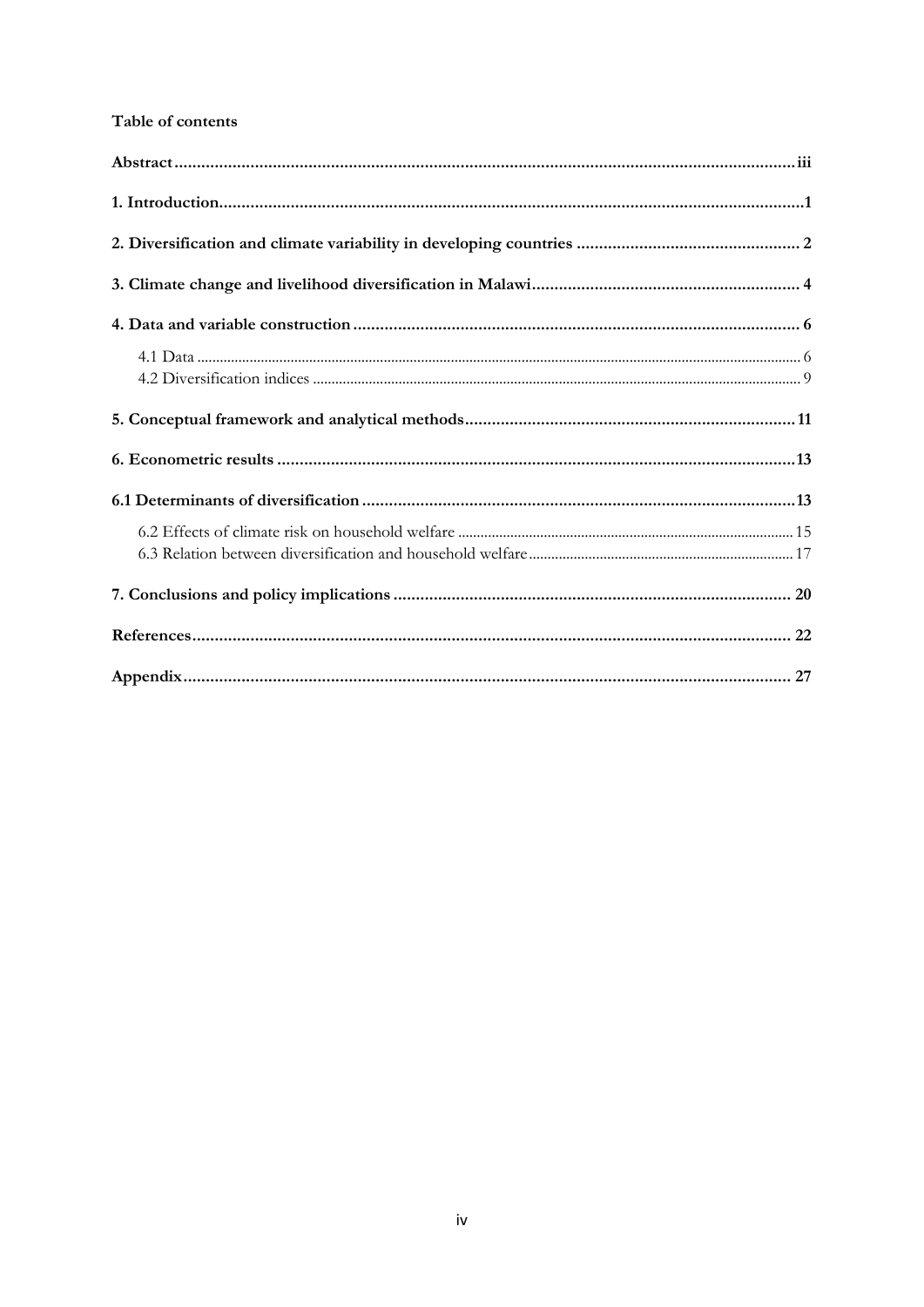#### <span id="page-5-0"></span>**1. Introduction**

The latest figures from FAO report that over 214 million people in Sub-Saharan Africa (SSA) suffer from chronic hunger (FAO, IFAD and WFP, 2014). The share of people living on less than \$1.25 a day in this region started to decrease only from 2008, though it still remains the highest in the world (48.2% in 2010) (World Bank, 2010). In recent years, the goals of poverty alleviation and of achieving food security in SSA have been in the forefront of national and international policy agendas. The pathway to food security in many of these countries depends heavily on the growth and development of the agricultural sector, which is the dominant sector in their economies (World Bank, 2008).

Agriculture, by its very nature, is highly dependent on weather patterns, and given the very high number of people dependent on rain-fed agriculture in SSA, the implications of weather variability for poverty and vulnerability are easy to imagine. Recent evidence suggests that global climate change is likely to increase the incidence of natural hazards, as well as the variability of rainfall, temperature and other climatic parameters (IPCC, 2012). As a result, it is expected that all aspects of food security may be potentially affected by climate change, including food availability, access, utilization, and stability (e.g., Challinor *et al*., 2010; IPCC, 2014).

Malawi is ranked as one of the world's twelve most vulnerable countries to the adverse effects of climate change (World Bank, 2010), and subsistence farmers are expected to suffer from climate-related stressors in a number of ways. These include increased exposure to extreme climate events, such as droughts, dry spells and floods, in addition to erratic and unreliable rainfall (Chinsinga, 2012). Given that agricultural production remains the main source of income for most rural communities, the increased risk of crop failure, associated with increased frequency of extreme climate events, poses a major threat to food security and poverty reduction. Adaptation of the agricultural sector to the adverse effects of climate change is thus an important priority, to protect and improve the livelihoods of the poor and to ensure food security (Bradshaw, Dolan and Smit, 2004; Wang *et al*., 2009; Asfaw *et al*., 2014).

Households exposed to the risks of weather and other shocks thus have significant incentives to devise strategies to adapt or cope with the effects of climate variability (e.g., Morton, 2007; Howden *et al*., 2007). Livelihood diversification strategies, including crop, labour and income diversification, are important in these contexts, although the motivations and outcomes may vary significant. For the poorest, who have the least capacity to effectively manage risk, diversification may be a response to constraints imposed upon them by increasing climate risk. In this sense they are pushed into diversification by lack of alternatives for risk coping. In contrast, wealthier households may be pulled into diversification by the existence of welfare increasing diversification options, as well as their own capacity to access them.

In this paper, we investigate factors that affect the household's decision to diversify in cropland, labour and income, and the subsequent implications for household welfare measured by vulnerability to poverty and its components, with a particular focus on the role of different measures of climate variability. We apply the "vulnerability to expected poverty (VEP)" approach developed by Chaudhuri, Jalan and Suryahadi (2002) and Calvo and Dercon (2003) to provide a forward looking measure of poverty. Standard poverty analysis makes statements about deprivation after the veil of uncertainty has been lifted but the term 'vulnerability' has been used as a tool to remark that uncertainty and risk do matter. The main idea of VEP is to produce a measure capable of foreseeing ex-ante level of poverty taking into consideration the role of risk and uncertainty (Calvo and Dercon, 2003). We use geo-referenced farm-household-level data collected in 2010-11 for a nationallyrepresentative sample in Malawi, from the Third Integrated Household Survey (IHS3) implemented by the Central Statistical Office of Malawi with the World Bank. This dataset is matched to historical measures of temperature and rainfall variability as proxies for weather expectations. We also combine the dataset with administrative data on policy-relevant institutions serving rural areas that can mitigate production risks, including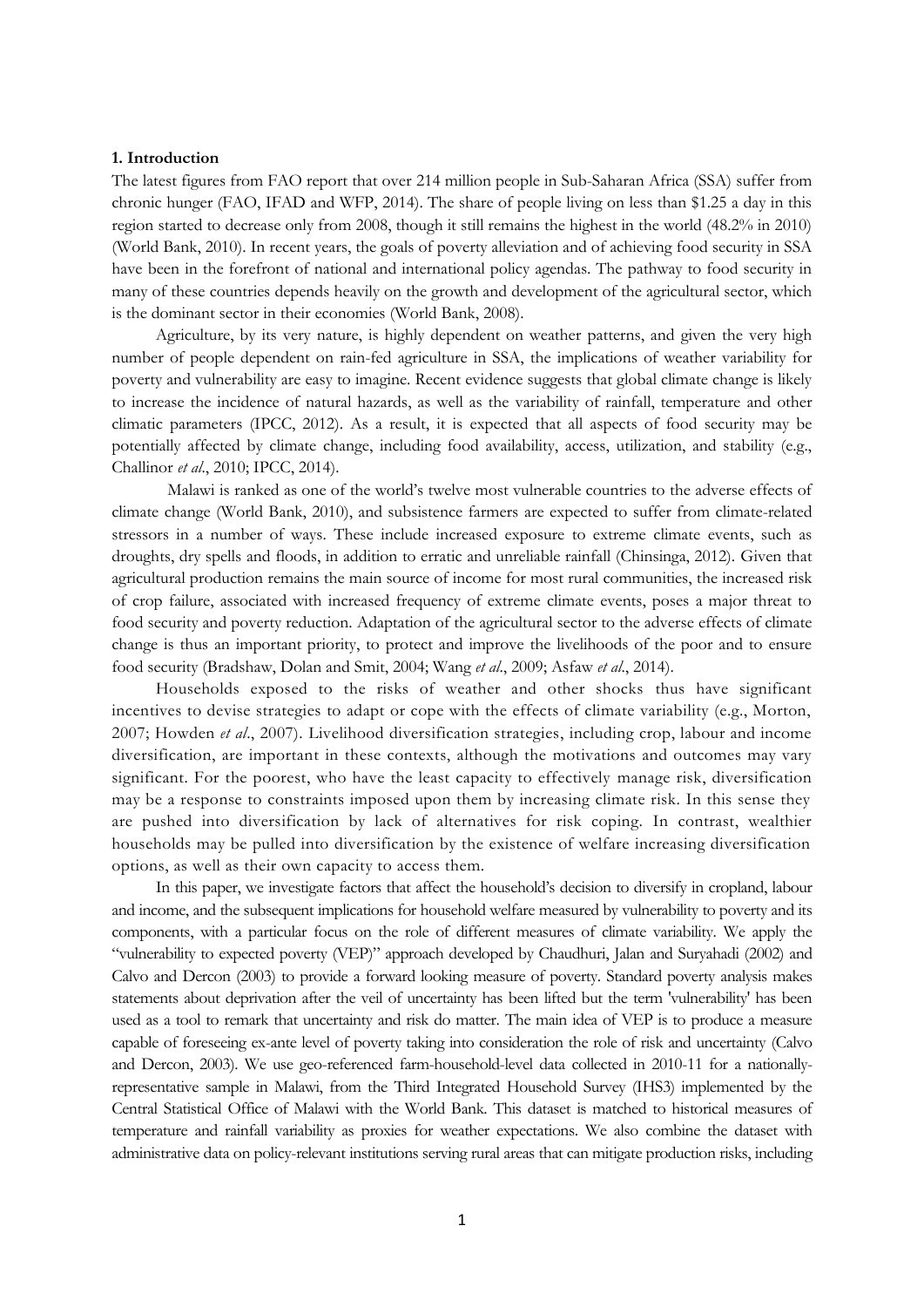extension services, credit providers, government-subsidized fertilizer, and government social safety-net programs.

Besides the policy implications that can be derived from the investigation of these issues, we focus on the effect of climate variability for two major reasons. The growing availability of high-quality georeferenced data on weather allows for an important and exogenous component of risk to be measured and included in empirical models. Second, although weather is not the only exogenous factor affecting income and consumption of rural households, it is spatially covariant. As pointed out by Rosenzweig and Binswanger (1993), this covariance makes weather an important determinant of income variability, which is likely to influence welfare, especially for rain-fed-dependent farm households in developing economies. Thus, by giving particular attention to climatic variability (both long-term and short-term), as a proxy for expectations about future uncertainty, we address three main questions. First, we test how long-term climate pattern, such as a) mean rainfall, b) coefficient of variation in rainfall, along with short-term rainfall anomalies, measured the deviation of rainfall for 2009-10 from its long-term average, affect the diversification choices of rural households. Second, we investigate whether climatic variability affects household welfare measured by vulnerable to poverty and its components, namely expected consumption and variance of consumption. Third, we further test the hypothesis that policy-relevant mechanisms can be effective means of reducing the negative welfare effects of local climate variability both directly and indirectly by increasing diversification strategies.

The analyses of the impact of push factors, particularly measures of long-term climate variability, are rarely taken into account in past studies. The present study contributes to filling this gap by looking at the effects of climatic shocks on a number of diversification strategies put in place by rural households in Malawi, using historical rainfall and its variability instead of less effective measures of risk such as the level of rainfall of the current or preceding period or the deviation from its mean (e.g., Ersado, 2003; Nhemachena and Hassan, 2007; Dimova and Sen, 2010). Past studies have also not disentangled the role of gender in affecting household level diversification decisions, which we address by gender differentiated analysis of the diversification decision. The present study also introduces novelty to this literature by looking at the role that institutions and policies can play in promoting desirable diversification, and avoiding diversification strategies that reduce welfare. Very few studies include policy-relevant variables in the analysis of diversification strategies<sup>2</sup> and even fewer investigate their interactions with climatic terms (e.g., Bandyopadhyay and Skoufias, 2013).

The remainder of the paper is organized as follows: in section 2, the most recent literature on diversification and climate variability in developing countries is reviewed and discussed. In section 3, an overview of climate variability and livelihood diversification in Malawi is provided. Data sources, survey sample composition and descriptive statistics are presented in section 4. In section 5, the conceptual framework and analytical methods are presented, with an emphasis on the empirical models and hypotheses under investigation. Econometric results are presented and discussed in section 6. Section 7 concludes with the key findings and policy implications of the study.

#### <span id="page-6-0"></span>**2. Diversification and climate variability in developing countries**

1

Diversification in rural environments can be seen as a dynamic adaptation process in response to threats and opportunities, by which farmers can manage risk as well as gain extra income and resources, securing their livelihoods and improving their standard of living (Ellis, 1999; Ellis *et al*., 2003). Rural households traditionally rely on diversified income portfolios (Reardon, 1997; Reardon *et al*., 1998). Non-farm earnings in developing countries constitute around 35-50% of rural-household incomes (Reardon *et al*., 2006; Haggblade *et al*., 2009), and this percentage tends to be even higher for Sub-Saharan countries

<sup>2</sup> These are often limited to simple indicators of credit access and/or infrastructure status at the village or community level (e.g., Ersado, 2003; Babatunde and Qaim, 2009; Asmah, 2011).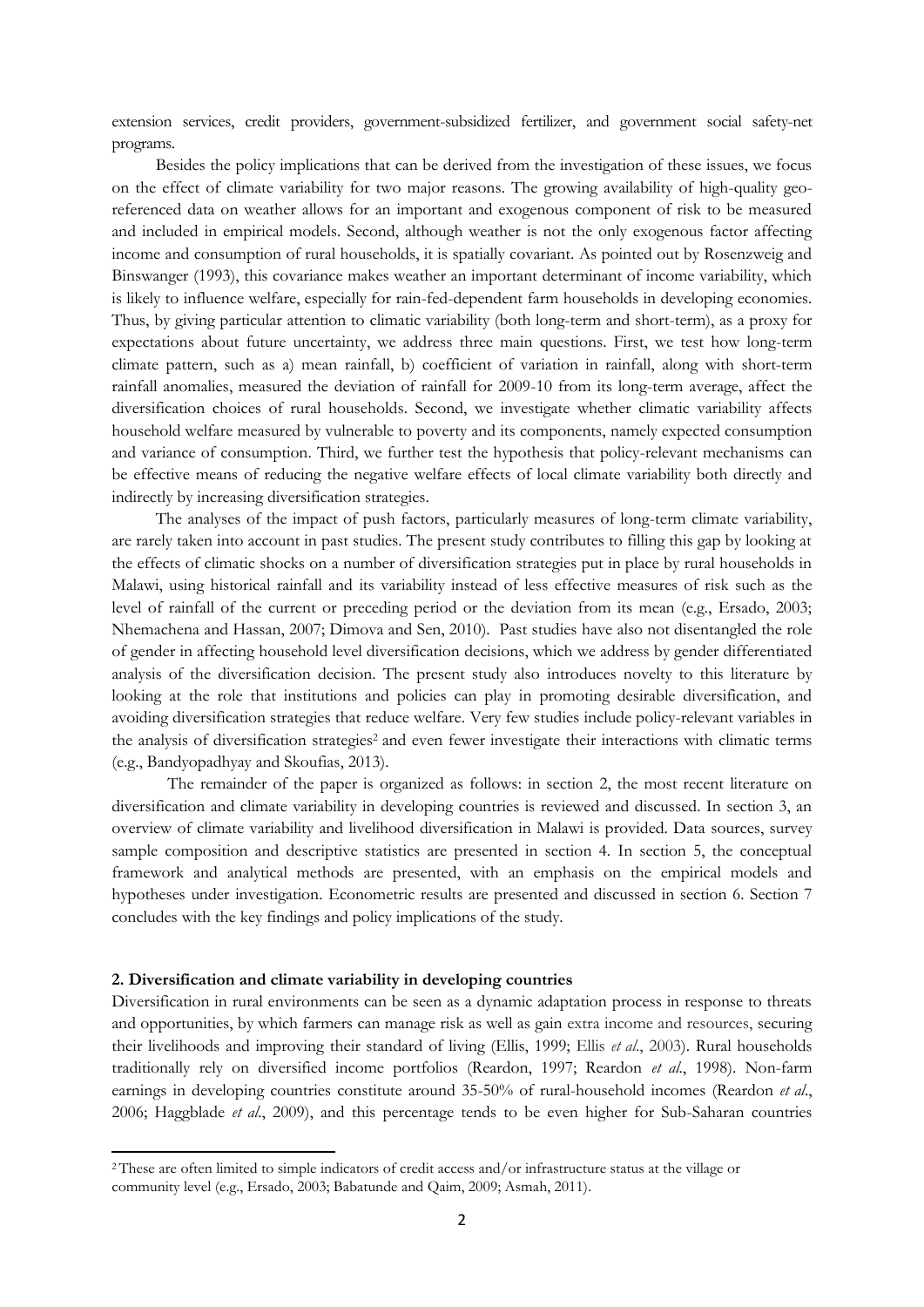(Ellis, 1999) where livelihood diversification is very commonly observed (Ellis, 2009; Barrett, Reardon and Webb, 2001; Davis *et al*., 2010).

The literature on household motivations for livelihood-diversification strategies indicates that both push and pull factors determine the levels and types of diversification, depending on farmers' endowments and off-farm opportunities as well as other exogenous factors. Key push factors driving households towards diversification are: 1) managing risk (including market and price risks) and income variability, 2) adapting to heterogeneous agro-ecological production conditions, and 3) adapting to changing weather conditions (Lipper, Cavatassi and Keleman, 2010; Cavatassi, Lipper and Winters, 2012).

Climate variability, associated with farm-income variability, is recognized as one of the main drivers of diversification in developing countries. Engaging in activities that are less susceptible to disruption from climate impacts is one way for rural households to manage uncertainty surrounding the future effects of climate change on agricultural production (Newsham and Thomas, 2009). Mortimore and Adams (2001) include biodiversity in crop cultivation and livelihood diversification among five major elements of adaptation of dryland farmers in north-east Nigeria in the aftermath of the Sahel Drought. Ersado (2003) finds that Zimbabwean households with a more diversified income base were better equipped to withstand the unfavourable welfare impacts following the financial and weather shocks experienced by the country in the early 1990s. Using data from a farm survey undertaken in 1999-2000 in one of the driest regions of Ethiopia, Di Falco and Chavas (2009) conclude that on-farm diversification, in the form of crop-genetic diversity, enhanced productivity and reduced the risk of crop failure, and that these beneficial effects become of greater value in degraded land. Macours, Premand and Vakis (2012) present experimental evidence for a program in Nicaragua, which aimed to improve the risk-management capacity of rural households exposed to weather shocks from changes in rainfall and temperature patterns, through income diversification. Their results show that households that received a full package of interventions diversified economic activities and gained better protection from shocks, besides having higher average consumption levels. Bandyopadhyay and Skoufias (2013) combine data from a number of sources to show that self-employment in agriculture is negatively associated with high local rainfall variability in rural Bangladesh.

Diversification may, thus, be considered as a deliberate household strategy to smooth incomes or to manage risks, or it may be an involuntary response to crisis to cope with shocks (Bryceson 1996, 1999; Delgado and Siamwalla 1999; Toulmin *et al*., 2000; Barrett, Reardon and Webb, 2001). Hence, diversification provides a safety-net for the rural poor, while the rural rich can use it as a means of asset accumulation (Ellis, 1998). In regions where rainfall variability is high, households may decide ex-ante to diversify their income to manage the risk of possible shocks. Alternatively, they can be induced, or even forced, to diversify ex-post by the same negative effects of climatic shocks (e.g., harvest shortfalls).

Diversification, as a risk-management and shock-coping strategy, may yield lower average welfare outcomes, but should lead to more income security when an extreme event does occur (Barrett, Reardon and Webb., 2001; Bandyopadhyay and Skoufias, 2013). In this sense, climate and other risks push households into diversification (Barrett, Reardon and Webb*.*, 2001; Ellis, 2004; Reardon *et al*., 2006). For instance, working off the farm could potentially reduce household food production due to the competition for family labour between farm and off-farm work (e.g., Huang *et al*., 2009; Pfeiffer, López-Feldman and Taylor, 2009). Additional factors that can push households to diversify include diminishing factor returns (e.g., diminishing returns to land productivity as population increases), credit constraints, imperfect or missing factor markets, and high output-market transactions costs that disfavour specialization (Barrett, Reardon and Webb., 2001; Reardon *et al*., 2006; Lay, Nahrloch and Omar Mahmoud, 2009).

On the other hand, livelihood diversification is considered an important strategy in the transition from subsistence to more commercial agriculture, and from poverty to higher levels of wellbeing (Pingali and Rosegrant, 1995). In this context, livelihood diversification strategies result from pull factors, such as higher wage rates and higher returns to entrepreneurial activities, which should be associated with greater economic efficiency and higher aggregate output (Bandyopadhyay and Skoufias, 2013). Economies of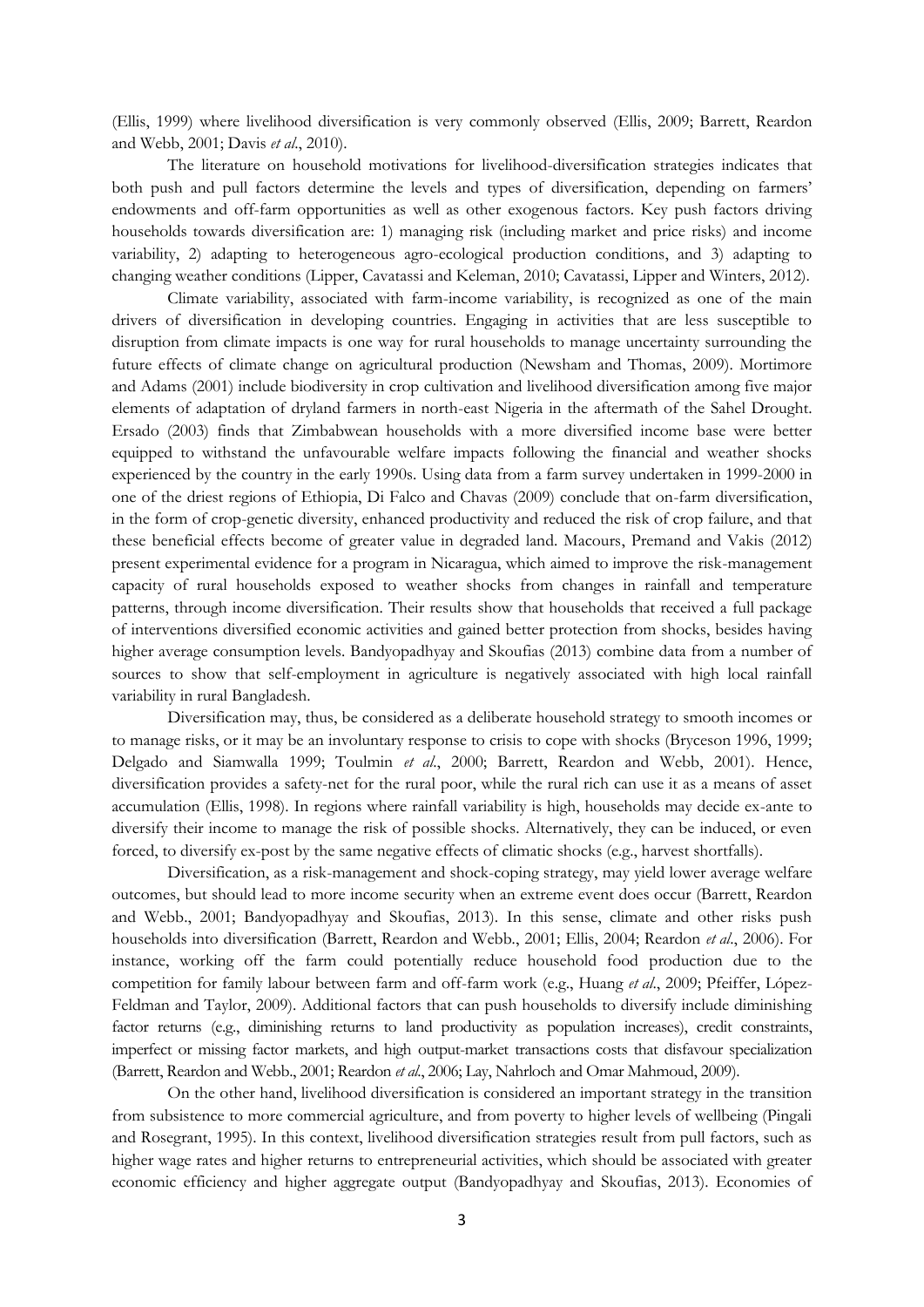scope also favour diversification, as does having the ability to allocate labour to take advantage of seasonality in labour demand and the ability to diversify cropping patterns to make the most of heterogeneous land quality (Barrett, Reardon and Webb, 2001; Di Falco and Chavas, 2009). Taking advantage of pull factors often requires that the household and its members have certain assets, particularly given thin financial markets (Block and Webb, 2001). Wealthier households can more easily finance entrepreneurial activities, and more educated members have access to a wider range of job opportunities (Barrett, Reardon and Webb., 2001). Good access to markets and infrastructure, as well as proximity to urban areas, are also associated with diversification patterns (Lanjouw, Quizon and Sparrow, 2001; Fafchamps and Shilpi, 2003, 2005; Deichmann, Shilpi and Vakis, 2008; Babatunde and Qaim, 2009; Davis *et al*., 2010; Losch, Freguingresh and White, 2011). Given these considerations, diversification of activities associated with push factors may result in lower returns and lower consumption in comparison to farm households that diversify due to pull factors (Bandyopadhyay and Skoufias, 2013).

Considering that both push and pull factors govern the household decision to allocate labour and land, it is important to investigate which of these factors plays a more vital role in the diversification choice of households and their members. Identifying which set of factors is the main driver of diversification by rural households will provide insight into the role of diversification, as a decision of necessity and survival to escape from poverty and food insecurity on the one hand, or as a choice and opportunity for improving standards of living on the other (Dimova and Sen, 2010). In particular, this latter type of evidence makes further investigation of diversification strategies desirable, in order to identify the design of policies that explicitly take into account household diversification behaviours as possible determinants of their future level of welfare (Barrett, Bezuneh and Aboud, 2001).

Almost all of the empirical evidence on rural households in SSA suggest that pull factors dominate, so that wealthier households with more educated members located in more densely populated areas are more diversified in terms of labour and income, whereas poorer farmers are more crop diversified, but less diversified in terms of income and labour (Newman and Canagarajah, 2000; Barrett, Reardon and Webb, 2001; Canagarajah, Newman and Bhattamishra, 2001; Lanjouw, Quizon and Sparrow, 2001; Babatunde and Qaim, 2009; Dimova and Sen, 2010; Asmah, 2011). Though more difficult to establish due to endogeneity issues, the empirical evidence also suggests that more diversified households have higher incomes and greater consumption per capita (Ersado, 2003; Babatunde and Qaim, 2009; Asmah, 2011).

#### <span id="page-8-0"></span>**3. Climate change and livelihood diversification in Malawi**

In Malawi, agriculture is an important component of the economy; employing 85% of the labour force, accounting for about 39% of Gross Domestic Product (GDP), and providing 83% of foreign exchange earnings (Chirwa and Quinion, 2005; Chinsinga 2008). The agricultural sector is further divided into two subsectors: estates and smallholder farmers, which have very different characteristics and which perform very differently. The latter accounts for over 90% of total farms corresponding to 78% of cultivated land, which generates about 75% of total agricultural output (Chirwa and Quinion, 2005; Tchale, 2009). How Malawi's economy performs thus depends largely on how its smallholder farmers perform. It is on this agricultural subsector that this paper focuses its attention. Average farm size is about 2.7 acres, although more than 72% of smallholder farms are less than 2.5 acres, which is too small to achieve food selfsufficiency. Benin *et al*. (2008) find that Malawi is the third most densely populated country in SSA (at 1 rural people per acre of agricultural land) after Rwanda (1.7 people per acre) and Burundi (1.2 people per acre). There is a single growing season lasting between November and May, and a dry season that spans between June and October. During the dry season, only some farmers are able to make use of residual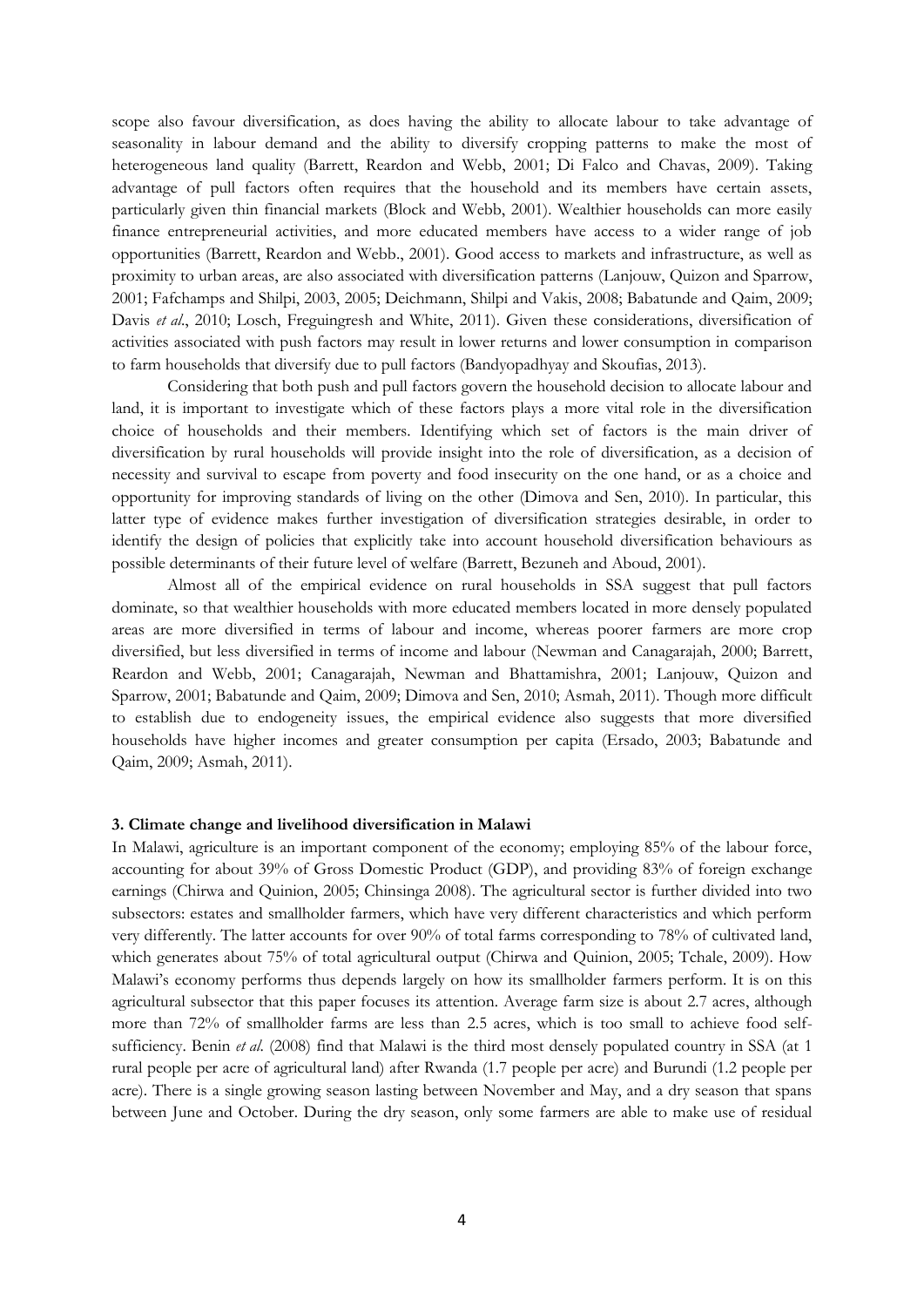moisture in valley floors (*dambos*) in order to continue cultivation (in what are called *dimba* fields) during the dry season (Climate Change Knowledge Portal, The World Bank). 3

The principal crops grown in Malawi are maize, cotton, tobacco, groundnut wheat, coffee, rice, sugarcane and pulses. A significant feature is the dominance of maize in farming systems. It is estimated that more than 70% of the arable land is allocated to maize production (GoM, 2006). According to Dorward *et al*. (2008), the share of farmers growing maize varies from 93% to 99% in the country's main regions. However, even though maize is the dominant crop among smallholder farmers, over the last two decades maize productivity has been unstable. Only 10% of maize growers are net sellers, with as high as 60% being net buyers (Dorward *et al*., 2008). Thus, while agriculture and maize are critically important to the livelihoods of most Malawians, the overall productivity performance raises serious concerns about long-term viability (World Bank, 2010).

The Welfare Monitoring Survey (WMS) conducted in 2010 (ILO, 2010) defines Malawi as one of the least diversified economies in the world. It finds that 84% of the working population is employed in agriculture; 7% in wholesale and retail, including marketing and tourism; and only 1% in manufacturing and construction. An earlier, more detailed, nationally-representative survey conducted in 2008 (FinScope, reported in ILO, 2010), also finds that of the adult population, only 10% are not involved in agriculture, with the remaining share working solely on agriculture (46%) and on agriculture plus other activities (40%)

In terms of income sources, the FinScope survey, which also collected data on both primary and secondary sources of income, reports that about 50% of the households mainly derive their income from agriculture and another 25% from a second source. For contract labour (called *ganyu*), there is a large discrepancy between the WMS and FinScope survey results, likely due to seasonality and to the way in which labour is defined<sup>4</sup>. The former reports that *ganyu* is the main source of income for 15% of households and the second for 13%, whereas according to the WMS, *ganyu* is the main source of income for only 1% of people. Privately owned businesses are common, providing income for over 20% of households (13 and 8%), for the main and secondary sources respectively). Finally, a total of 15% of individuals receive a salary or wages, whereas other sources of income altogether do not reach 10% (ILO, 2010).

Predicted climate-change impacts in Malawi are likely to affect smallholders who depend on rainfall (Denning *et al.,* 2009). A synthesis of climate data by the World Bank indicates that in the period 1960 to 2006, mean annual temperature in Malawi increased by 0.9°C (World Bank, 2012). This increase in temperature is concentrated in the rainy summer season (December–February), and is expected to increase further. Long-term rainfall trends are difficult to characterize due to the highly variable interannual rainfall pattern in Malawi. It should be also noted that assessments of climate-change impacts on Malawian agriculture are highly variable across agro-ecological zones (Boko *et al.,* 2007; Seo *et al*., 2009). Figure 1 shows the geographic distribution of long-term average and coefficient of variation of rainfall by Enumeration Area (EA) and illustrates that the Northern provinces experience relatively higher levels of rainfall, on average, as compared to the Southern and Central provinces. While across the three regions there are fairly distinct rain and climate regimes, the same is not the case for the coefficient of variation of rainfall. As the figure shows, while the Northern region has more favourable rainfall conditions, farmers are exposed to significant variability within the region. Farmers in the Southern provinces are particularly vulnerable to weather conditions given the lower amount of average rainfall combined with the highest rainfall variability. Finally, in the Central region long-term average rainfall is higher than in the South but lower than in the North although the region reports the lowest rainfall variability. The socio-economic impacts of such climatic variables on smallholder farmers are a function of their adaptive capacity and of their coping strategies (Morton, 2007). It is important to note that, for the most part, 2009-10 was a

 $\overline{a}$ 

<sup>&</sup>lt;sup>3</sup> Last accessed 10 November 2014 at: [http://sdwebx.worldbank.org/climateportal/index.cfm?page](http://sdwebx.worldbank.org/climateportal/index.cfm?page%20=country_historical_climate&ThisRegion=Africa&ThisCCode=MWI)

[<sup>=</sup>country\\_historical\\_climate&ThisRegion=Africa&ThisCCode=MWI.](http://sdwebx.worldbank.org/climateportal/index.cfm?page%20=country_historical_climate&ThisRegion=Africa&ThisCCode=MWI)

<sup>4</sup> Employment is defined as at least one hour of work during 7 days preceding the survey (ILO, GoM, 2010).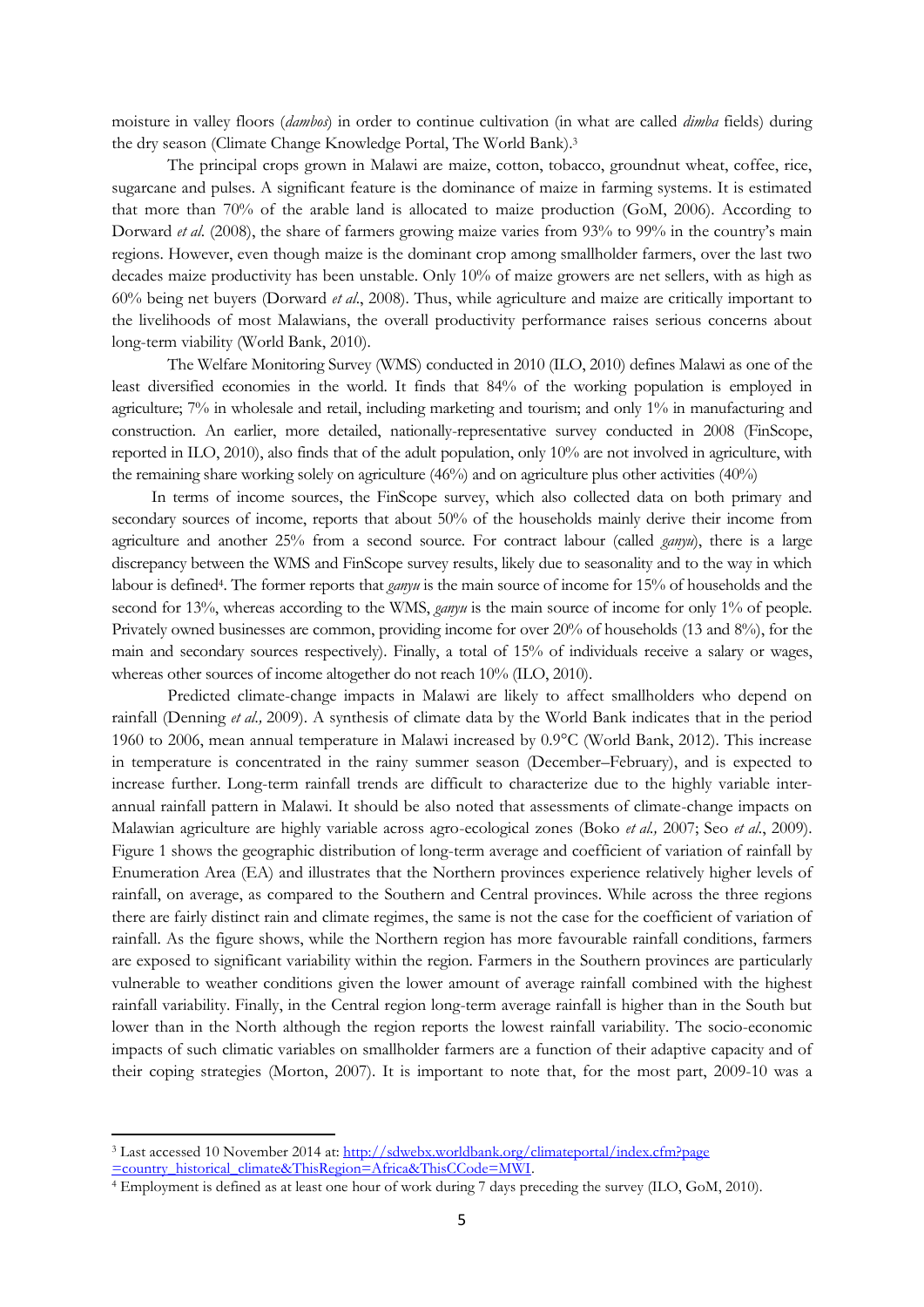normal year with respect to rainfall, with the exception of some villages in the Central and Southern regions where rainfall was higher than the average.



**Figure 1. Long-term average and coefficient of variation (CoV) of rainfall (1983-2010)**

Including climate-change into agricultural and development planning is therefore of crucial importance for a country highly exposed to climatic events and with agriculture constituting its economic cornerstone. The government of Malawi has been putting in place a range of policy programs to address challenges associated with climate change. The National Adaptation Programme of Action (NAPA), formulated in 2006, is one of the key climate-change policy documents (GoM, 2006; Chinsinga, 2012). In the agricultural sector, the Ministry of Agriculture and Food Security has attempted to operationalize NAPA priorities through the Agriculture Sector Wide Approach (ASWAp) that identifies several strategies, including diversification, meant to increase the resilience of communities in rural areas to the adverse effects of climate change (GoM, 2008; Chinsinga, 2012). In its second implementation phase, currently being formulated, the ASWAp is also seeking to harmonize the Malawian Farm Input Subsidy Program (FISP) with the Agricultural Development Program–Support Project (ADP-SP) and the Green Belt Initiative to promote more sustainable and climate-robust agricultural development in the country through improving input-use efficiency. With the implementation of the ASWAp, the government of Malawi has increased its budget share for agriculture from 6.1% in the period 2000–05 to 15.9% for 2006–09 which aims to increase further to 24% by 2015. In 2012-13, the budget was close to 20% of the national public expenditures while FISP accounts for nearly 65% of the total Ministry of Agriculture and Food Security (MoA) annual budget (budget statement 2012). However, the high costs of the FISP contribute to recent financial constraints in the country (Holden and Lunduka, 2012). The promotion of sustainable land management can be one way to ease the financial pressure of subsidizing fertilizer, by providing alternative sources of nutrients, as well as improving the efficiency of inorganic inputs.

#### <span id="page-10-0"></span>**4. Data and variable construction**

#### <span id="page-10-1"></span>4.1 Data

For the purpose of addressing the issues described above, we use three types of data: 1) socio-economic household data from the Malawi Third Integrated Household Survey (IHS3); 2) historical data on rainfall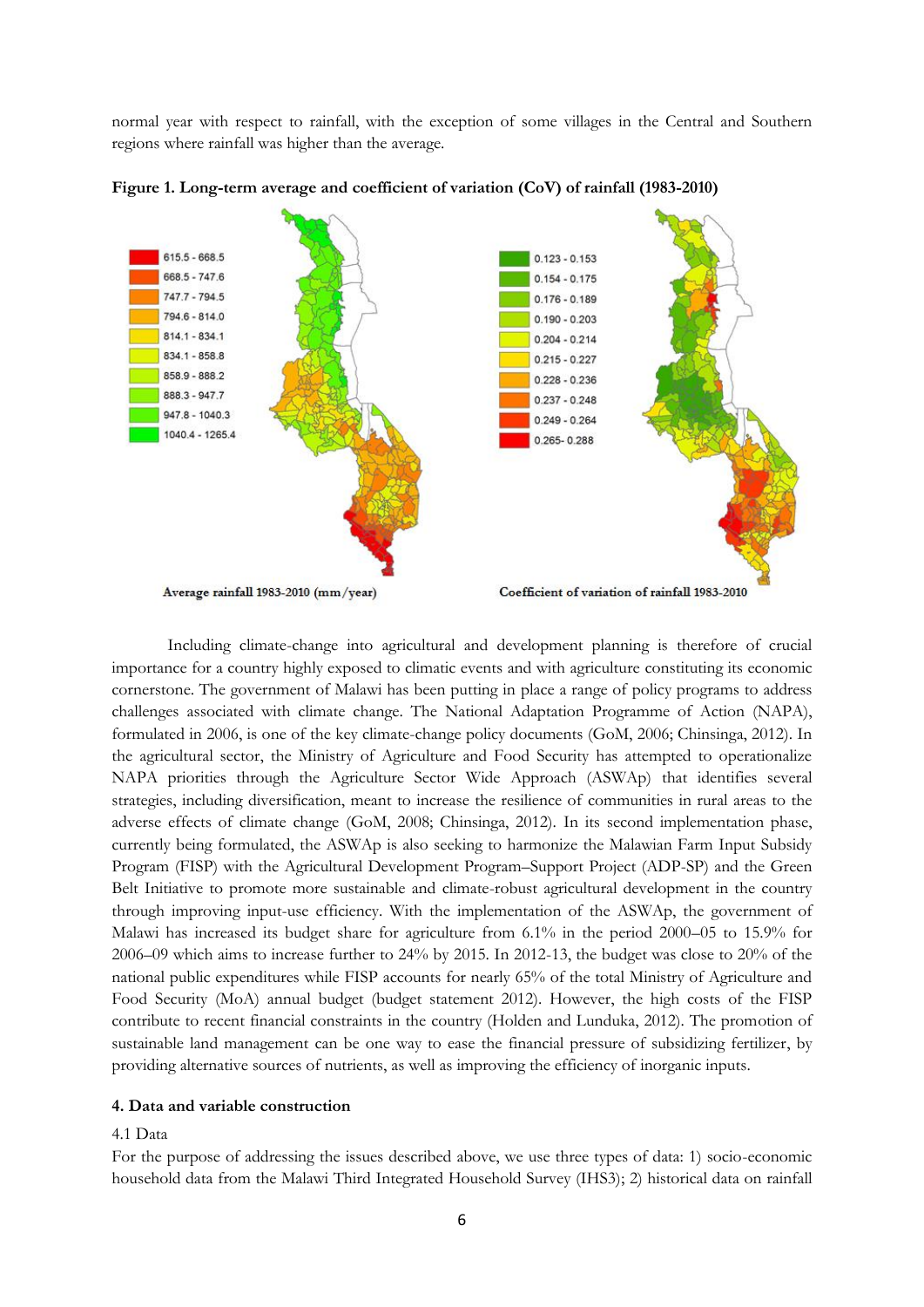and temperature from the National Oceanic and Atmospheric Administration (NOAA) and the European Centre for Medium Range Weather Forecasts (ECMWF); and 3) community and administrative data on institutions.

The source of socio-economic data is the Malawi IHS3 survey, which was conducted from March 2010 to March 2011.<sup>5</sup> The IHS3 survey is a nationally-representative sample survey designed to collect information on various aspects of community and household composition, characteristics and socioeconomic status, as well as agriculture-specific production characteristics. The final sample includes a total of 12,271 households, which provides district-level representativeness and a reasonable level of precision for information on socio-economic and agricultural indicators. We restrict our analysis to rural households only which brings the sample size to about 8,000 households. The total number of observations used varies across the estimations due to missing information. For instance, the male labour diversification index is created for 6552 observations, mainly due to the fact that many female-headed households (~25% of households) do not have adult males in the household.

All sampled households were administered the multi-topic Household Questionnaire, and a separate Agriculture Questionnaire. The survey team also administered a community-level survey, which captured data related to collective action, access to information, and to infrastructure, including access to markets and roads among other information.<sup>6</sup>

Table 1 presents descriptive statistics for the main variables of interest for this study. Of the household-related variables, the average household head is middle aged (43 years) male (about 75% of households are headed by men) with very little education (4.8 years on average). The average family is fairly balanced in gender (1.1 gender ratio) and composed of about 4 members and with a dependency ratio of 1.1. The average sampled household has very limited access to agricultural implements and consumer durables compared to maximum observed indices in the sample which indicates a high inequality in the distribution of asset ownership (given the agricultural implement access index of 0.37 and the wealth index of -0.50). The average farm size is about 2.48 acres.

Since the IHS3 survey data are geo-referenced at household and EA levels (768 EAs in IHS3), with latitude and longitude coordinates obtained through hand-held global-positioning system (GPS) devices, we are able to merge the socio-economic data with climate data. Climate data are collected from secondary sources for historical rainfall and temperature. Rainfall data are extracted from the Africa Rainfall Climatology version 2 (ARC2) of the National Oceanic and Atmospheric Administration's Climate Prediction Centre (NOAA-CPC) for each dekad (*i.e.,* 10-day intervals) covering the period of 1983-2010. ARC2 data are based on the latest estimation techniques on a daily basis an d have a spatial resolution of 0.1 degrees (~10km).<sup>7</sup> Temperature data are surface temperature measurements for each dekad for the period 1989 to 2010 obtained from the European Centre for Medium-Range Weather Forecasts (ECMWF) at a spatial resolution of 0.25 degrees (~28km). <sup>8</sup> As mentioned earlier, we use longterm as well as short-term (proxying a shock) variables. For the former, we focus on long-term mean rainfall, which is 850 mm per year, as well as the coefficient of variation of rainfall over the period 1983- 2010, which corresponds to a variation of 0.21, at national level. With regards to short-term climatic variables, we construct a measure of rainfall anomaly. It is computed as the difference between the total amount of rainfall in the 2009-10 rainy season from the long-term average rainy-season rainfall, divided by the latter.

1

<sup>7</sup> Average of a 10km radius buffer of the dekadal sum of daily values per enumeration area centroid. For more details on ARC2 algorithms, see:

<sup>&</sup>lt;sup>5</sup> At the time of this study, panel data was not available for the analysis.

<sup>6</sup> Detailed description of the survey instruments and sampling strategy is found in the Malawi IHS3 Basic Information Document. Last accessed 21 October 2014 at:http://siteresources.worldbank.org /INTLSMS/Resources/3358986-1233781970982/5800988-1271185595871/IHS3.BID.FINAL.pdf.

[http://www.cpc.ncep.noaa.gov/products/fews/AFR\\_CLIM/AMS\\_ARC2a.pdf](http://www.cpc.ncep.noaa.gov/products/fews/AFR_CLIM/AMS_ARC2a.pdf) 

<sup>8</sup> Point extraction per enumeration area centre point of values of average of a 50km radius buffer of dekadal values.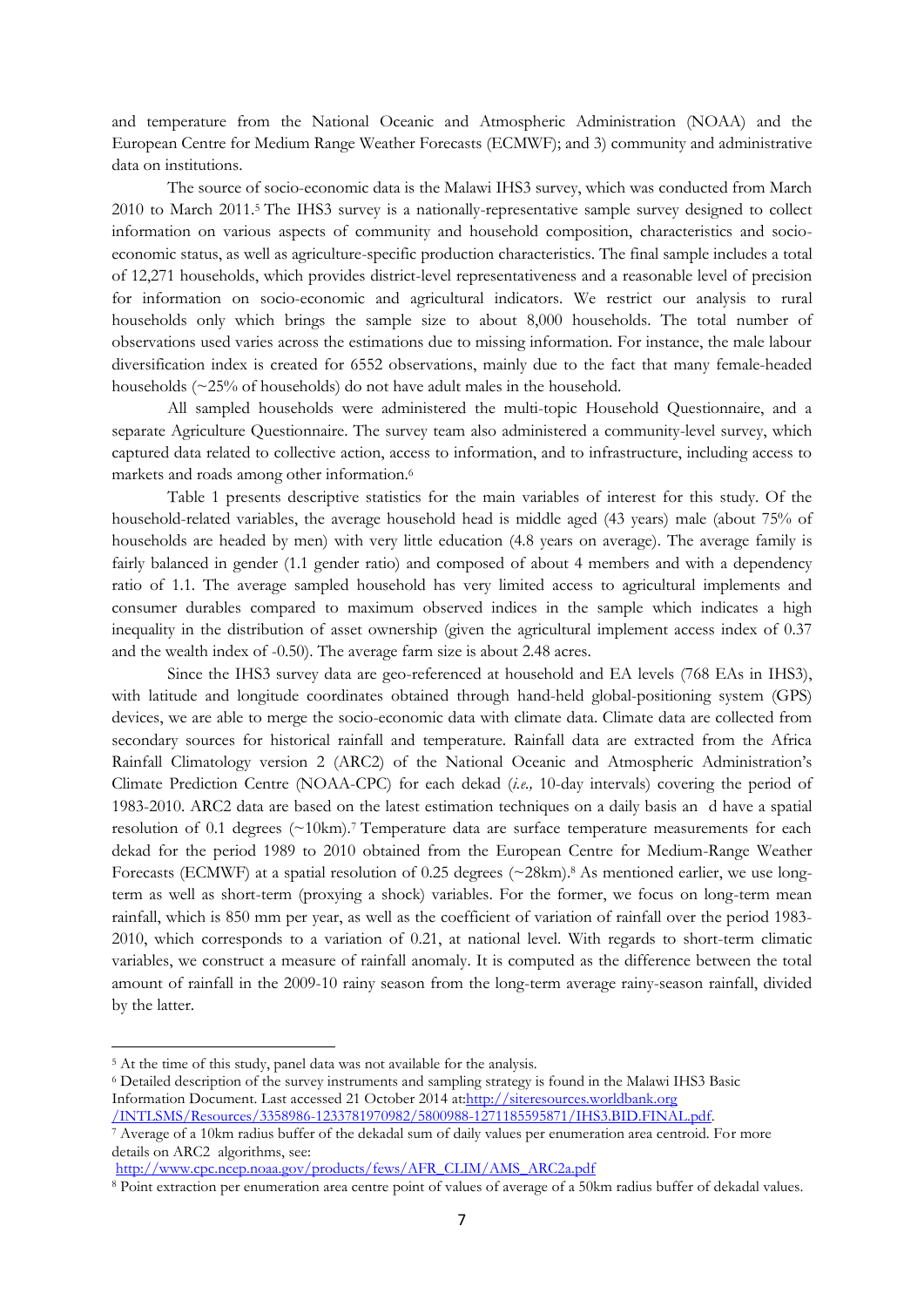|                                                                              | Mean      | Std.<br>Dev. | Min              | Max            |
|------------------------------------------------------------------------------|-----------|--------------|------------------|----------------|
| Climate variables                                                            |           |              |                  |                |
| CoV of Nov-May rainfall 1983-2010                                            | 0.211     | 0.035        | 0.123            | 0.288          |
| Average of Nov-May rainfall 1983-2010 (dm)                                   | 8.5       | 1.065        | 6.096            | 12.654         |
| Anomaly of Nov-May rainfall 2009-10                                          | $-0.086$  | 0.092        | $-0.369$         | 0.2            |
| Household socio-demographic                                                  |           |              |                  |                |
| Age of household head (years)                                                | 42.965    | 16.738       | 15               | 110            |
| Gender of household head (1=male)                                            | 0.748     | 0.434        | $\overline{0}$   | $\mathbf{1}$   |
| Household size (Adult Equivalent [AE])                                       | 3.886     | 1.828        | 0.97             | 15.68          |
| Household head highest level of education in years                           | 4.848     | 3.94         | $\overline{0}$   | 19             |
| Sex ratio                                                                    | 1.126     | 1.009        | $\theta$         | 8              |
| Dependency ratio                                                             | 1.105     | 0.946        | $\overline{0}$   | 11             |
| Number of household members hospitalized in the past 12 months               | 0.176     | 0.439        | $\overline{0}$   | $\overline{7}$ |
| Household wealth                                                             |           |              |                  |                |
| Wealth index                                                                 | $-0.502$  | 1.37         | $-1.45$          | 12.053         |
| Agricultural implements access index                                         | 0.374     | 1.378        | $-3.272$         | 8.265          |
| GPS based land size (acre)                                                   | 2.479     | 2.571        | $\theta$         | 44.35          |
| Community characteristics                                                    |           |              |                  |                |
| In migration in the community $(1 = yes)$                                    | 0.54      | 0.498        | $\overline{0}$   | $\mathbf{1}$   |
| Out migration in the community $(1 = yes)$                                   | 0.13      | 0.336        | $\theta$         | $\mathbf{1}$   |
| Irrigation scheme in the community $(1 = yes)$                               | 0.202     | 0.401        | $\overline{0}$   | $\mathbf{1}$   |
| Road density in 10 km radius ('000 metres)                                   | 9.546     | 2.537        | $\overline{0}$   | 11.274         |
| Number of months main road was passable by a lorry                           | 9.696     | 3.539        | $\theta$         | 12             |
| ln(price of fertilizer [MKW/kg]/price of maize [MKW/kg])                     | 1.121     | 0.836        | $-2.708$         | 5.339          |
| ln(wage rate for casual labour [MKW/day]/price of maize<br>[MKW/kg]          | 1.63      | 1.161        | $-3.401$         | 6.032          |
| Institutions                                                                 |           |              |                  |                |
| Number of agricultural extension and development officers in the<br>district | 9.546     | 3.9          | $\theta$         | 22             |
| Number of microfinance institutions in the district                          | 2.813     | 1.639        | $\overline{0}$   | 6              |
| Fertilizers distributed per household in the district (MT)                   | 1.269     | 0.518        | 0.305            | 2.249          |
| ln(MASAF wages paid in 2008-09 season [million<br>MKW/household[)            | 0.004     | 0.002        | 0.001            | 0.013          |
| <b>Welfare</b> indicators                                                    |           |              |                  |                |
| In(total real consumption expenditure per household)                         | 10.713    | 0.652        | 8.556            | 13.564         |
| Diversification indices                                                      |           |              |                  |                |
| Margalef index of labour diversification, all adults                         | 0.043     | 0.072        | $\boldsymbol{0}$ | 0.372          |
| Margalef index of labour diversification, male adults                        | 0.039     | 0.071        | $\boldsymbol{0}$ | 0.721          |
| Margalef index of labour diversification, female adults                      | $0.018\,$ | 0.053        | $\theta$         | 0.379          |
| Margalef index of cropland diversification                                   | 0.148     | 0.121        | $\theta$         | 0.826          |
| Margalef index of income diversification                                     | 0.199     | 0.105        | $\boldsymbol{0}$ | 0.527          |

Lastly, we supplement these data with the community level data of the IHS by collecting survey and administrative data on farmer-relevant institutions. This capture issues related with access to information and infrastructure (including market and roads in addition to irrigation schemes and migration flows), as well as primary administrative data, for a number of government and nongovernment institutions, relevant for understanding enabling factors towards livelihood diversification strategies at the household level, focusing on information available at a centralized (district) level. This includes data on subsidized fertilizer distributed by district (proxy for government input support), number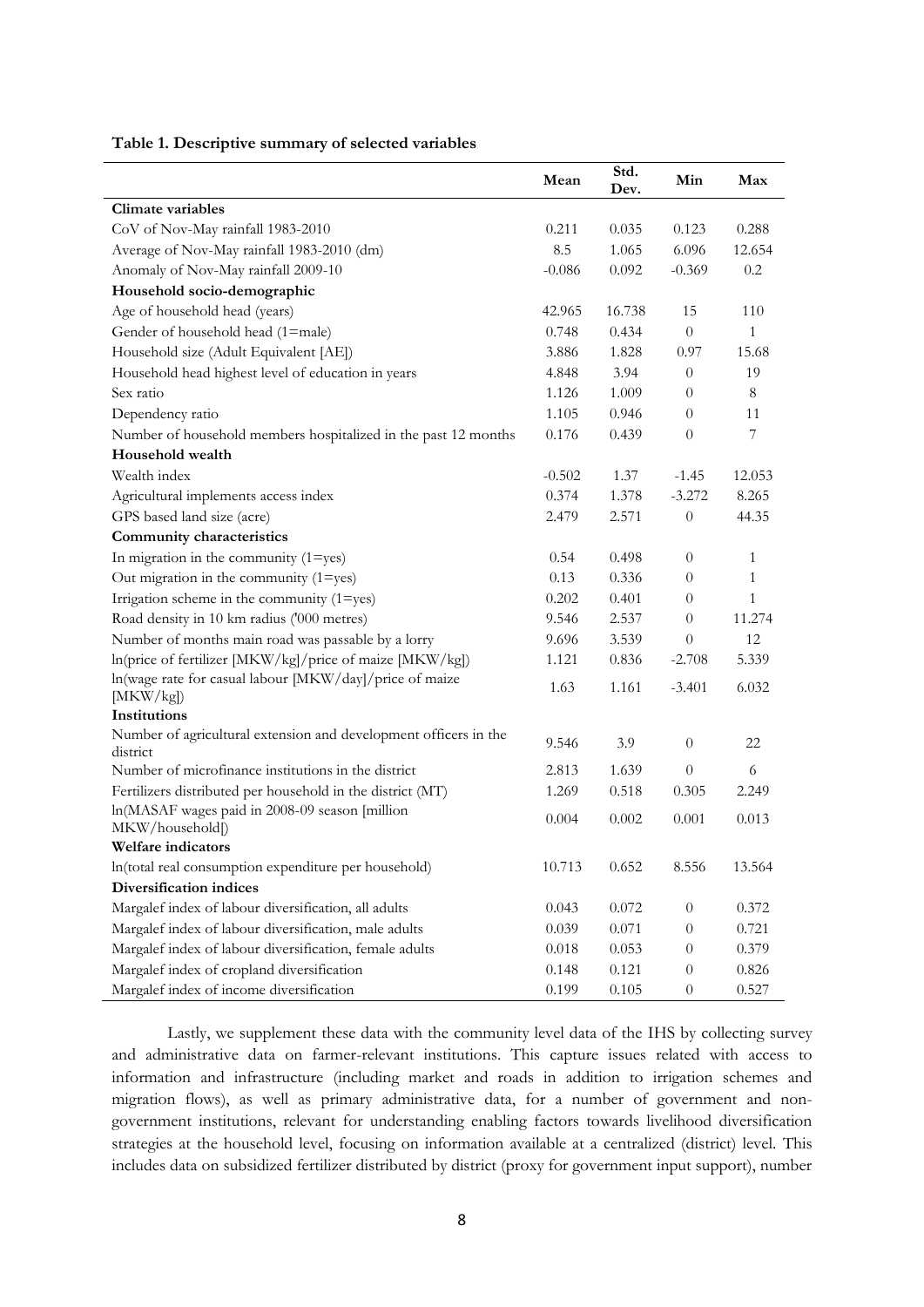of agricultural extension and development officers by district (proxy for access to extension services), number of micro finance projects and institutions by district (proxy for credit availability) and total cash paid out in 2008-09 in exchange of labour from the Malawi Social Action Fund (MASAF) 9 (proxy for access to government social safety net program). For this paper most of the policy variables (hereafter defined as policy action variables) are obtained from this primary collected dataset.

The combination of the three data sets, allows us to create a unique data set to analyse if crucial factors such as climate and institutional variables play a role in household diversification decisions and if these, in turn, affect vulnerability to poverty.

#### <span id="page-13-0"></span>4.2 Diversification indices

1

In the Malawian context, diversification can take place within the farm sector (diversifying into different crops, livestock, natural-resource-related activities or working on other farms) and/or in the non-farm sector (diversifying into non-farm activities such as wage employment, self-employment, transfers, rents).

As discussed in section 2 above, diversification can be either a deliberate household strategy to smooth incomes or to manage risks, or it may be as a response to opportunity by the existence of welfare increasing diversification options (e.g., Barrett and Reardon, 2000; Barrett, Reardon and Webb, 2001; Ellis, 2005). Several studies analyse diversification using a vector of income shares associated with different income sources (e.g., Lay, Mahmood and M'mukaria, 2008; Davis *et al*., 2010). For our study, we construct Margalef indices to measure household-livelihood diversification. The Margalef index (*MI*) is computed according to the following formula:  $D_i = \frac{(S_i - 1)}{\ln(N_i)}$  $\frac{(3i-1)}{\ln(N_i)}$ , where  $N_i$  is the total population count over all

farmer-managed units of diversity options and  $S_i$  is the number of farmer-managed units of diversity for household *i* (namely, a count). The index has a lower limit of zero if only one unit of diversity is observed. These indices are calculated for land and labour as the two major resources of rural households, as well as for overall income. Using these indices allows us to capture a multi-dimensional perspective of household-diversification behaviour (Barrett and Reardon, 2000). <sup>10</sup> Table 2 shows *MI* formula's components by dimension of livelihood diversification.

|          | $\boldsymbol{s}$                                                                  | N                                                                                                    |
|----------|-----------------------------------------------------------------------------------|------------------------------------------------------------------------------------------------------|
| Cropland | Total number of crop types planted                                                | Total area planted over all crop types                                                               |
|          | Total number of working activities performed<br>by adult household members        | Total person-hours per year worked by adult<br>household members in all working activities           |
| Labour   | Total number of working activities performed<br>by adult male household members   | Total person-hours per year worked by adult<br>male household members in all working<br>activities   |
|          | Total number of working activities performed<br>by adult female household members | Total person-hours per year worked by adult<br>female household members in all working<br>activities |
| Income   | Total number of household income sources                                          | Total gross household income from all income<br>sources                                              |

**Table 2. Components of Margalef index formula by dimension of livelihood diversification**

<sup>9</sup> The Malawi Social Action Fund (MASAF) is a project designed to finance self-help community projects and transfer cash through safety-net activities.

<sup>10</sup> We also constructed Berger-Parker and the Shannon-Weaver indices for land, labour and income but because the results obtained from the three specific indices to measure diversification are qualitatively very similar across cropland, labour and income, here we present results obtained using only the Margalef index. The decision to use the Margalef indices is mainly driven by the goodness of fit of the data (*i.e.*, R-square perform better for the Margalef compared to the other indices). Full estimation results for the two remaining diversification indices are available from the authors upon request.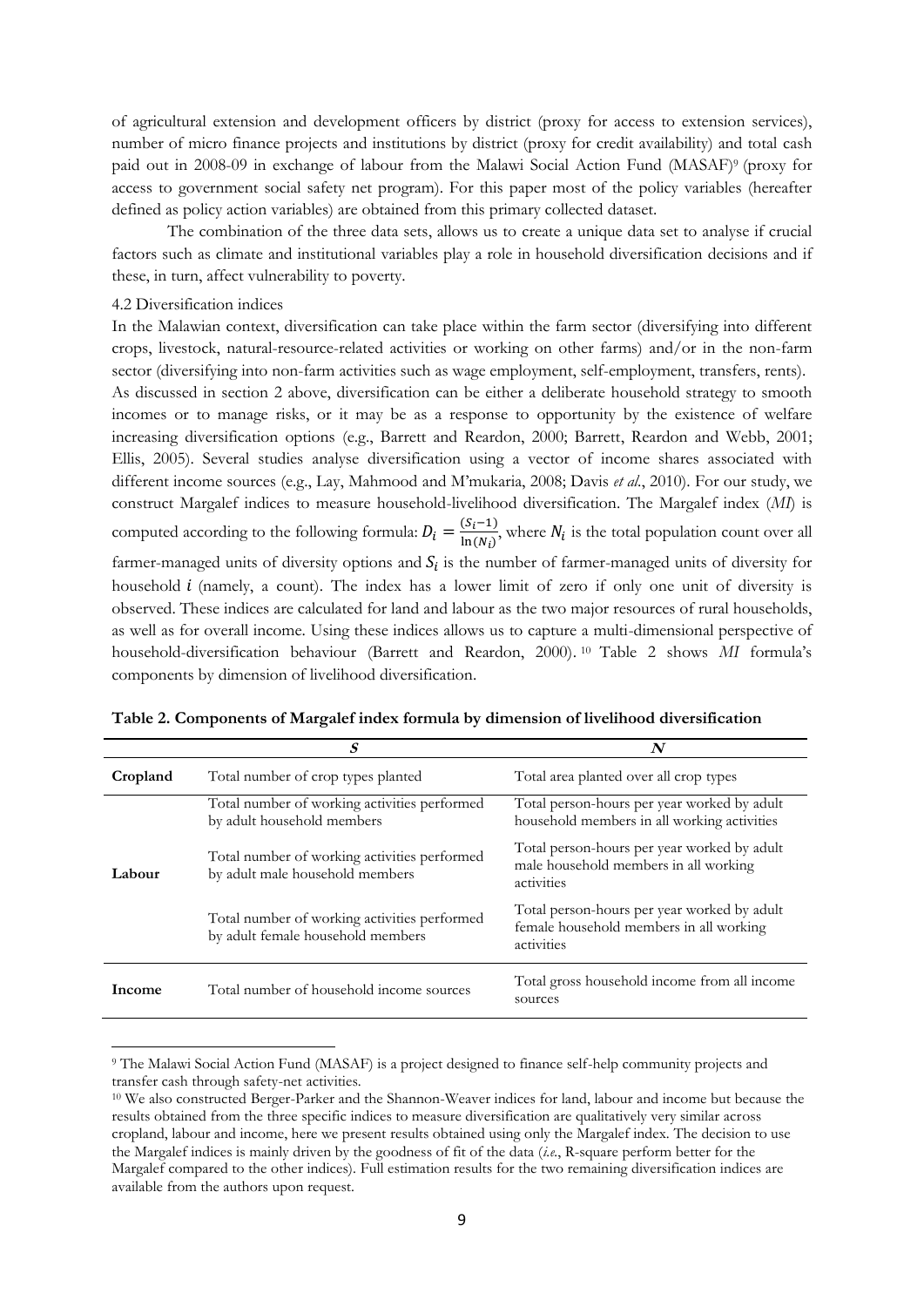To construct the land diversification index we use information on the number of crop types planted<sup>11</sup> and the area allocated during the 2009-10 agricultural season<sup>12</sup>. Household labour diversification is assessed with respect to the time (measured in person-hours per year) <sup>13</sup> allocated to three main working activities: on-farm, off-farm wage labour and self-employment in household enterprise <sup>14</sup> . Labour diversification indices are computed separately for males, females and the total members of the household aged more than 14 years. As to income diversification, we follow the FAO Rural Income Generating Activities (RIGA) project methodology and distinguish between nine main sources of aggregate household income<sup>15</sup>: farm agricultural wage, off-farm non-agricultural wage, on-farm livestock income, on-farm temporary and permanent (including trees) crop income<sup>16</sup>, on-farm fishery income, income from self-employment in household enterprise, public and private transfers, and income from other non-labour sources.<sup>17</sup> Although being aware that the use of net figures would be the most appropriate choice, the presence of negative values in the net income variables led us to use gross income shares.

Figure 2 shows the distribution of labour, cropland and income diversification patterns across Malawian EAs. It is interesting to note that labour diversification does not show a clear pattern across Malawi. Cropland and income diversification tend to be higher in the central-South and income diversification is particularly low in the southern-most part of the country.





**.** 

<sup>&</sup>lt;sup>11</sup> These include local maize, improved maize, wheat, finger millet, sorghum, pearl millet, tobacco, groundnuts, ground beans, beans, soy beans, pigeon peas, peas, potatoes, rice, cotton, and *nkhwani*.

<sup>&</sup>lt;sup>12</sup> All indices are constructed using data from both rainy and dry season. The rainy-agricultural season in Malawi conventionally refers to the period November-May, and the dry season refers to the period June-October (Malawi IHS3 Basic Information Document; footnote 6).

<sup>13</sup> We assume an average working days of 8 hours (FAO Rural Income Generating Activities Project).

<sup>14</sup> We did not further distinguish skilled versus unskilled wage labour mainly because of the limited number of observations for jobs that could be considered skilled.

<sup>&</sup>lt;sup>15</sup> We acknowledge the similarity with labour diversification, but aggregate household income is not necessarily the same since some activities are more remunerative per unit of time than others. The main reason why we have just three categories for labour, but nine for income, is that the income data is more disaggregated.

<sup>&</sup>lt;sup>16</sup> The concept of temporary crop as opposed to permanent crop is used to differentiate crop production according to the growing cycle.

<sup>17</sup> For additional information see [http://www.fao.org/economic/riga/rural-income-generating-activities/en/.](http://www.fao.org/economic/riga/rural-income-generating-activities/en/)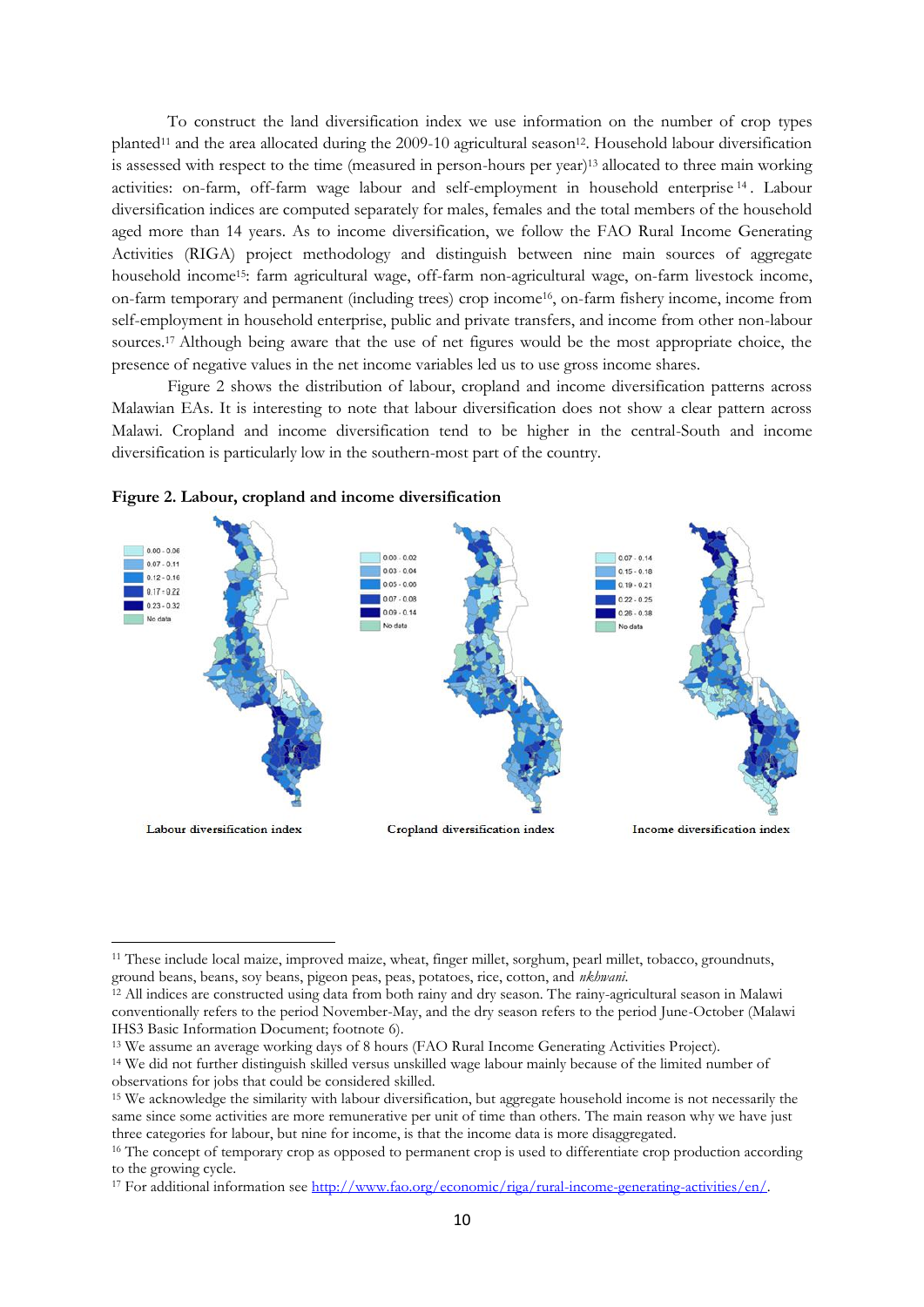#### <span id="page-15-0"></span>**5. Conceptual framework and analytical methods**

Using the diversification variables defined in section 4, first we test the determinants of diversification, paying particular attention to potential push and pull factors. Following Van Dusen and Taylor (2005), a linear regression model is used to determine diversity as a function of initial endowments of land, household labour, household characteristics and other push and pull factors, including institutions and climatic variables, on cropland, household labour, women's labour, men's labour and income diversification of the household.

#### $D_{ij} = \beta_0 + \beta_1 M_\pi + \beta_2 S_i + \beta_3 W_i + \beta_4 G_\pi + \beta_5 X_d + \varepsilon_i$ (1)

where  $D_{ij}$  is the Margalef index for household  $i$  for each of the  $j$  diversification strategies (household labour, women's labour, men's labour, cropland and income),  $M_\pi$  are climatic variables at EA level,  $S_i$  are variables reflecting the various household socio-demographic characteristics,  $W_i$  include householdwealth indicators,  $G_{\pi}$  are variables that capture community characteristics at the EA level, and  $X_d$  is a vector of institution variables at the "agricultural development division" or district level<sup>18</sup>.

As discussed in section 2, the degree to which a livelihood diversification strategy may be adopted by the household to manage risk depends on the households endowments, and thus on its ability to engage in profitable activities, on external factors such as the exposure to shocks, and on the existence of alternative means of ex-ante or ex-post risk coping, as well as on the households own risk preferences (Ellis, 2000). Push factors of household diversification choices are mainly linked to deteriorating conditions in agriculture or livelihood conditions, while pull factors are mainly linked to commercial agriculture and attractive labour market opportunities in the non-farm sector. If pull factors dominate, then livelihood diversification is likely to be more opportunistic, whereas if push factors dominate it is more likely to be a matter of survival or to avoid distress (Dimova and Sen, 2010). We summarize both push and pull factors hypothesized to explain the diversification and resulting welfare outcome under five major categories.

The first set of variables used in the analysis is comprised of climatic variables that characterize the exposure of households to climate-related stresses, and represent push factors. As mentioned in section 4, we use the coefficient of variation of rainfall as a proxy for expectations about future uncertainty. We also include long-term average rainfall as well as the current period rainfall anomaly; the latter to capture farmers' response to current period rainfall shocks. <sup>19</sup> Greater riskiness, reflected in the coefficient of variation of rainfall, is expected to push households to increase diversification, as is the current period anomaly, to the extent that the household can re-allocate resources in response to a rainfall shock.

The second set of variables captures socio-demographic characteristics and include household size, age of the household head, gender of the household head, household composition variables (sex ratio and dependency ratio), and education level of the household head. Family size in terms of adultequivalent units is a potential indicator of labour supply for both on-farm and off-farm activities, which should favour diversification. On the one hand, older and female-heads, as well as households with higher domestic time requirements may find it more difficult to take advantage of off-farm opportunities when available, but such households may also be more vulnerable to risks, and so the signs on these variables are ambiguous a priori. We expect education to positively affect the diversification decision as more educated family members tend to look for off-farm labour opportunities as well as for a more diversified

 $\overline{a}$ 

<sup>&</sup>lt;sup>18</sup> We suppress *i* and *j* subscripts for the supra-household variables so that the notation is less cluttered.

<sup>19</sup> We excluded temperature variables from our estimation due to multicollinearity problems with rainfall; high temperatures are highly correlated with low rainfall.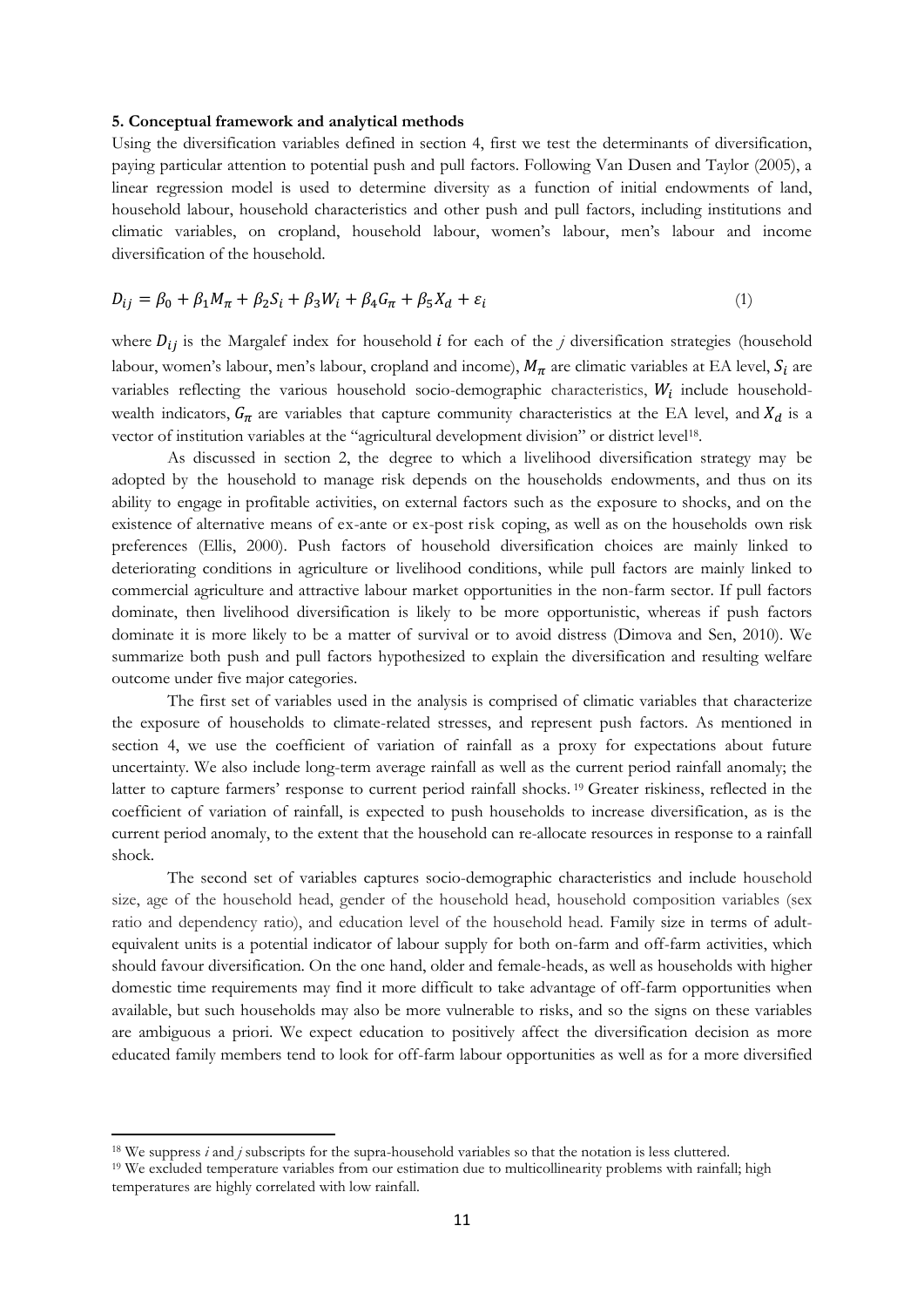crop production. The third set of variables capturing household wealth include a wealth index<sup>20</sup> based on durable-goods ownership and housing condition, an agricultural-machinery index based on agricultural implements and machinery ownership, and land size. Household wealth is often considered as a pull factor to the diversification decision and as a result we expect a positive sign for these variables. However it can also be the case that wealthy household specialize on few activities to maximize their welfare, thus the sign of these coefficient is an empirical question.

The fourth set of variables considered as main determinants governing the diversification decision are related to community characteristics, particularly transaction costs. Transaction costs have been used as definitional characteristics of smallholder farmers and as a crucial factor responsible for market failures in developing countries (Sadoulet and de Janvry, 1995). However, they pose challenges related to measurement. Therefore, this study uses proxies for transaction costs via observable factors that capture transaction costs, such as distance to district centres, road density, the number of months the main road was passable by a lorry, and output and input prices (*i.e.*, price of fertilizer and agriculture wage labour, deflated by the price of maize). By increasing travel time and transport costs, transaction cost variables are expected to have an influence on diversification. Additionally, we control for other community characteristics, including whether there is an irrigation scheme within the community, and the extent of out-migration captured at the community level, as well as the extent of in-migration.

The last set of variables captures the institutional environment, and includes the density of agriculture extension agents, the number of formal credit sources, the amount of fertilizer distributed per household in the year preceding the survey, and the total amount of social safety net payments made per household. Density of extension agents is at the "agricultural development division" level, which is generally sub-district, and the remaining variables are at the district level. While policy actions by government and donor communities that increase household access to these institutions cannot directly r educe climate variability, extra resources made available through policy actions may help households either moderate the ex-ante climate risk or manage it ex-post, reducing risk management and coping benefits from diversification. On the other hand access to these institutions can also enable households to take advantage of pull factors. For example, access to subsidized fertilizer reduces crop income risk, but may also free up resources that the household can then allocate to different activities. Thus, a priori, the impact on diversification is ambiguous.

After investigating factors associated with diversification, we address our second research question by looking at the effect of climatic variables on the probability that the household becomes vulnerable to poverty, measured by the components of vulnerability to poverty namely expected consumption and variance of consumption, following Chaudhuri, Jalan and Suryahadi (2002). Most previous studies have measured household poverty-status variables such as income and consumption, while taking into account the role of risks a household faces, as well as its ability to mitigate and cope. However, these poverty measures are often subject to measurement error and generally are unable to distinguish whether poverty is transient or deeply structural (Carter and Barrett, 2006). Liverpool-Tasie and Winter-Nelson (2011), note that the asset-based poverty classifications predicts future asset and expenditure poverty status more accurately than expenditure-based measures. As assets and their returns

1

<sup>&</sup>lt;sup>20</sup> The household-wealth index is constructed using principal component analysis. In this specific case, the following variables have been included: number of (per-capita) rooms in the dwelling, a set of dummy variables accounting for the ownership of dwelling, mortar, bed, table, chair, fan, radio, tape/CD player, TV/VCR, sewing machine, paraffin/kerosene/electric/gas stove, refrigerator, bicycle, car/motorcycle/minibus/lorry, beer brewing drum, sofa, coffee table, cupboard, lantern, clock, iron, computer, fixed phone line, cell phone, satellite dish, air-conditioner, washing machine, generator, solar panel, desk, and a vector of dummy variables capturing access to improved outer walls, roof, floor, toilet, and water source. The household agricultural-implement-access index is also computed using principal components analysis and covers a range of dummy variables on the ownership of hand hoe, slasher, axe, sprayer, panga knife, sickle, treadle pump, watering can, ox cart, ox plough, tractor, tractor plough, ridger, cultivator, generator, motorized pump, grain mail, chicken house, livestock kraal, poultry kraal, storage house, granary, barn, and pig sty.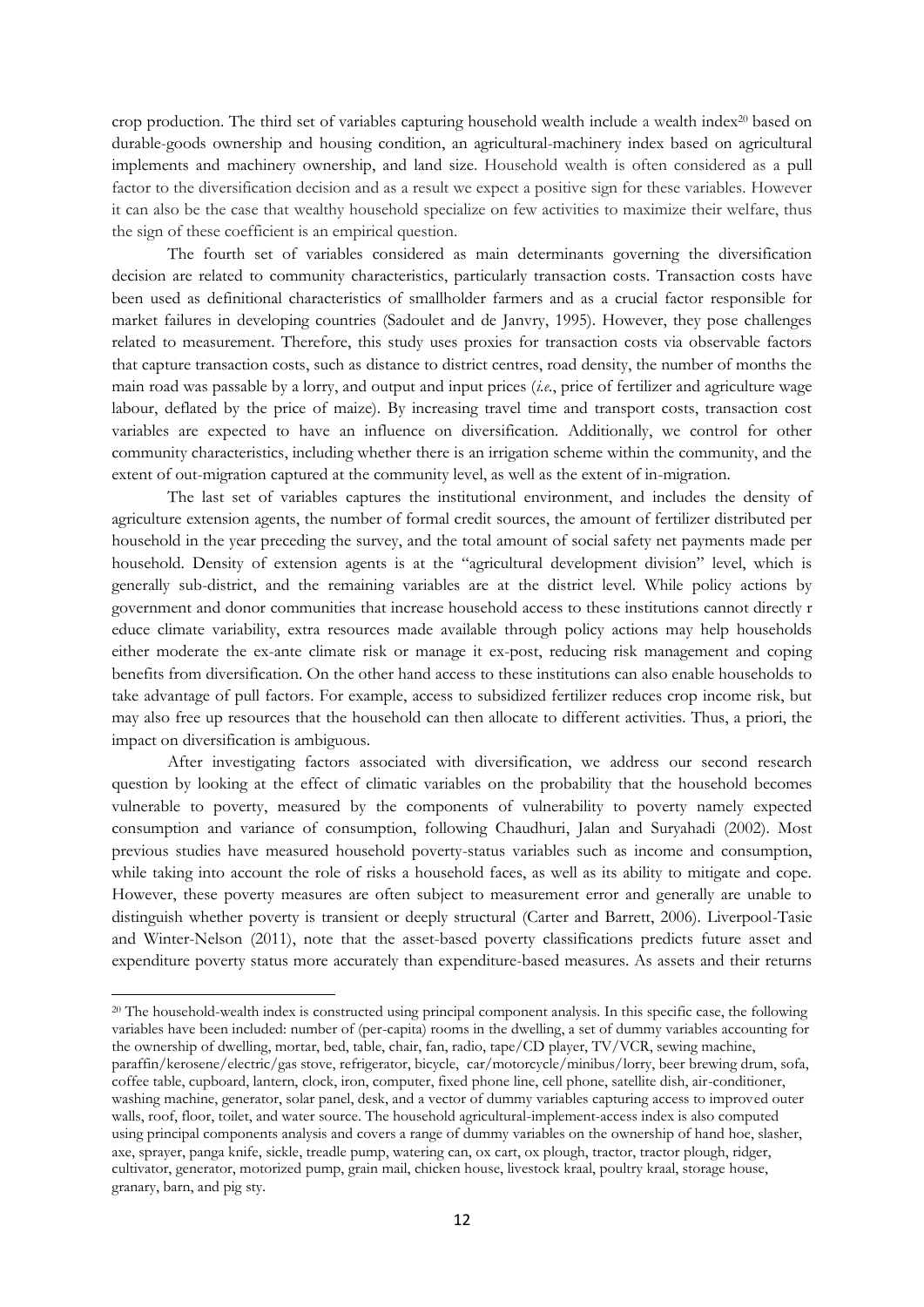are crucial factors that determine the wellbeing of poor households, our paper incorporates the concept of asset poverty as proposed by Carter and Barrett (2006) into expected poverty to better reflect the temporal nature of poverty.

To introduce the asset-based-vulnerability concept we establish a functional relationship between household consumption and total household assets, taking climatic risk explicitly into account. In the absence of panel data, most previous papers have used cross-sectional data to estimate the vulnerability to poverty of a household as per estimation procedures proposed by Chaudhuri, Jalan and Suryahadi (2002). Using a similar approach, we specify the consumption of household  $i$  given by:

$$
\ln(C_i) = \gamma_0 + \gamma_1 M_\pi + \gamma_2 S_i + \gamma_3 W_i + \gamma_4 G_\pi + \gamma_5 X_d + \gamma_6 (M_\pi * X_d) + u_i \tag{2}
$$

where  $\ln(C_i)$  is the log of per adult equivalent consumption  $M_\pi$ ,  $S_i$ ,  $W_i$ ,  $G_\pi$  and  $X_d$  are variables defined above including a number of assets that are likely to shape a household's future well-being such as human, physical, natural and social capital. We also include a term to capture the interaction between climatic variables and institutional variables, to determine whether such institutions act as buffers to consumption, effectively ameliorating impacts of climate shocks on consumption. Allowing for the error term from the OLS regression,  $u_i$ , to be heteroskedastic, following Chaudhuri, Jalan and Suryahadi (2002) and Christiaensen and Subbarrao (2005), we use a three-step feasible generalized least square (FGLS) procedure to recover the unbiased estimates of conditional expected consumption per capita  $(E(\ln(C_i)|X_i))$  and the conditional variance of consumption  $(V(\ln(C_i)|X_i))$ , a method first proposed by Just and Pope (1979).

We note that the three-step procedure allows us to examine which factors affect expected consumption as well as the variance of consumption, both of which determine a household's vulnerability to poverty. So, we are particularly interested in factors that increase expected consumption and reduce the variance of consumption.

Finally we undertake exploratory analysis to look at the correlation between diversification and household welfare. Due to potential multicollinearity problems between the three diversification indices (*i.e*., labour, cropland and income), we introduce the diversification variables consecutively as well as simultaneously, e.g.:

$$
\ln(C_i) = \varphi_0 + \varphi_1 M_\pi + \varphi_2 S_i + \varphi_3 W_i + \varphi_4 G_\pi + \varphi_5 X_d + \varphi_6 (M_\pi * X_d) + \varphi_7 D_{ij} + \nu_i
$$
 (3)

<span id="page-17-0"></span>and then apply the same three-stage least squares procedure.

#### **6. Econometric results**

#### <span id="page-17-1"></span>6.1 Determinants of diversification

Table 3 presents results from the OLS estimates of the determinants of labour, cropland and income diversification. The results show that the coefficient of variation of rainfall generally leads to greater diversification across labour, cropland and income indicating that rainfall riskiness is a push factor for these indices. Higher mean rainfall is also associated with greater diversification of income, but not for cropland diversification, as one would expect, nor for labour. This indicates that more favourable average rainfall conditions are a pull factor that enables households to secure income from a wider range of sources. A higher rainfall anomaly experienced in the last season reduces income diversification, indicating that households cannot respond quickly to current shocks. It is important to point out that, during that particular season, the anomaly itself was generally moderate, since the rainfall in that year was "close to" normal across Malawi. This suggests that households are not pursuing diversification strategies, in terms of crops and income, to manage moderate shocks.

Results also show that households with older heads are generally less diversified. Male-headed households have higher total labour diversification, but have less diversified income sources and cropland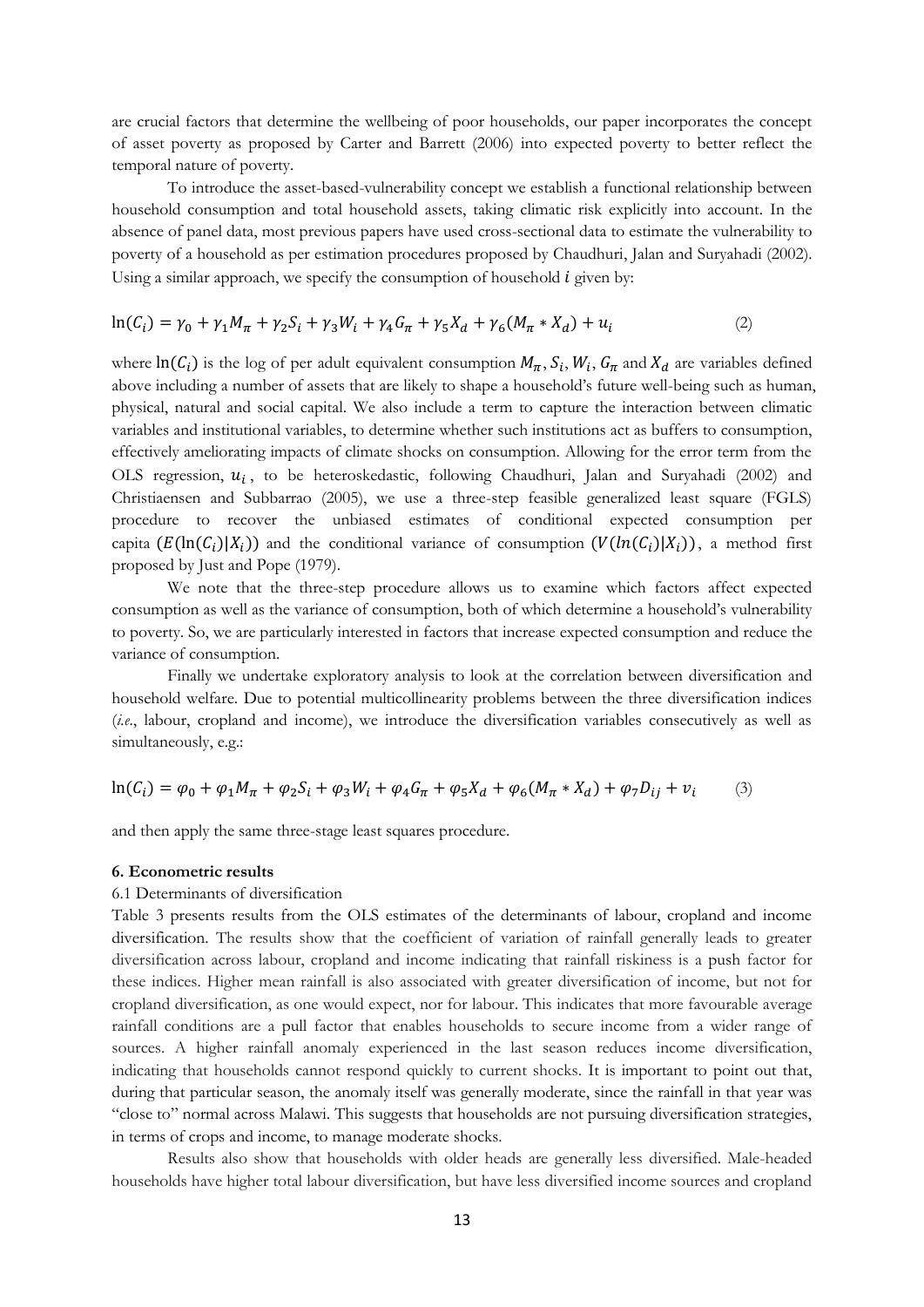use. Wealthier households, in terms of cropland, agricultural assets, and education, have greater levels of diversification, indicating that these are all pull factors. The one exception is the wealth index based on consumer durables, which has a negative effect on cropland and income diversification. With respect to transactions costs, only the number of months that the main road was passable by a truck has a statistically significant impact, being positive in total labour, male labour and income, indicating that lower costs favour labour and income diversification. An irrigation scheme, which should be associated with less risky crop production, decreases labour and cropland diversification, as expected.

With respect to institutions, results show that the availability of extension has a positive impact on all diversification measures, indicating that extension information acts as a pull factor, enabling farmers to take advantage of both on and off-farm opportunities. Availability of fertilizer subsidies per capita also increases cropland and income diversification. Availability of social safety nets and credit – both of which can help farmers to cope with poor weather ex post – reduce cropland diversification; credit availability also reduces income diversification. On the other hand, credit availability also increases labour diversification, indicating that such availability helps farmers secure off-farm income sources. The negative impact on income diversification and positive impact on labour diversification is likely driven by the fact that income diversification includes five different on-farm income sources, whereas labour diversification only has one on farm labour category.

Looking at the heterogeneous impact across gender of household members, it is interesting to note that female and male labour diversification appears to perform similarly for the most part, though the coefficients generally show that female labour is less responsive than male labour. A major difference occurs when the head of household is male, which has a positive impact on male labour diversification but a negative impact on female labour diversification. Household size has no impact on male labour diversification, but a strong and positive impact on female diversification, indicating that women's labour supply off-farm is more constrained by availability of household labour. On the other hand, whether a household member had been hospitalized in the past 12 months has a significant positive impact on male labour diversification, but no impact on female labour diversification. This is consistent with the impact of household size on women's diversification, where fewer members constrain their ability work off-farm.

|                                            |             | Labour      |             | Income      |             |
|--------------------------------------------|-------------|-------------|-------------|-------------|-------------|
|                                            | Total       | Male        | Female      | Land        |             |
| Climate variables                          |             |             |             |             |             |
| CoV of Nov-May rainfall 1983-2010          | $1.570***$  | $1.083***$  | $0.785***$  | $3.946***$  | $3.438***$  |
|                                            | (0.378)     | (0.396)     | (0.243)     | (0.767)     | (0.623)     |
| Average of Nov-May rainfall 1983-2010 (dm) | 0.003       | 0.005       | $-0.000$    | 0.005       | $0.230***$  |
|                                            | (0.014)     | (0.014)     | (0.009)     | (0.025)     | (0.021)     |
| Anomaly of Nov-May rainfall 2009-10        | 0.079       | 0.168       | 0.077       | 0.352       | $-0.755***$ |
|                                            | (0.128)     | (0.129)     | (0.092)     | (0.266)     | (0.224)     |
| Household socio-demographic                |             |             |             |             |             |
| Age of household head (years)              | $-0.003***$ | $-0.003***$ | $-0.002***$ | $-0.003***$ | $-0.000$    |
|                                            | (0.001)     | (0.001)     | (0.000)     | (0.001)     | (0.001)     |
| Gender of household head (1=male)          | $0.048**$   | $0.181***$  | $-0.170***$ | $-0.115***$ | $-0.066**$  |
|                                            | (0.020)     | (0.021)     | (0.018)     | (0.032)     | (0.029)     |
| Household size (Adult Equivalent [AE])     | $0.019***$  | 0.002       | $0.019***$  | 0.004       | $0.065***$  |
|                                            | (0.005)     | (0.006)     | (0.004)     | (0.008)     | (0.007)     |
| Household head highest level of education  | $0.017***$  | $0.014***$  | $0.004**$   | $0.019***$  | $0.013***$  |
|                                            | (0.003)     | (0.003)     | (0.002)     | (0.004)     | (0.004)     |
| Sex ratio                                  | $-0.003$    | $-0.003$    | $-0.005$    | $-0.008$    | $-0.000$    |
|                                            | (0.008)     | (0.009)     | (0.007)     | (0.012)     | (0.012)     |
| Dependency ratio                           | $-0.002$    | 0.004       | 0.005       | $0.026*$    | 0.005       |

#### **Table 3. Determinants of diversification and the role of climate variability**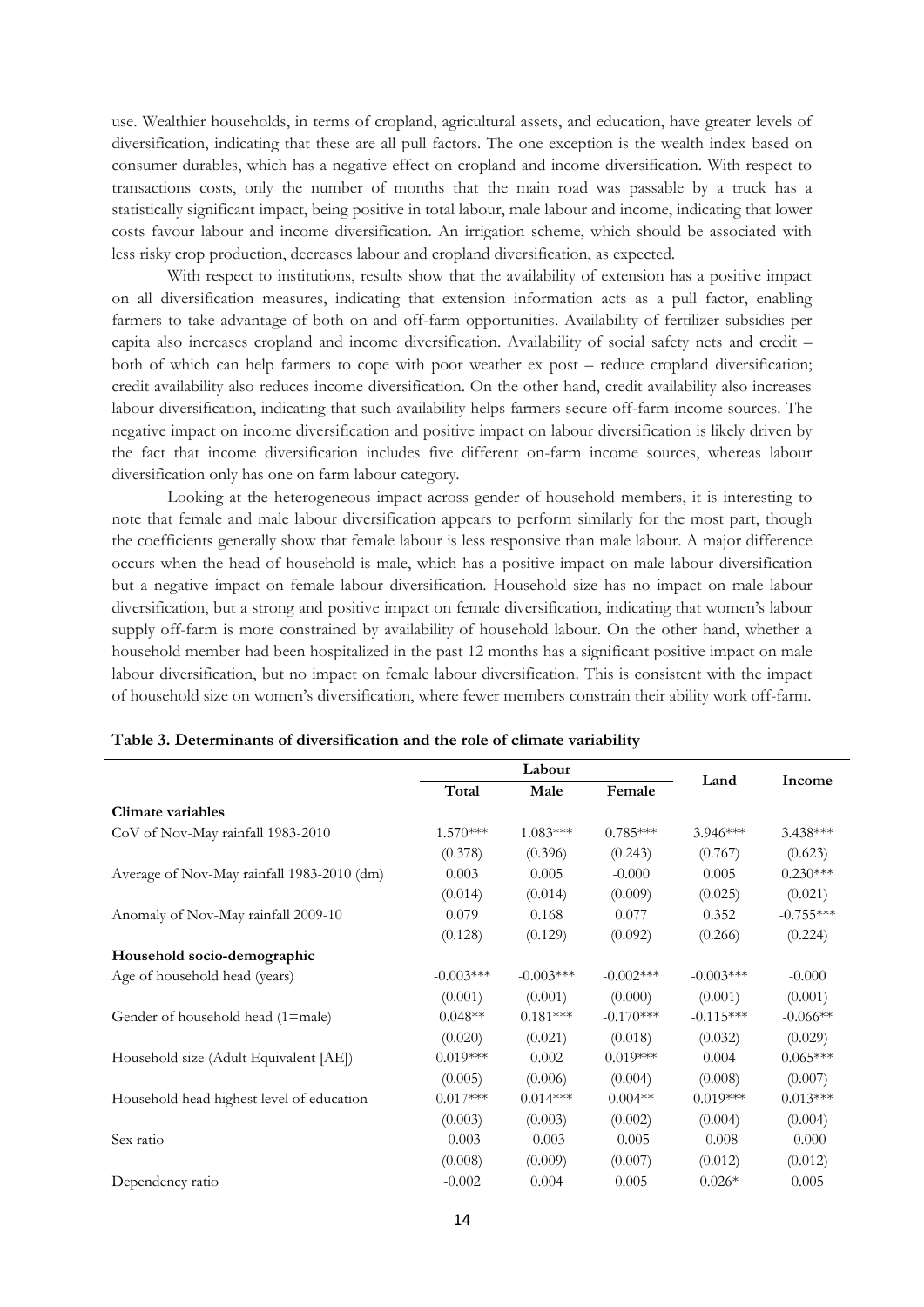|                                                                              | (0.008)                                                                                | (0.011)    | (0.007)    | (0.015)      | (0.012)                                                                                                                                                                                                                         |
|------------------------------------------------------------------------------|----------------------------------------------------------------------------------------|------------|------------|--------------|---------------------------------------------------------------------------------------------------------------------------------------------------------------------------------------------------------------------------------|
| Number of household members hospitalized in<br>the past 12 months            | $0.046**$                                                                              | $0.040**$  | 0.020      | 0.021        | $0.100***$                                                                                                                                                                                                                      |
|                                                                              | (0.019)                                                                                | (0.020)    | (0.016)    | (0.033)      | (0.026)                                                                                                                                                                                                                         |
| Household wealth                                                             |                                                                                        |            |            |              |                                                                                                                                                                                                                                 |
| Wealth index                                                                 | $0.088***$                                                                             | $0.083***$ | $0.059***$ | $-0.048***$  | $-0.026**$                                                                                                                                                                                                                      |
|                                                                              | (0.009)                                                                                | (0.009)    | (0.007)    | (0.012)      | (0.011)                                                                                                                                                                                                                         |
| Agricultural implements access index                                         | 0.010                                                                                  | 0.013      | 0.002      | $0.133***$   | $0.170***$                                                                                                                                                                                                                      |
|                                                                              | (0.008)                                                                                | (0.008)    | (0.006)    | (0.013)      |                                                                                                                                                                                                                                 |
| GPS based land size (acre)                                                   | 0.001                                                                                  | 0.002      | 0.001      | $0.189***$   |                                                                                                                                                                                                                                 |
|                                                                              | (0.003)                                                                                | (0.003)    | (0.003)    | (0.011)      |                                                                                                                                                                                                                                 |
| Community characteristics                                                    |                                                                                        |            |            |              |                                                                                                                                                                                                                                 |
| In migration in the community $(1 = yes)$                                    | 0.029                                                                                  | 0.027      | 0.009      | $-0.084$     |                                                                                                                                                                                                                                 |
|                                                                              | (0.026)                                                                                | (0.027)    | (0.017)    | (0.057)      |                                                                                                                                                                                                                                 |
| Out migration in the community $(1 = yes)$                                   | 0.037                                                                                  | 0.032      | $-0.010$   | 0.004        |                                                                                                                                                                                                                                 |
|                                                                              | (0.036)                                                                                | (0.036)    | (0.024)    | (0.084)      |                                                                                                                                                                                                                                 |
| Irrigation scheme in the community $(1 = yes)$                               | $-0.052**$                                                                             | $-0.043$   | $-0.030*$  | $-0.140***$  |                                                                                                                                                                                                                                 |
|                                                                              | (0.025)                                                                                | (0.027)    | (0.017)    | (0.053)      |                                                                                                                                                                                                                                 |
| Road density in 10 km radius ('000 metres)                                   | 0.004                                                                                  | 0.004      | 0.001      | 0.010        |                                                                                                                                                                                                                                 |
|                                                                              | (0.004)                                                                                | (0.004)    | (0.003)    | (0.009)      |                                                                                                                                                                                                                                 |
| Number of months road was passable by a lorry                                | $0.007**$                                                                              | $0.008***$ | 0.003      | $-0.004$     |                                                                                                                                                                                                                                 |
|                                                                              |                                                                                        | (0.003)    | (0.002)    | (0.006)      |                                                                                                                                                                                                                                 |
| [MKW/kg]                                                                     | (0.003)<br>ln(price of fertilizer [MKW/kg]/price of maize<br>0.027<br>0.016<br>(0.020) |            | 0.014      | $0.134***$   |                                                                                                                                                                                                                                 |
|                                                                              |                                                                                        | (0.020)    | (0.013)    | (0.036)      | (0.034)                                                                                                                                                                                                                         |
| ln(wage rate for casual labour [MKW/day]/price<br>of maize [MKW/kg])         | $-0.010$                                                                               | $-0.002$   | $-0.006$   | $-0.070***$  | $-0.147***$                                                                                                                                                                                                                     |
|                                                                              | (0.013)                                                                                | (0.012)    | (0.011)    | (0.019)      | (0.021)                                                                                                                                                                                                                         |
| Institutions                                                                 |                                                                                        |            |            |              |                                                                                                                                                                                                                                 |
| Number of agricultural extension and<br>development officers in the district | $0.009***$                                                                             | $0.006**$  | $0.004*$   | $0.017***$   | $0.022***$                                                                                                                                                                                                                      |
|                                                                              | (0.003)                                                                                | (0.003)    | (0.002)    | (0.007)      | (0.005)                                                                                                                                                                                                                         |
| Number of microfinance institutions in the<br>district                       | $0.019**$                                                                              | $0.015**$  | $0.010*$   | $-0.105***$  | $-0.046***$                                                                                                                                                                                                                     |
|                                                                              | (0.008)                                                                                | (0.007)    | (0.005)    | (0.015)      | (0.012)                                                                                                                                                                                                                         |
| Fertilizers distributed per household in the<br>district (MT)                | $-0.021$                                                                               | $-0.023$   | 0.012      | $0.139***$   | $0.110**$                                                                                                                                                                                                                       |
|                                                                              | (0.027)                                                                                | (0.028)    | (0.017)    | (0.050)      | (0.047)                                                                                                                                                                                                                         |
| ln(MASAF wages paid in 2008-09 season [million<br>MKW/household])            | 1.837                                                                                  | 6.688      | $-1.774$   | $-26.823***$ | (0.011)<br>$0.067***$<br>(0.006)<br>0.012<br>(0.044)<br>$-0.026$<br>(0.060)<br>$-0.072$<br>(0.049)<br>$-0.000$<br>(0.008)<br>$0.010*$<br>(0.005)<br>$0.126***$<br>12.854<br>(8.385)<br>$-1.525***$<br>(0.270)<br>7,768<br>0.200 |
|                                                                              | (4.810)                                                                                | (5.000)    | (3.264)    | (9.260)      |                                                                                                                                                                                                                                 |
| Constant                                                                     | $-0.196$                                                                               | $-0.196$   | 0.035      | 0.138        |                                                                                                                                                                                                                                 |
|                                                                              | (0.177)                                                                                | (0.176)    | (0.119)    | (0.346)      |                                                                                                                                                                                                                                 |
| Observations                                                                 | 7,862                                                                                  | 6,552      | 7,327      | 7,255        |                                                                                                                                                                                                                                 |
| R-squared                                                                    | 0.082                                                                                  | 0.075      | 0.047      | 0.260        |                                                                                                                                                                                                                                 |

Note: Robust standard errors in parentheses based on EA level clusters. \*\*\* p<0.01, \*\* p<0.05, \* p<0.1.

#### <span id="page-19-0"></span>6.2 Effects of climate risk on household welfare

Table 4 presents results from the OLS estimates of the effects of climate variability on components of vulnerability to poverty (*i.e.*, variability of consumption  $(V(C_i))$  and expected value of consumption  $(E(C_i))$ ). Results in the "Without interaction" (with policy variables) columns show that consumption per capita is lower in environments with greater climate variability (*i.e.*, the coefficient of variation of rainfall is negative and significant). This is consistent with the hypothesis that rural households facing uninsured weather shocks pursue strategies to reduce risk, even when such strategies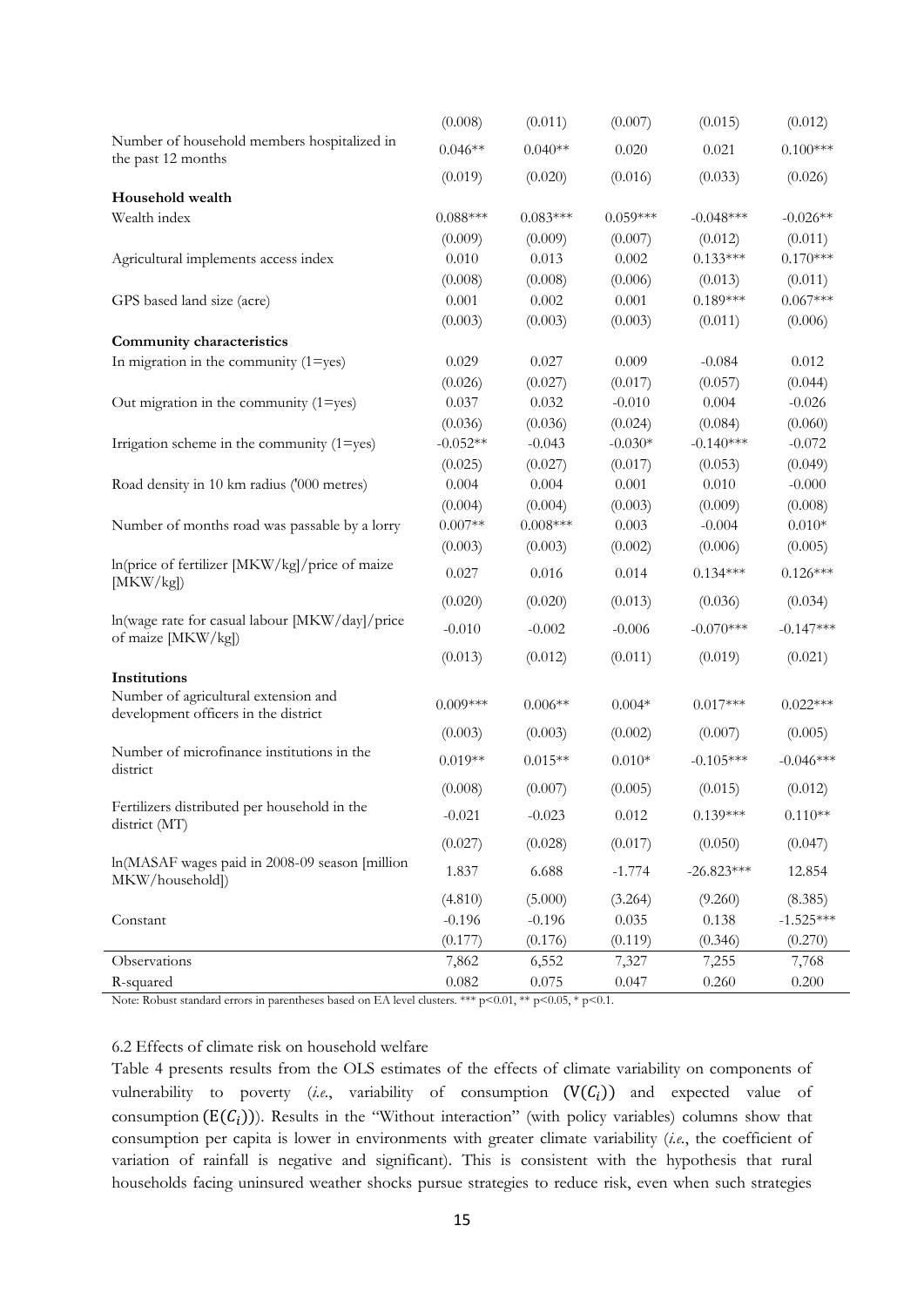have a negative impact on mean consumption. The effect on variance of consumption is however negative which is counterintuitive. Higher mean rainfall is associated with higher per capita consumption. A higher rainfall anomaly experienced in the last season reduces consumption per capita and increases variance of consumption, with an unambiguous increase in the vulnerability to poverty. This result is consistent with the hypothesis that households cannot completely absorb current-period shocks.

In general, those with greater household wealth have higher consumption levels and lower variability of consumption suggesting being less vulnerable to poverty, as expected. Access to institutions such as extension, credit, and fertilizer subsidies all increase per capita consumption. However it's only access to fertilizer subsidies that also reduces variance of consumption, which clearly reduces vulnerability to poverty for all households.

Table 4 also reports results of policy-action variables (in the "Interaction with policy variables" columns) in terms of helping households either to mitigate the ex-ante climate risk or manage them expost, reducing the negative effects of high rainfall variability on welfare. The coefficients of interaction terms of rainfall variability with access to extension, credit and fertilizer subsidy are positive though only significant for the fertilizer subsidy. Note that in this specification, the direct impact of fertilizer subsidies is now negative on consumption, though the net effect is positive, indicating that these subsidies are particularly effective in high variability environments. Similarly, the direct impact of the fertilizer subsidy on the variance of consumption increases variance, thought the net impact reduces the variance in consumption in high variability environments. On the other hand, the presence of extension agents is effective in reducing the variance, but overall the impact is ineffective for most of the sample, since it increases the variance of consumption leading to higher vulnerability in high variability environments. The latter indicates a real opportunity to refocus extension activities and information flows in high variability environments so that impacts of the extension system not only increase average outcomes, but also decrease the variance of those outcomes.

|                                                           | Without interaction |                         | Interaction with policy<br>variables |                         |
|-----------------------------------------------------------|---------------------|-------------------------|--------------------------------------|-------------------------|
|                                                           | Variance            | Expected<br>consumption | Variance                             | Expected<br>consumption |
| Climate variables                                         |                     |                         |                                      |                         |
| CoV of Nov-May rainfall 1983-2010                         | $-0.349***$         | $-0.984***$             | $-0.622$                             | $-2.854***$             |
|                                                           | (0.132)             | (0.192)                 | (0.522)                              | (0.757)                 |
| Average of Nov-May rainfall 1983-2010 (dm)                | 0.001               | $0.050***$              | 0.005                                | $0.040***$              |
|                                                           | (0.005)             | (0.007)                 | (0.005)                              | (0.008)                 |
| Anomaly of Nov-May rainfall 2009-10                       | $0.238***$          | $-0.608***$             | $0.229***$                           | $-0.577***$             |
|                                                           | (0.047)             | (0.067)                 | (0.049)                              | (0.070)                 |
| Household wealth                                          |                     |                         |                                      |                         |
| Wealth index                                              | 0.003               | $0.207***$              | 0.003                                | $0.207***$              |
|                                                           | (0.003)             | (0.004)                 | (0.003)                              | (0.004)                 |
| Agricultural implements access index                      | $-0.015***$         | $0.047***$              | $-0.016***$                          | $0.048***$              |
|                                                           | (0.003)             | (0.004)                 | (0.003)                              | (0.004)                 |
| GPS based land size (acre)                                | $-0.000$            | $0.012***$              | $-0.000$                             | $0.012***$              |
|                                                           | (0.002)             | (0.002)                 | (0.002)                              | (0.002)                 |
| <b>Institutions</b>                                       |                     |                         |                                      |                         |
| Number of agricultural extension and development officers |                     |                         |                                      |                         |
| in the district                                           | $0.003***$          | $0.014***$              | $-0.014**$                           | 0.010                   |
|                                                           | (0.001)             | (0.002)                 | (0.006)                              | (0.009)                 |
| Number of microfinance institutions in the district       | $0.005*$            | $0.028***$              | $-0.019$                             | 0.003                   |
|                                                           | (0.003)             | (0.004)                 | (0.016)                              | (0.023)                 |

#### **Table 4. Effect of climate variability on vulnerability components: variance of consumption and expected consumption per capita**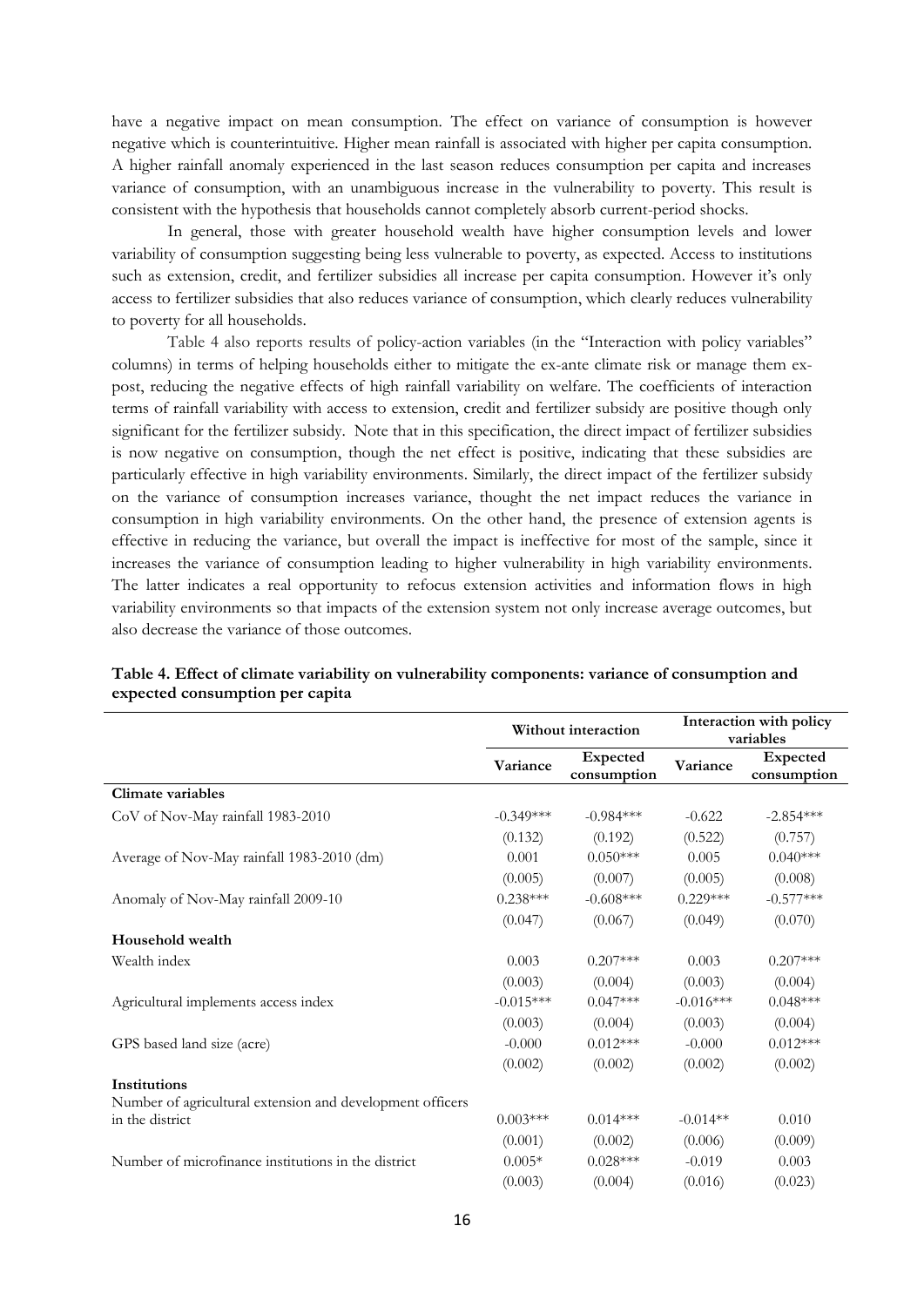| Fertilizers distributed per household in the district (MT) | $-0.025***$ | $0.074***$ | $0.105*$   | $-0.147*$ |  |
|------------------------------------------------------------|-------------|------------|------------|-----------|--|
|                                                            | (0.009)     | (0.013)    | (0.060)    | (0.087)   |  |
| ln(MASAF wages paid in 2008-09 season [million             |             |            |            |           |  |
| MKW/household])                                            | $-0.880$    | 4.297      | $-3.760$   | 16.097    |  |
|                                                            | (1.806)     | (2.624)    | (11.604)   | (16.700)  |  |
| Institutions*Climate variables                             |             |            |            |           |  |
| Extension service*CV rainfall                              |             |            | $0.083***$ | 0.019     |  |
|                                                            |             |            | (0.028)    | (0.042)   |  |
| Microfinance*CV rainfall                                   |             |            | 0.120      | 0.133     |  |
|                                                            |             |            | (0.078)    | (0.113)   |  |
| Fertilizer distributed*CV rainfall                         |             |            | $-0.617**$ | $1.054**$ |  |
|                                                            |             |            | (0.283)    | (0.410)   |  |
| Safety-net*CV rainfall                                     |             |            | 11.891     | $-43.975$ |  |
|                                                            |             |            | (48.162)   | (69.501)  |  |
| Observations                                               | 8,009       | 8,009      | 8,009      | 8,009     |  |
| R-squared                                                  | 0.019       | 0.451      | 0.021      | 0.452     |  |

Full estimation results are in the Appendix, see Table A.1.

1

Note: Robust standard errors in parentheses based on EA level clusters. \*\*\*  $p \le 0.01$ , \*\*  $p \le 0.05$ , \*  $p \le 0.1$ .

#### <span id="page-21-0"></span>6.3 Relation between diversification and household welfare

We conclude our empirical analysis with an exploratory analysis of the extent to which livelihood diversification is a significant pathway by which climate variability affects household welfare. To test this hypothesis, we estimate a structural equation whereby welfare is specified as a function of three diversification indices (*i.e.*, labour, cropland and income)<sup>21</sup> and other factors including climatic variables. Many previous studies have shown that, in the context of subsistence agriculture as is the case of Malawi, climate variability reduces adoption of certain inputs and has a corresponding negative impact on crop yields (e.g., Asfaw *et al.*, 2014), which implies a direct negative effect on consumption per capita if output markets are missing or incomplete. In this paper, we establish that climate variability also has an impact on diversification (see Table 3). Thus, the ultimate impact of climate variability on consumption is through on-farm income (*i.e.*, yields, prices) as well as through diversification. Introducing the diversification indices in our structural equation would then not necessarily mean we would exclude the climate variability variables since these capture additional, non-diversification, effects that we know are important from other studies. We also recognize the potential endogeneity of diversification indices in the structural welfare equation, which ideally, should be accounted for using instrumental variable (IV) techniques. <sup>22</sup> However, due to the concerns about the bias associated with the use of weak instruments and the similarity of results between IV and OLS estimates, we rely on OLS estimation and simply report the unconditional and conditional correlation between diversification and consumption/vulnerability.

<sup>&</sup>lt;sup>21</sup> Given the potential correlation between the three indices, we have also attempted to introduce the indices sequentially (one index at a time) instead of introducing them simultaneously but the final results don't change. <sup>22</sup> We have attempted to use the climatic variables (coefficient of variation of rainfall and anomaly) as identifying instruments but the tests (the weak identification test and over identification test) do not support the validity of our identification restrictions. The F-statistic of joint significance of the excluded instruments is less than 10, thus failing the test for weak instruments. The null hypothesis in the case of the over identification test is that the selection instruments are not correlated with the welfare error term and we reject the null in all the cases.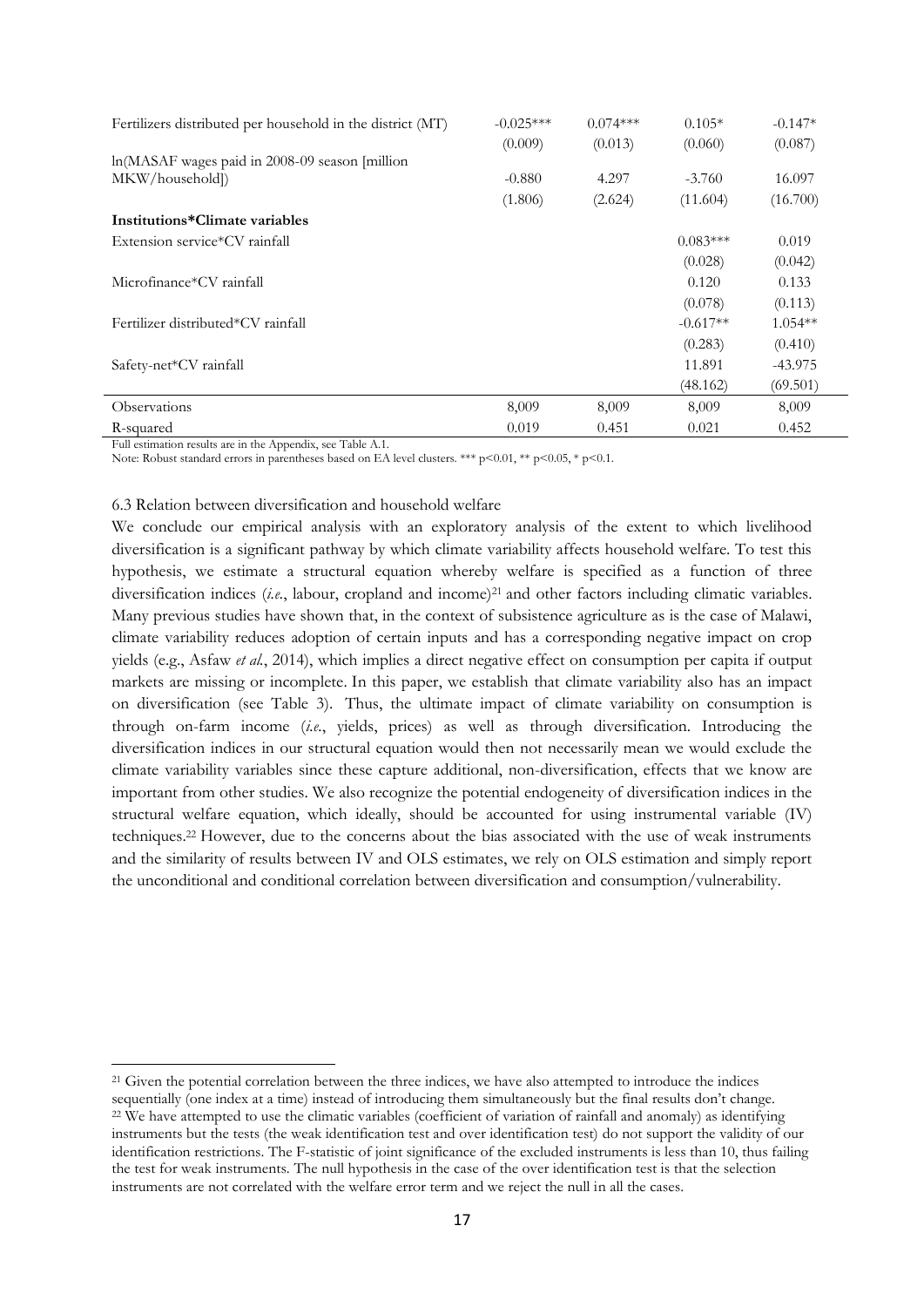|                                                            | Labour, total |                         | Labour, males and<br>females |                                | Cropland    |                         | Income      |                         | All three indices |                         |
|------------------------------------------------------------|---------------|-------------------------|------------------------------|--------------------------------|-------------|-------------------------|-------------|-------------------------|-------------------|-------------------------|
|                                                            | Variance      | Expected<br>consumption | Variance                     | <b>Expected</b><br>consumption | Variance    | Expected<br>consumption | Variance    | Expected<br>consumption | Variance          | Expected<br>consumption |
| Diversification indices                                    |               |                         |                              |                                |             |                         |             |                         |                   |                         |
| Margalef index of labour diversification,<br>all adults    | 0.013         | $0.718***$              |                              |                                |             |                         |             |                         | $0.152**$         | $0.679***$              |
|                                                            | (0.055)       | (0.079)                 |                              |                                |             |                         |             |                         | (0.059)           | (0.086)                 |
| Margalef index of labour diversification,<br>male adults   |               |                         | 0.033                        | $0.784***$                     |             |                         |             |                         |                   |                         |
|                                                            |               |                         | (0.061)                      | (0.091)                        |             |                         |             |                         |                   |                         |
| Margalef index of labour diversification,<br>female adults |               |                         | 0.014                        | $0.556***$                     |             |                         |             |                         |                   |                         |
|                                                            |               |                         | (0.084)                      | (0.123)                        |             |                         |             |                         |                   |                         |
| Margalef index of cropland<br>diversification              |               |                         |                              |                                | $-0.048$    | $0.246***$              |             |                         | $-0.010$          | $0.168***$              |
|                                                            |               |                         |                              |                                | (0.036)     | (0.053)                 |             |                         | (0.037)           | (0.054)                 |
| Margalef index of income<br>diversification                |               |                         |                              |                                |             |                         | $-0.188***$ | $0.406***$              | $-0.155***$       | $0.351***$              |
|                                                            |               |                         |                              |                                |             |                         | (0.039)     | (0.057)                 | (0.043)           | (0.063)                 |
| Climate variables                                          |               |                         |                              |                                |             |                         |             |                         |                   |                         |
| CoV of Nov-May rainfall 1983-2010                          | $-0.337**$    | $-1.042***$             | $-0.308**$                   | $-1.303***$                    | $-0.244*$   | $-1.051***$             | $-0.334**$  | $-1.072***$             | $-0.252*$         | $-1.202***$             |
|                                                            | (0.132)       | (0.193)                 | (0.143)                      | (0.213)                        | (0.136)     | (0.199)                 | (0.133)     | (0.195)                 | (0.135)           | (0.200)                 |
| Average of Nov-May rainfall 1983-2010<br>(dm)              | 0.001         | $0.050***$              | 0.002                        | $0.057***$                     | $-0.003$    | $0.046***$              | 0.005       | $0.039***$              | 0.000             | $0.036***$              |
|                                                            | (0.005)       | (0.007)                 | (0.005)                      | (0.008)                        | (0.005)     | (0.007)                 | (0.005)     | (0.007)                 | (0.005)           | (0.007)                 |
| Anomaly of Nov-May rainfall 2009-10                        | $0.237***$    | $-0.611***$             | $0.211***$                   | $-0.664***$                    | $0.214***$  | $-0.651***$             | $0.224***$  | $-0.579***$             | $0.204***$        | $-0.625***$             |
|                                                            | (0.047)       | (0.067)                 | (0.050)                      | (0.074)                        | (0.048)     | (0.069)                 | (0.048)     | (0.068)                 | (0.049)           | (0.070)                 |
| Household wealth                                           |               |                         |                              |                                |             |                         |             |                         |                   |                         |
| Wealth index                                               | 0.005         | $0.200***$              | 0.002                        | $0.186***$                     | 0.003       | $0.201***$              | 0.003       | $0.208***$              | 0.001             | $0.193***$              |
|                                                            | (0.003)       | (0.004)                 | (0.003)                      | (0.005)                        | (0.003)     | (0.005)                 | (0.003)     | (0.004)                 | (0.003)           | (0.005)                 |
| Agricultural implements access index                       | $-0.015***$   | $0.047***$              | $-0.013***$                  | $0.064***$                     | $-0.011***$ | $0.067***$              | $-0.013***$ | $0.041***$              | $-0.008**$        | $0.064***$              |
|                                                            | (0.003)       | (0.004)                 | (0.003)                      | (0.005)                        | (0.003)     | (0.005)                 | (0.003)     | (0.005)                 | (0.003)           | (0.005)                 |

**Table 5. Effect of diversification on vulnerability components: variance of consumption and expected consumption per capita**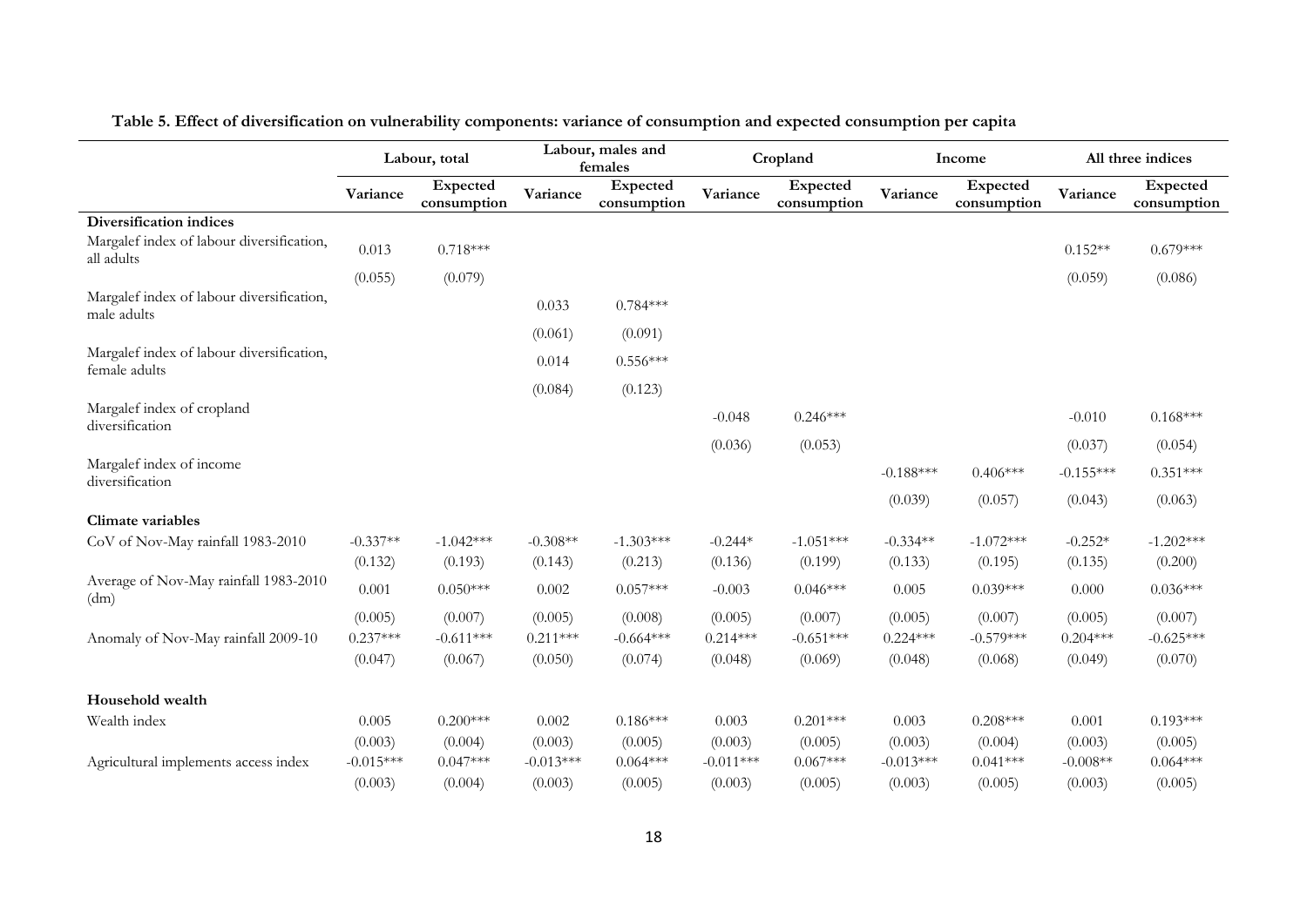| GPS based land size (acre)                                                   | $-0.001$    | $0.012***$ | 0.000       | $0.015***$ | 0.001      | $0.011***$ | 0.001      | $0.010***$ | 0.002      | $0.011***$ |
|------------------------------------------------------------------------------|-------------|------------|-------------|------------|------------|------------|------------|------------|------------|------------|
|                                                                              | (0.002)     | (0.002)    | (0.002)     | (0.002)    | (0.002)    | (0.003)    | (0.002)    | (0.002)    | (0.002)    | (0.003)    |
| Institutions                                                                 |             |            |             |            |            |            |            |            |            |            |
| Number of agricultural extension and<br>development officers in the district | $0.003**$   | $0.013***$ | $0.003**$   | $0.012***$ | $0.003***$ | $0.014***$ | $0.003***$ | $0.013***$ | $0.003***$ | $0.013***$ |
|                                                                              | (0.001)     | (0.002)    | (0.001)     | (0.002)    | (0.001)    | (0.002)    | (0.001)    | (0.002)    | (0.001)    | (0.002)    |
| Number of microfinance institutions in<br>the district                       | $0.006**$   | $0.026***$ | 0.003       | $0.025***$ | $0.006**$  | $0.028***$ | 0.004      | $0.030***$ | $0.005**$  | $0.028***$ |
|                                                                              | (0.003)     | (0.004)    | (0.003)     | (0.004)    | (0.003)    | (0.004)    | (0.003)    | (0.004)    | (0.003)    | (0.004)    |
| Fertilizers distributed per household in<br>the district (MT)                | $-0.027***$ | $0.080***$ | $-0.027***$ | $0.062***$ | $-0.016*$  | $0.060***$ | $-0.024**$ | $0.068***$ | $-0.019*$  | $0.055***$ |
|                                                                              | (0.009)     | (0.013)    | (0.010)     | (0.015)    | (0.010)    | (0.014)    | (0.009)    | (0.013)    | (0.010)    | (0.014)    |
| $ln(MASAF)$ wages paid in 2008-09<br>season [million MKW/household])         | $-0.514$    | 4.013      | $-2.160$    | 2.534      | $-0.758$   | 4.168      | $-0.170$   | 3.548      | 0.108      | 3.670      |
|                                                                              | (1.801)     | (2.624)    | (1.901)     | (2.863)    | (1.844)    | (2.679)    | (1.814)    | (2.659)    | (1.832)    | (2.695)    |
| Observations                                                                 | 7,862       | 7,862      | 6,017       | 6,017      | 7,255      | 7,255      | 7,768      | 7,768      | 7,023      | 7,023      |
| R-squared                                                                    | 0.019       | 0.455      | 0.016       | 0.448      | 0.018      | 0.434      | 0.023      | 0.453      | 0.019      | 0.443      |

Full estimation results are in the Appendix, see Table A.2.

Note: Robust standard errors in parentheses based on EA level clusters. \*\*\*  $p<0.01$ , \*\*  $p<0.05$ , \*  $p<0.1$ .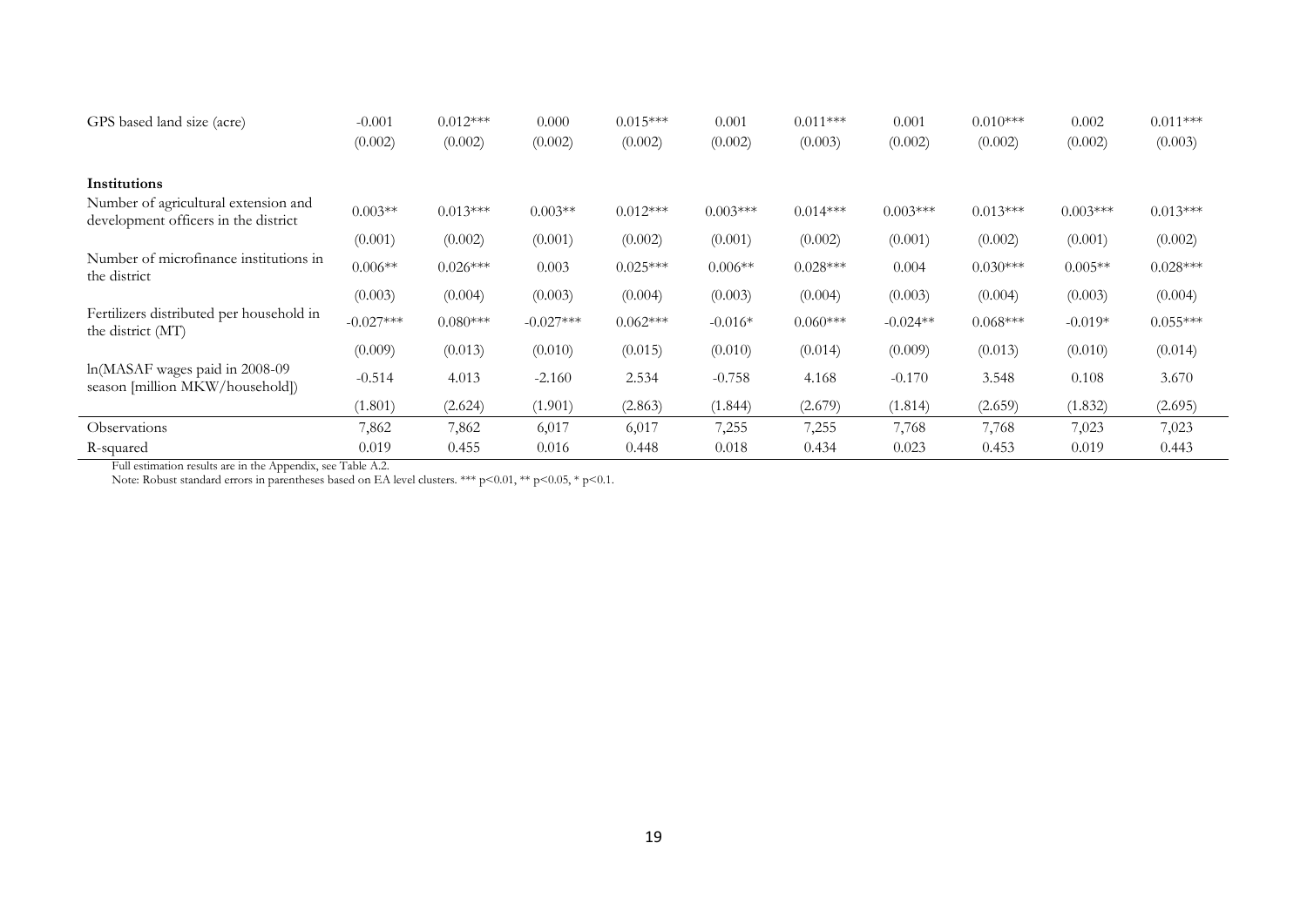As discussed in the earlier sections, diversification due to push factors can lead to worse welfare outcomes. On the other hand, diversification due to pull factors can lead to better welfare outcomes. The ultimate effect of diversification on welfare thus depends on the weight of these two factors. The OLS results show that higher climate variability increases diversification, but also leads to lower, though more stable, consumption. We also find positive impacts of household capital and access to institutions on both diversification and consumption per capita, which are consistent with this hypothesis. Results from Table 5 also show that the correlation between all three measures of diversification (*i.e.*, labour, cropland and income) and consumption per capita are positive, indicating that pull factors outweigh push factors in current consumption levels. Income diversification is also negatively correlated with consumption variability and thus unambiguously reducing vulnerability to poverty. Labour and cropland diversification both lead to higher current consumption with no impact on the variance of consumption, and thus lead to lower levels of vulnerability. Finally, in terms of differences across gender, the positive effect of diversification on expected consumption is higher for male than female labour, and the difference is statistically significant. This is consistent with earlier results from Table 3 where we see that female labour diversification is less responsive than men's.

#### <span id="page-24-0"></span>**7. Conclusions and policy implications**

This paper investigates factors that influence labour, cropland and income diversification decisions by smallholder rural households, and the subsequent impacts on their welfare, with a particular focus on the impact of climate variability. We distinguish between "push" and "pull" factors influencing diversification, with the former referring to constraints forcing diversification, and the latter to enabling conditions that incentivize diversification. We use geo-referenced farm household-level data collected in 2010-11, from a nationally-representative sample in Malawi, via the Third Integrated Household Survey (IHS3). This dataset is combined with historical measures of temperature and rainfall variability as proxies for current weather expectations. We also merge the dataset with administrative data on policy-relevant institutions serving rural areas that can mitigate production risks, including extension services, credit providers, government-subsidized fertilizer, and government social safety-net programs.

The analysis generates three important findings relevant for the emerging body of literature on diversification and climate risk: 1) climate variability related effects as well as a number of pull factors are important determinants of the diversification options farmers choose, and these effects are quite heterogeneous across gender lines, 2) both climate as well as institutional factors are important determinants of expected consumption and variance of consumption, and 3) income diversification has the strongest positive association with higher expected consumption and lower variance of consumption compared to labour and land diversification.

The first finding is based on the analysis of various climate related variables over time and space for Malawi which indicate highly heterogeneous distribution of effects even within a relatively small country. These climate effects have important impacts on farmer diversification choices and ultimately on their welfare. The results show that long-term climate variability increases the likelihood of household diversification across labour, cropland and income, indicating that rainfall riskiness is an important push factor for all three measures of diversification. On the other hand, contrary to our expectation, more favourable average rainfall conditions are found to pull households towards securing income from a wider range of sources. Recent period climatic shocks are associated with a reduction in income diversification, indicating that households cannot respond quickly to them. Variables associated with household's wealth, are also key pull factors. In particular, labour diversification is higher where consumer durables are higher, whereas cropland and income diversification are higher where agricultural assets are higher. In terms of policy relevant institutions, a larger presence of extension agents at the district level favours diversification across all dimensions. Labour diversification is also favoured by better access to credit, whereas fertilizer subsidy programs increase both land and income diversification.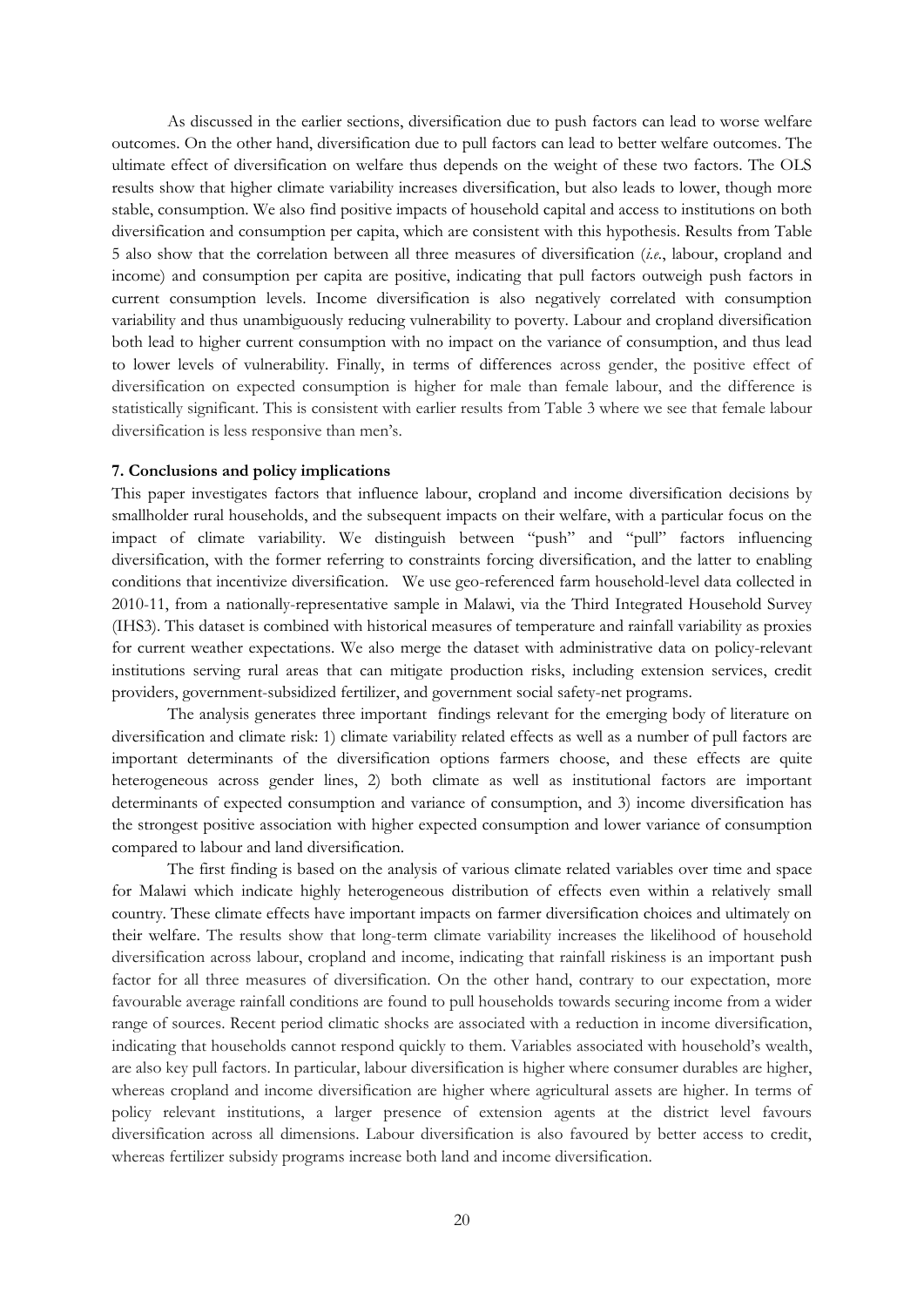Our second major set of findings relates to whether climatic variability affects household welfare and weather policy-relevant mechanisms can be an effective means of mitigating the negative welfare effects of local climate variability both directly and indirectly by affecting diversification strategies. Our results show that climatic variables are key determinants of both expected consumption per capita and its variance. In particular, long-term rainfall variability has a strong and unambiguously negative impact on rural households' vulnerability. Fertilizer subsidies are found to be particularly effective in increasing expected consumption and reducing its variance in high variability environments. In contrast, we find that extension, safety nets and credit are not effective in mitigating the negative impacts on stability of consumption in high variability environments.

The third major area of findings from this paper relate to the association between diversification choices and household welfare. The results suggest that policy interventions that enable farmers to pursue income diversification opportunities should be prioritized, since income diversification has the strongest positive association with higher current consumption per capita and lower vulnerability to poverty. We find that access to extension and fertilizer subsidies have the strongest positive impacts on income diversification of the institutions considered in the analysis. Additionally, both extension and fertilizer subsidies mitigate the negative effects of rainfall variability on expected consumption, but only fertilizer subsidies lead to more stable incomes. This is an important finding in the context of ongoing discussions about the reform of fertilizer subsidy programs in the country. Our findings indicate that the impacts of the subsidy program are broader than may be realized, and it will be important to ensure that the effects of the program on facilitating income diversification and reducing risks to consumption are maintained in a reformed program. The findings also suggest that there is scope to improve extension packages, by explicitly incorporating information on practices that not only increase expected welfare outcomes but also reduce fluctuations in the face of climatic shocks.

In comparison, social safety-net payments have limited or no impact on any of the diversification indices, and similarly, limited or no impact on expected consumption nor on the variance of consumption. On the other hand, results show that recent period shocks reduce diversification and consumption per capita and increase variance of consumption in the future. This indicates that government social safety-net programs are not adequately addressing the consumption risks imposed by climatic shocks and thus implies the need for improved program design to address this issue.

Access to credit, which is relatively limited, increases consumption per capita, but also decreases the stability of consumption. It also leads to greater labour diversification, but not to greater income diversification. This result suggests that policies and programs aimed at expanding the delivery of credit, as with extension, should explicitly incorporate the risks farmers face in order to expand income diversification opportunities without destabilizing incomes. Similarly, insurance and credit schemes need to take better account of household exposure to shocks and vulnerability.

Finally, looking at differences across gender, we found that women are less responsive to pull factors in diversifying labour, and thus we see lower impacts of diversification on expected consumption per capita. There are two conclusions to be drawn from this result: first gender differentiated analysis is important to understand the full dynamics of diversification and secondly, we need to better understand the gender specific push and pull factors for diversification to design adequate policy responses.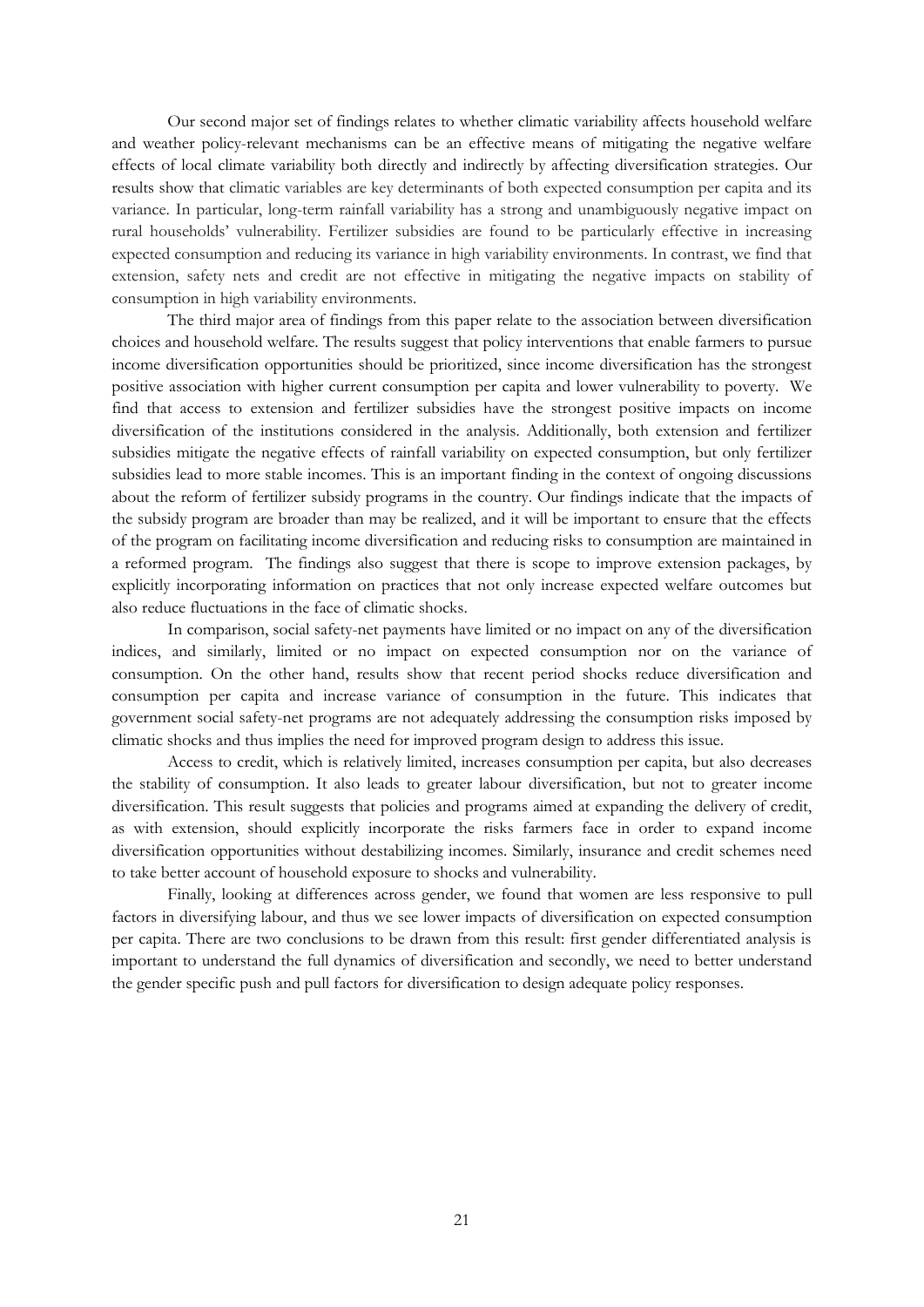#### <span id="page-26-0"></span>**References**

- Asfaw, S., McCarthy, N., Lipper, L., Arslan, A., Cattaneo, A. & Kachulu, M. 2014. *Climate variability, adaptation strategies and food security in Malawi.* ESA Working Paper No. 14-08. Rome, FAO.
- Asmah, E.E. 2011. Rural livelihood diversification and agricultural household welfare in Ghana. *Journal of Development and Agricultural Economics* 3(7): 325-334.
- Babatunde, R.O. & Qaim, M. 2009. Patterns of income diversification in rural Nigeria: determinants and impacts. *Quarterly Journal of International Agriculture* 48: 305-320.
- Bandyopadhyay, S. & Skoufias, E. 2013. *Rainfall variability, occupational choice, and welfare in rural Bangladesh.* Policy Research Working Paper 6134. Washington, DC, World Bank.
- Barrett, C.B. & Reardon, T. 2000. *Asset, activity, and income diversifications among African agriculturalist: Some practical issues.* Project report. USAID BASIS CRSP.
- Barrett, C.B., Bezuneh, M. & Aboud, A. 2001. Income diversification, poverty traps and policy shocks in Côte d'Ivoire and Kenya. *Food Policy* 26(4): 367-384.
- Barrett, C.B., Reardon, T. & Webb, P. 2001. Nonfarm income diversification and household livelihood strategies in rural Africa: concepts, dynamics and policy implications. *Food Policy* 26(4): 315-331.
- Benin, S., Thurlow, J., Diao, X., McCool, C. & Simtowe, F. 2008. *Agricultural growth and investment options for poverty reduction in Malawi.* Discussion Paper 794. Washington, DC, International Food Policy Research Institute.
- Bezabih, M. & Sarr, M. 2012. Risk Preferences and Environmental Uncertainty: Implications for Crop Diversification Decisions in Ethiopia. *Environmental & Resource Economics* 53(4): 483-505. European Association of Environmental and Resource Economists.
- Block, S. & Webb, P. 2001. The dynamics of livelihood diversification in post-famine Ethiopia. *Food Policy* 26(4): 333-350.
- Boko, M., I. Niang, A. Nyong, C. Vogel, A. Githeko, M. Medany, B. Osman-Elasha, R. Tabo & P. Yanda, 2007. Africa. *In* M.L. Parry, O.F. Canziani, J.P. Palutikof, P.J. van der Linden & C.E. Hanson, eds. *Climate change 2007: Impacts, adaptation and vulnerability. Contribution of Working Group II to the Fourth Assessment Report of the Intergovernmental Panel on Climate Change.* Cambridge University Press, Cambridge, UK, 433-467.
- Bradshaw, B., Dolan, A. & Smit, B. 2004. Farm-level adaptation to climatic variability and change: crop diversification in the Canadian prairies. *Climatic Change* 67(1): 119-141.
- Bryceson, D. 1996. Deagrarianization and rural development in Sub-Saharan Africa: A sectoral perspective. *World Development* 24(1): 97-111.
- Bryceson, D. 1999. African rural labour, income diversification and livelihood approaches: A long-term development perspective. *Review of African Political Economy* 26(80): 171-189.
- Canagarajah, S., Newman, C. & Bhattamishra, R. 2001. Non-farm income, gender, and inequality: evidence from rural Ghana and Uganda. *Food Policy* 26(4): 405-420.
- Carter, M.R. & Barrett, C.B. 2006. The economics of poverty raps and persistent poverty: An asset-based approach. *Journal of Development Studies* 42(2): 178-199.
- Cavatassi, R., Lipper, L. & Winters, P. 2012. Sowing the seeds of social relations: social capital and agricultural diversity in Hararghe Ethiopia. *Environment and Development Economics* 17(S5): 547-578.
- Challinor, A., Simelton, W., Fraser, E., Hemming, D. & Collins, C. 2010. Increased crop failure due to climate change: assessing adaptation options using models and socio-economic data for wheat in China. *Environmental Research Letters* 5(3): 034012.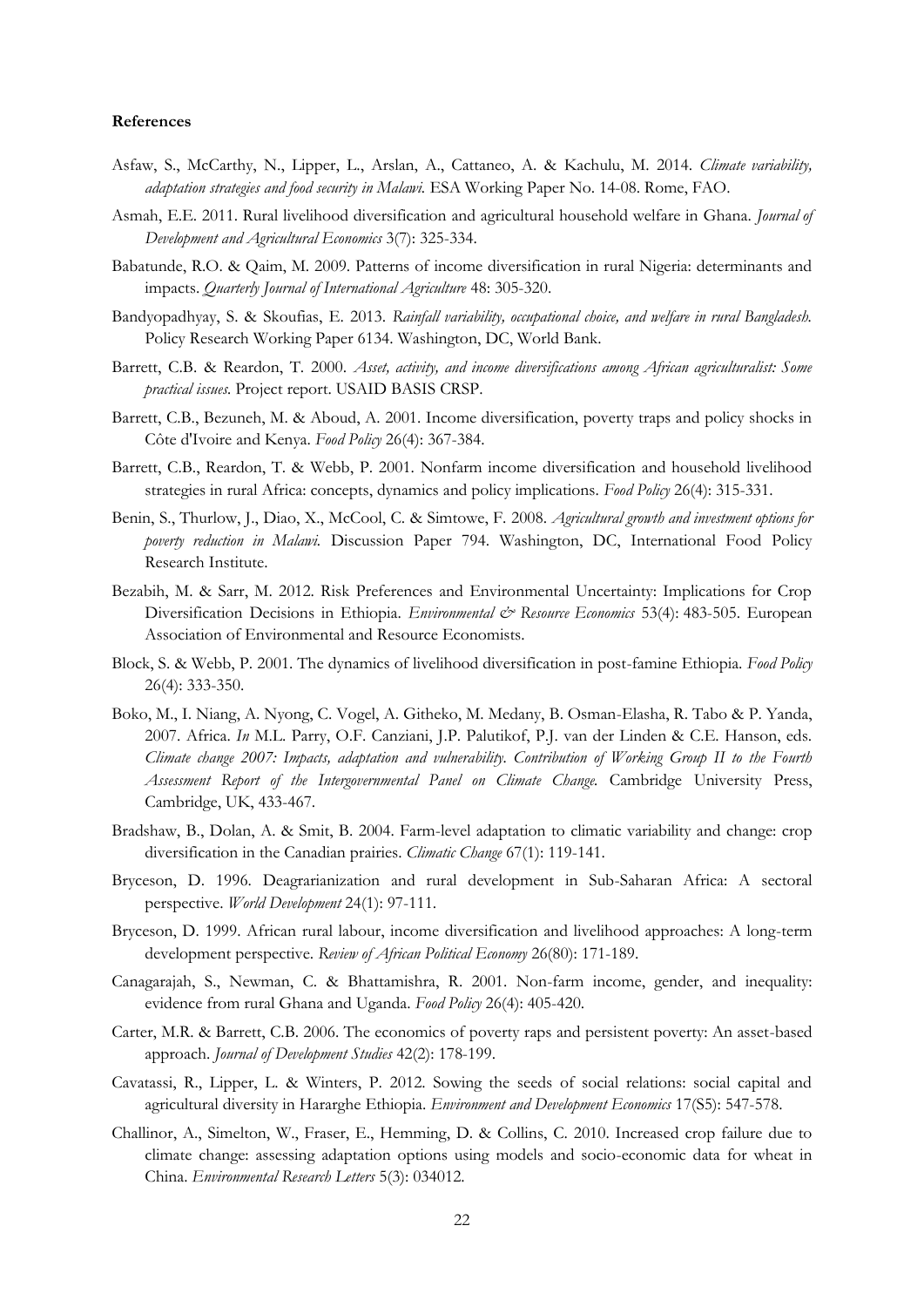- Chaudhuri, S., Jalan, J. & Suryahadi, A. 2002. *Assessing household vulnerability to poverty from cross-sectional data: A methodology and estimates from Indonesia.* Discussion Paper No. 010252, New York, USA, Columbia University.
- Chinsinga, B. 2008. *Exploring the politics of land reforms in Malawi: A case study of the Community Based Rural Land Development Project (CBDRLDP).* IPPG Discussion Paper No. 20. Manchester, UK, University of Manchester.
- Chinsinga, B. 2012. *The political economy of agricultural policy processes in Malawi: A case study of the fertilizer subsidy programme.* Future Agricultures Consortium Working Paper 39. Brighton, UK.
- Chirwa, P. & Quinion, A. 2005. Impact of soil fertility replenishment agroforestry technology adoption on the livelihoods and food security of smallholder farmers in central and southern Malawi. *In* Sharma, P. & Abrol, V., eds., *Crop Production Technologies*. Rijeka, Croatia, InTech.
- Christiaensen, L. & Subbarao, K. 2005. Towards an understanding of household vulnerability in rural Kenya*. Journal of African Economies* 14(4): 520-558.
- Davis, B., Winters, P., Carletto, G., Covarrubias, K., Quiñones, E.J., Zezza, A. & DiGiuseppe, S. 2010. A cross-country comparison of rural income generating activities. *World Development* 38(1): 48-63.
- Deichmann, U., Shilpi, F. & Vakis, R. 2008. Spatial specialization and farm-nonfarm linkages. World Bank Policy Research Working Paper No. 4611. Washington, DC, World Bank.
- Delgado, C. & Siamwalla, L. 1999. Rural economy and farm diversification developing countries. *In* G. H. Peters, & J. von Braun, eds. Food security, diversification and resource management, refocusing the role of *agriculture*. International Associations of Agricultural Economists. Brookfield, USA, Ashgate.
- Denning, G., Kabambe, P., Sánchez, P., Malik, A., Flor, R., Harawa, R., Nkhoma, P., Zamba, C., Banda, C., Magombo, C., Keating, M., Wangila, J. & Sachs, J. 2009. Input subsidies to improve smallholder maize productivity in Malawi: Toward an African green revolution. *PLoS Biology* 7(1): 2-10.
- Dercon, S. 2002. Income risks, coping strategies, and safety nets, *World Bank Research Observer* 17(2): 141- 166.
- Di Falco, S. & Chavas, J.P. 2009. On crop biodiversity, risk exposure, and food security in the highlands of Ethiopia. *American Journal of Agricultural Economics* 91(3): 599-611.
- Dimova, R. & Sen, K. 2010. *Is household income diversification a means of survival or a means of accumulation? Panel data evidence from Tanzania.* Brooks World Poverty Institute Working Paper No. 12210. BWPI, University of Manchester.
- Dorward, A., Chirwa, E., Boughton, D., Crawford, E., Jayne, T., Slater, R., Kelly, V. & Tsoka, M. 2008. Towards Smart Subsidies in Agriculture? Lessons from Recent Experience in Malawi. *Natural Resource Perspectives* 116. London, UK, Overseas Development Institute.
- Ellis, F. 1998. Household strategies and rural livelihood diversification. *Journal of Development Studies* 35(1): 1-38.
- Ellis, F. 1999. Rural livelihood diversity in developing countries: evidence and policy implications. *Natural Resource Perspectives* No. 40. London, UK, Overseas Development Institute.
- Ellis, F. 2000. *Rural livelihoods and diversity in developing countries*. Oxford, UK, Oxford University Press.
- Ellis, F. 2004. *Occupational diversification in developing countries and the implications for agricultural policy.*  Programme of Advisory and Support Services to DFID (PASS).
- Ellis, F. 2005. *Small-farms, livelihood diversification and rural-urban transitions: strategic issues in Sub-Saharan Africa.* Paper prepared for the Research Workshop on "The Future of Small Farms", Withersdane Conference Centre, Wye, Kent, UK, 26-29 June.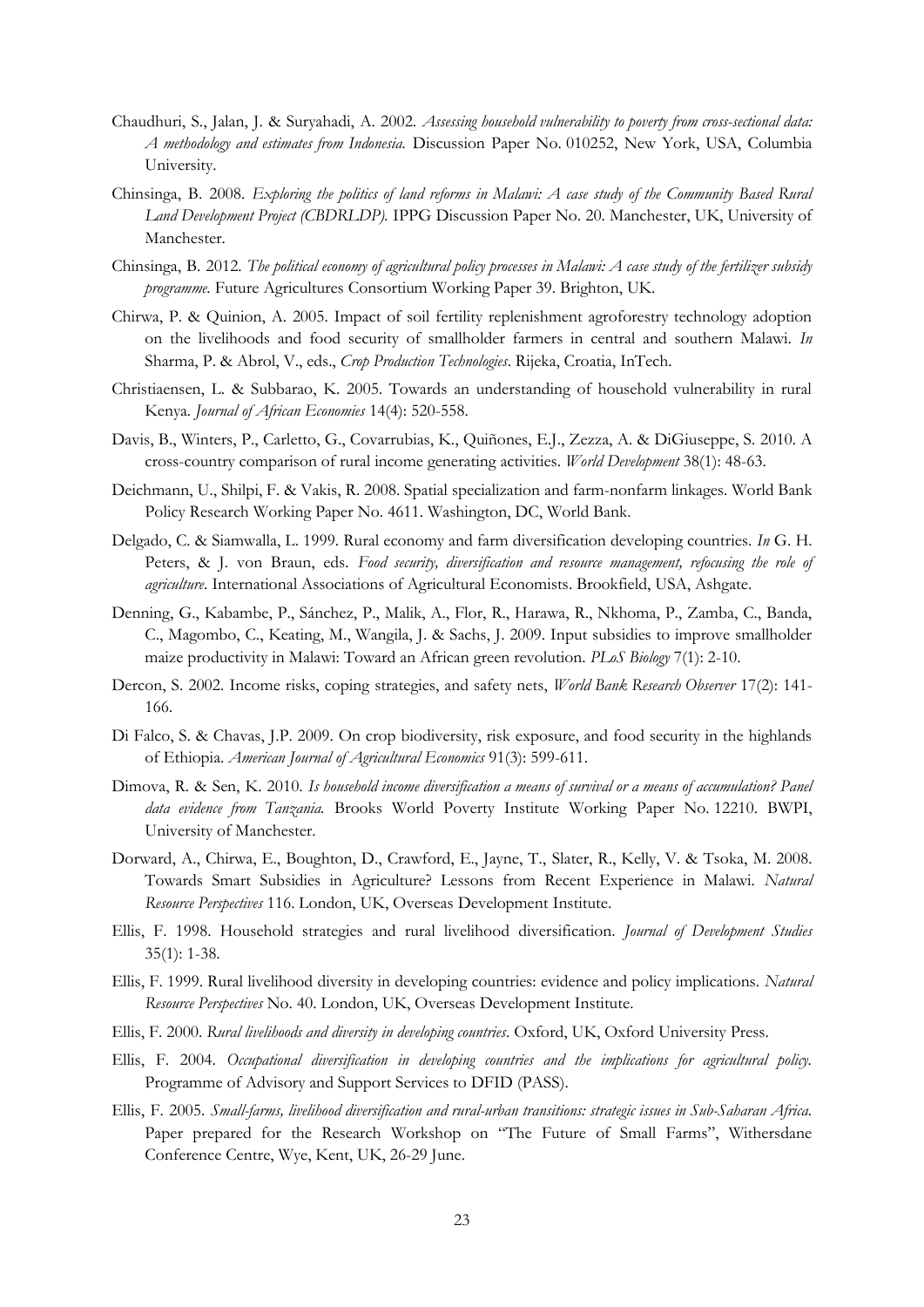- Ellis, F. 2009. Small-Farms, Livelihood Diversification and Rural-Urban Transitions: Strategic Issues in Sub-Saharan Africa. In *The Future of Small Farms: Proceedings of a Research Workshop*, Wye, UK, 26-29 June. Washington, DC, International Food Policy Research Institute.
- Ersado, L. 2003. *Income diversification in Zimbabwe: Welfare implications from Urban and Rural Areas.*, FCND Discussion Paper No. 152. International Food Policy Research Institute, Food Consumption and Nutrition Division
- Fafchamps, M. & Shilpi, F. 2003. The spatial division of labour in Nepal. *The Journal of Development Studies* 39(6): 23-66.
- Fafchamps, M. & Shilpi, F. 2005. Cities and specialisation: evidence from South Asia. *The Economic Journal* 115(503): 477-504.
- FAO, IFAD and WFP (Food and Agriculture Organization of the United Nations, International Fund for Agricultural Development and World Food Programme). 2014. *State of Food Insecurity in the World 2014: Strengthening the enabling environment for food security and nutrition.* FAO, Rome.
- GoM (Government of Malawi) 2006. Malawi growth and development strategy 2006-2011, Ministry of Economic Planning and Development, Lilongwe.
- GoM. 2008. Agricultural Development Programme (ADP), Lilongwe, Ministry of Agriculture and Food Security.
- Hirano K. & Imbens, G. 2004. The propensity score with continuous treatments. *In* A. Gelman & X.L. Meng, eds. A*pplied Bayesian modeling and causal inference from incomplete-data perspectives*, New York, USA, Wiley.
- Holden, S. & Lunduka, A. 2012. Do fertilizer subsidies crowd out organic manures? The case of Malawi. *Agricultural Economics* 43(3): 303-314.
- Holden S. & Shiferaw, B. 2004. Land degradation, drought and food security in a less-favoured area in the Ethiopian highlands: a bio-economic model with market imperfections. *Agricultural Economics* 30: 31- 49.
- Howden, S. M., Soussana, J., Tubiello, F. N., Chhetri, N., Dunlop, M. & Meinke, H. 2007. Adapting agriculture to climate change. Proceedings of the National Academy of Sciences of the United States of America (PNAS) 104: 19691-19696.
- Huang, J., Wu, Y. & Rozelle, S. 2009. Moving off the farm and intensifying agricultural production in Shandong: a case study of rural labour market linkages in China. *Agricultural Economics* 40(2): 203-218.
- IHS (Integrated Household Survey, Malawi). 2012. *Household socio-economic characteristics report.* National Statistical Office, Lilongwe, Malawi.
- IPCC (Intergovernmental Panel on Climate Change). 2012. *Managing the risks of extreme events and disasters to advance climate change adaptation. A special report of Working Groups I and II of the Intergovernmental Panel on Climate Change.* C.B. Field, V. Barros, T.F. Stocker, D. Qin, D.J. Dokken, K.L. Ebi, M.D. Mastrandrea, K.J. Mach, G-K. Plattner, S.K. Allen, M. Tignor & P.M. Midgley, eds., Cambridge, UK, and New York, USA, Cambridge University Press.
- IPCC. 2014. *Working Group II contribution to the IPCC Fifth Assessment Report Climate Change 2014: Impacts, Adaptation, and Vulnerability.*
- ILO (International Labour Organisation). 2010. *Employment diagnostic analysis on Malawi.* Prepared for the Government of Malawi by Professor Dick Durevall and Dr. Richard Mussa, with assistance from the International Labour Organisation. Geneva, Switzerland.
- Lanjouw, P., Quizon, J. & Sparrow, R. 2001. Non-agricultural earnings in peri-urban areas of Tanzania: evidence from household survey data. *Food Policy* 26(4): 385-403.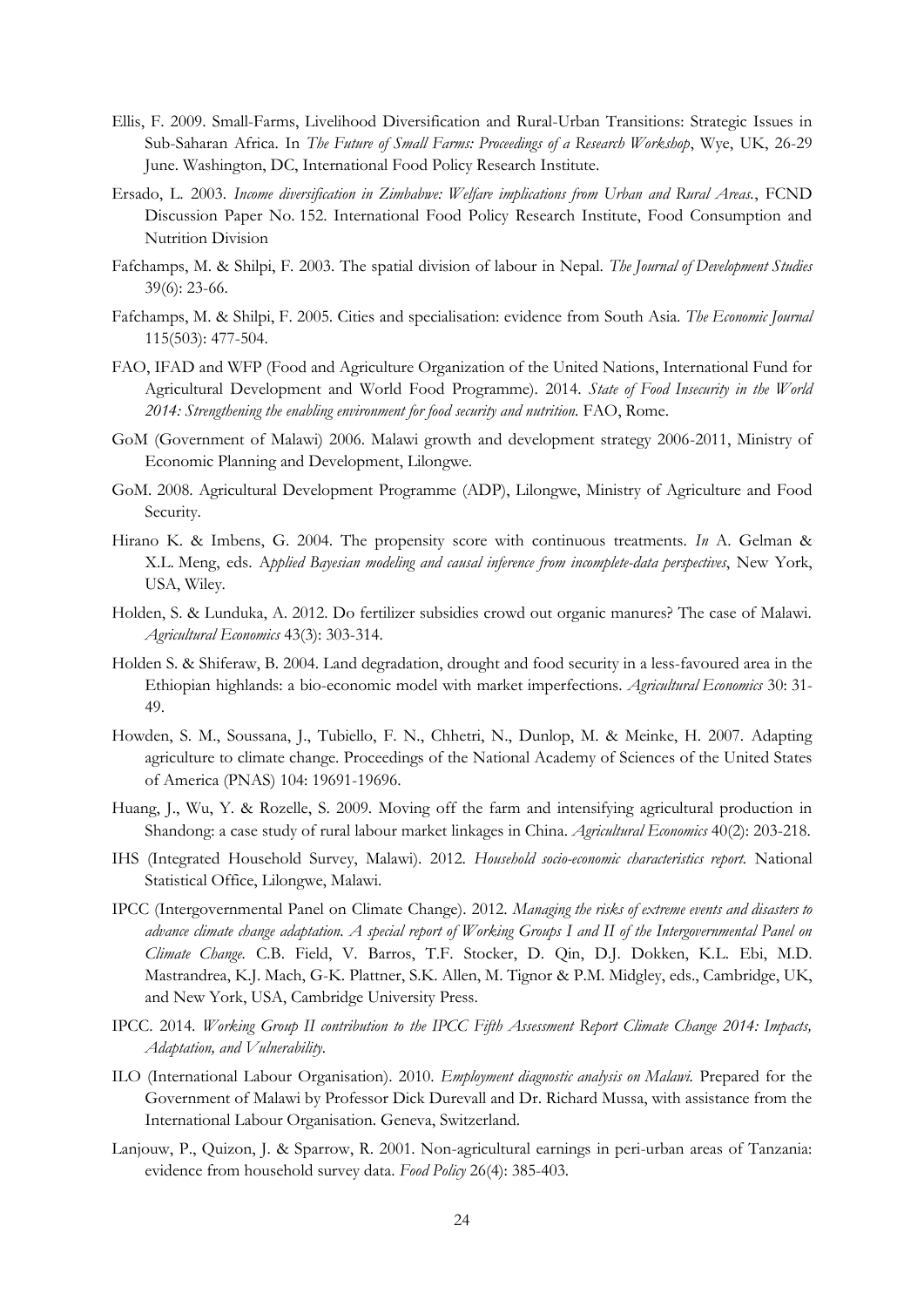- Lay, J., Mahmood, T.O. & M'mukaria, G. M. 2008. Few opportunities, much desperation: The dichotomy of non-agricultural activities and inequality in Western Kenya. *World Development* 36(12): 2713-2732.
- Lay, J., Nahrloch, U. & Omar Mahmoud, T. 2009. Shocks, structural change, and the patterns of income diversification in Burkina Faso. *African Development Review* 21(1): 36-58.
- Lipper, L., Cavatassi, R. & Keleman, A. 2010. The contribution of Plant Genetic Resources for Food and Agriculture to food security and sustainable agricultural development. *The Second State of the World of Plant Genetic Resources for Food and Agriculture*. FAO, Rome.
- Little, P. D., Stone, M.P., Mogues, T., Castro, P. & Negatu, W. 2006. Moving in place: drought and poverty dynamics in South Wollo, Ethiopia. *Journal of Development Studies* 42(2): 200-225.
- Liverpool-Tasie, L.S.O. & Winter-Nelson, A. 2011. Asset versus consumption poverty and poverty dynamics in rural Ethiopia. *Agricultural Economics* 42(2): 221-233.
- Losch, B., Freguingresh, S. & White, E. 2011. *Rural transformation and late developing countries in a globalizing world: a comparative analysis of rural change*. Final Report of the RuralStruc Program, Revised Version, Washington, DC, World Bank.
- Macours, K., Premand, P. & Vakis, R. 2012. *Transfers, diversification and household risk strategies: experimental evidence with lessons for climate change adaptation.* Policy Research Working Paper 6053, Washington, DC, World Bank.
- Mortimore, M.J. & Adams, W.M. 2001. Farmer adaptation, change and crisis in the Sahel. *Global Environmental Change* 11(1): 49-57.
- Morton, J.F. 2007. The impact of climate change on smallholder and subsistence agriculture. Proceedings of the National Academy of Sciences of the United States of America (PNAS) 104: 19680-19685.
- Newman, C. & Canagarajah, S. 2000. Non-farm employment, poverty, and gender linkages: evidence from Ghana and Uganda. Policy Research Working Paper 2367. Washington, DC, World Bank.
- Newsham, A. & Thomas, D. 2009. *Agricultural adaptation, local knowledge and livelihoods diversification in northcentral Namibia.* Tyndall Working Paper 140.
- Nhemachena, C. & Hassan, R. 2007. Micro-Level Analysis of Farmers' Adaptation to Climate Change in Southern Africa. IFPRI Discussion Paper No. 00714. Washington, DC, International Food Policy Research Institute.
- Pingali, P. & Rosegrant, M. 1995. Agricultural commercialization and diversification: processes and polices. *Food Policy* 20(3): 171-185.
- Pfeiffer, L., López-Feldman, A. & Taylor, J.E. 2009. Is off-farm income reforming the farm? Evidence from Mexico. *Agricultural Economics* 40(2): 125-138.
- Reardon, T. 1997. Using Evidence of Household Income Diversification to Inform Study of the Rural Nonfarm Labour Market in Africa. *World Development* 25(5): 735-747.
- Reardon, T., Berdegué, J., Barrett, C.B. & Stamoulis, K. 2006. Household Income Diversification into Rural Nonfarm Activities. *In* S. Haggblade, P. Hazell & T. Reardon, eds. *Transforming the Rural Nonfarm Economy*. Baltimore, MA, USA, Johns Hopkins University Press.
- Reardon, T., Stamoulis, K., Balisacan, A., Cruz, M.E., Berdegue, J. & Banks, B. 1998. Rural Nonfarm Income in Developing Countries. Special Chapter in *The State of Food and Agriculture 1998*. Rome, FAO.
- Rosenzweig, M.R. & Binswanger, H.P. 1993. Wealth, weather risk and the composition and profitability of agricultural investments. *Economic Journal* 103(416): 56-78.
- Sadoulet, E. & de Janvry, A. 1995. Behavior and Welfare Under Risk. In *Quantitative Development Policy Analysis*, Baltimore, MD, USA, Johns Hopkins University Press.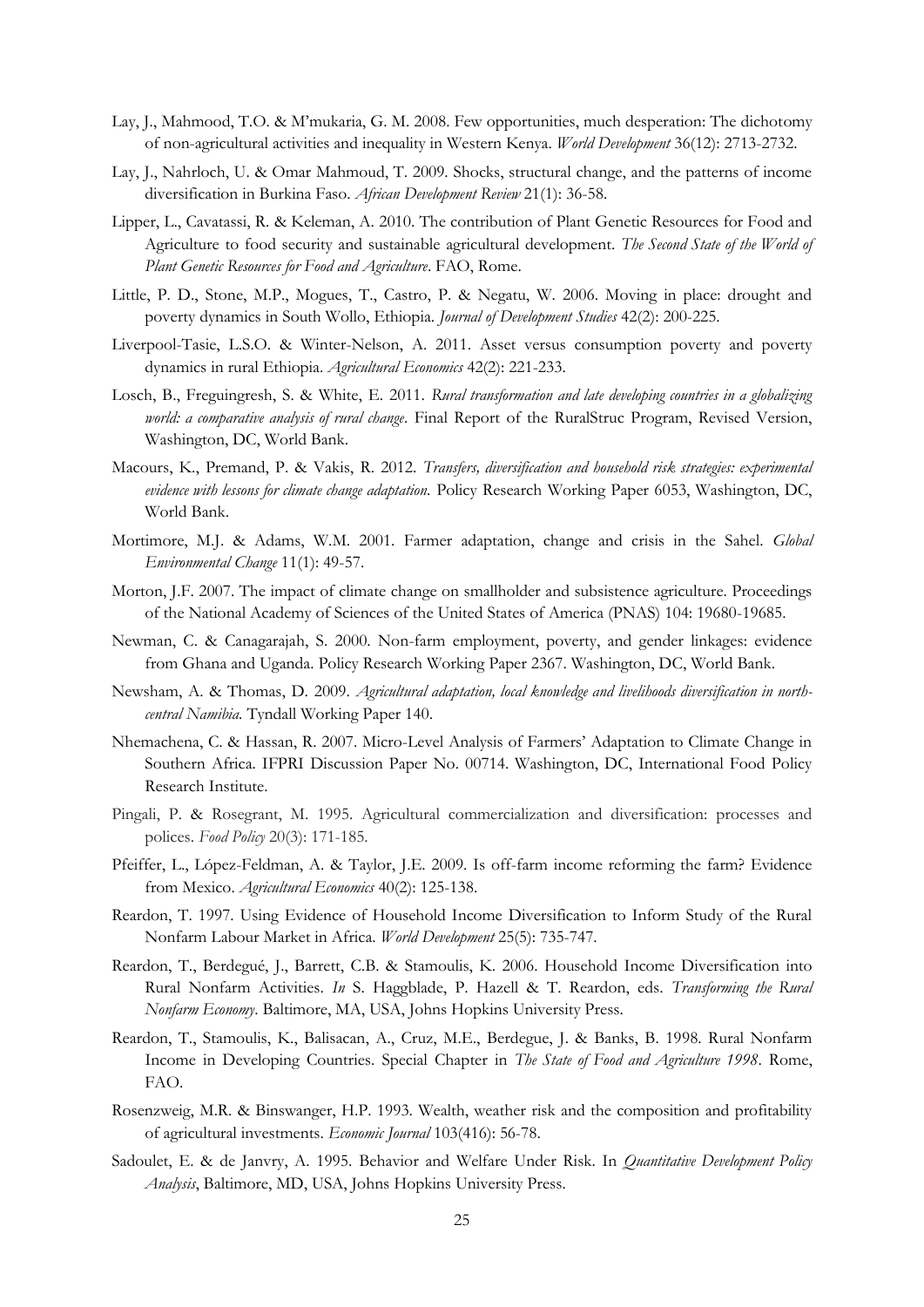- Seo, S., Mendelsohn, R., Dinar, A., Hassan, R. & Kurukulasuriya, P. 2009. A Ricardian analysis of the distribution of climate change impacts on agriculture across agro-ecological zones in Africa. *Environmental and Resource Economics* 43(3): 313-332.
- Simtowe, F.P. 2010. Livelihoods diversification and gender in Malawi. *African Journal of Agricultural Research* 5(3): 204-216.
- Smale, M., ed. 2006. *Valuing crop diversity: on-farm genetic resources and economic change*. Wallingford, UK, CABI Publishing.
- Tadross, M., Suárez, P., Lotsch, A., Hachigonta, S., Mdoka, M., Unganai, L., Lucio, F., Kamdonyo, D. & Muchinda, M. 2009. Growing-season rainfall and scenarios of future change in southeast Africa: implications for cultivating maize. *Climate Research* 40: 147-161.
- Tchale, H. 2009. The efficiency of smallholder agriculture in Malawi. *African Journal of Agricultural and Resource Economics* 3(2): 101-121.
- Toulmin, C., Leonard, R., Brock, K., Coulibaly, N., Carswell, G. & Dea, D. 2000. *Diversification of livelihoods: evidence from Mali and Ethiopia.* Research Report 47, Brighton, UK, Institute of Development Studies.
- Van Dusen, M.E. & Taylor, J.E. 2005. Missing markets and crop diversity: evidence from Mexico. *Environment and Development Economics* 10(04): 513-531.
- Wang, J., Mendelsohn, R., Dinar, A. & Huang, J. 2009. *How do China's farmers adapt to climate change?* Paper presented at the International Association of Agricultural Economics Conference, Beijing, August 2009.
- Wiggins, S. 2009. *Transforming the rural nonfarm economy. Opportunities and threats in the developing world.* S. Haggblade, P.B.R. Hazell & T. Reardon, eds. Book review. *Journal of Agrarian Change*, 9(4): 595- 598.
- World Bank. 2008. *World Development Report 2008: Agriculture for Development.* Washington, DC.
- World Bank. 2010. *Social dimensions of climate change: equity and vulnerability in a warming world.* Washington, DC.
- World Bank 2012. *Mainstreaming adaptation to climate change and natural resource management.* Washington, DC.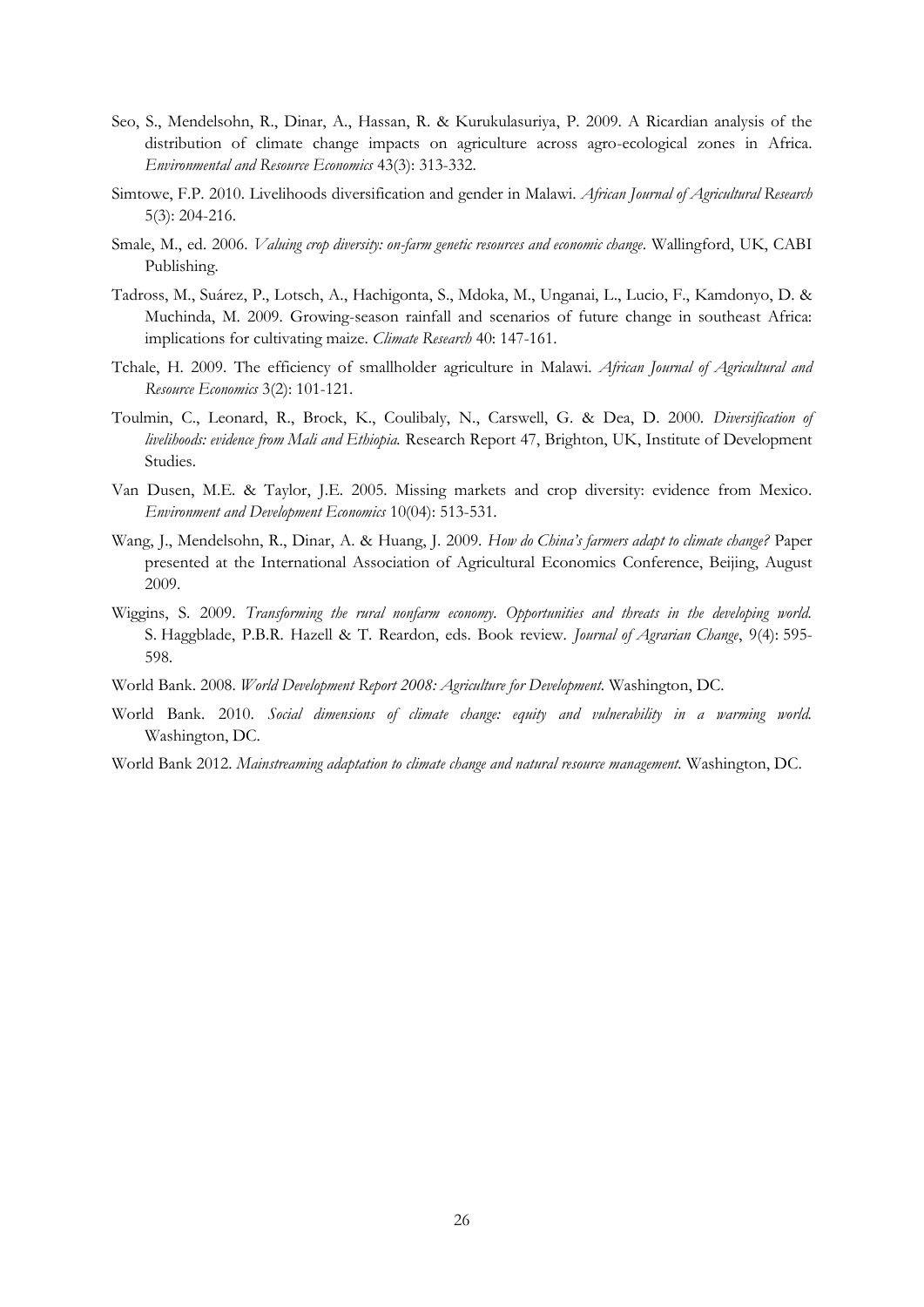## <span id="page-31-0"></span>**Appendix**

|                                                                      |                       | Without interaction     | Interaction with policy<br>variables |                                |  |
|----------------------------------------------------------------------|-----------------------|-------------------------|--------------------------------------|--------------------------------|--|
|                                                                      | Variance              | Expected<br>consumption | Variance                             | <b>Expected</b><br>consumption |  |
| Climate variables                                                    |                       |                         |                                      |                                |  |
| CoV of Nov-May rainfall 1983-2010                                    | $-0.349***$           | $-0.984***$             | $-0.622$                             | $-2.854***$                    |  |
|                                                                      | (0.132)               | (0.192)                 | (0.522)                              | (0.757)                        |  |
| Average of Nov-May rainfall 1983-2010 (dm)                           | 0.001                 | $0.050***$              | 0.005                                | $0.040***$                     |  |
|                                                                      | (0.005)               | (0.007)                 | (0.005)                              | (0.008)                        |  |
| Anomaly of Nov-May rainfall 2009-10                                  | $0.238***$<br>(0.047) | $-0.608***$<br>(0.067)  | $0.229***$<br>(0.049)                | $-0.577***$<br>(0.070)         |  |
| Household socio-demographic                                          |                       |                         |                                      |                                |  |
| Age of household head (years)                                        | $-0.001**$            | $-0.002$ ***            | $-0.001**$                           | $-0.002***$                    |  |
|                                                                      | (0.000)               | (0.000)                 | (0.000)                              | (0.000)                        |  |
| Gender of household head (1=male)                                    | $-0.012$              | $-0.008$                | $-0.012$                             | $-0.009$                       |  |
|                                                                      | (0.010)               | (0.014)                 | (0.010)                              | (0.014)                        |  |
| Household size (Adult Equivalent [AE])                               | $0.004*$              | $-0.153***$             | $0.004*$                             | $-0.152***$                    |  |
|                                                                      | (0.002)               | (0.004)                 | (0.002)                              | (0.004)                        |  |
| Household head highest level of education in years                   | $-0.003**$            | $0.019***$              | $-0.003**$                           | $0.019***$                     |  |
|                                                                      | (0.001)               | (0.002)                 | (0.001)                              | (0.002)                        |  |
| Sex ratio                                                            | $-0.005$              | $-0.034***$             | $-0.005$                             | $-0.034***$                    |  |
|                                                                      | (0.004)               | (0.005)                 | (0.004)                              | (0.005)                        |  |
| Dependency ratio                                                     | $-0.008*$             | $-0.063***$             | $-0.009**$                           | $-0.063***$                    |  |
|                                                                      | (0.004)               | (0.006)                 | (0.004)                              | (0.006)                        |  |
| Number of household members hospitalized in the<br>past 12 months    | 0.005                 | $0.100***$              | 0.005                                | $0.098***$                     |  |
|                                                                      | (0.009)               | (0.012)                 | (0.009)                              | (0.012)                        |  |
| Household wealth                                                     |                       |                         |                                      |                                |  |
| Wealth index                                                         | 0.003                 | $0.207***$              | 0.003                                | $0.207***$                     |  |
|                                                                      | (0.003)               | (0.004)                 | (0.003)                              | (0.004)                        |  |
| Agricultural implements access index                                 | $-0.015***$           | $0.047***$              | $-0.016***$                          | $0.048***$                     |  |
|                                                                      | (0.003)               | (0.004)                 | (0.003)                              | (0.004)                        |  |
| GPS based land size (acre)                                           | $-0.000$              | $0.012***$              | $-0.000$                             | $0.012***$                     |  |
|                                                                      | (0.002)               | (0.002)                 | (0.002)                              | (0.002)                        |  |
| Community characteristics                                            |                       |                         |                                      |                                |  |
| In migration in the community $(1 = yes)$                            | $0.040***$            | $0.026**$               | $0.042***$                           | $0.029**$                      |  |
|                                                                      | (0.009)               | (0.013)                 | (0.009)                              | (0.013)                        |  |
| Out migration in the community $(1 = yes)$                           | 0.018                 | 0.017                   | $0.021*$                             | 0.021                          |  |
|                                                                      | (0.012)               | (0.018)                 | (0.012)                              | (0.018)                        |  |
| Irrigation scheme in the community $(1 = yes)$                       | $0.000\,$             | $-0.026*$               | 0.005                                | $-0.024*$                      |  |
|                                                                      | (0.010)               | (0.014)                 | (0.010)                              | (0.014)                        |  |
| Road density in 10 km radius ('000 metres)                           | $-0.002$              | 0.003                   | $-0.001$                             | 0.003                          |  |
|                                                                      | (0.002)               | (0.002)                 | (0.002)                              | (0.002)                        |  |
| Number of months main road was passable by a<br>lorry                | 0.001                 | $0.009***$              | 0.001                                | $0.008***$                     |  |
|                                                                      | (0.001)               | (0.002)                 | (0.001)                              | (0.002)                        |  |
| ln(price of fertilizer [MKW/kg]/price of maize<br>[MKW/kg]           | $-0.025***$           | $0.130***$              | $-0.023***$                          | $0.124***$                     |  |
|                                                                      | (0.006)               | (0.009)                 | (0.007)                              | (0.010)                        |  |
| ln(wage rate for casual labour [MKW/day]/price of<br>maize [MKW/kg]) | $0.018***$            | $-0.052***$             | $0.019***$                           | $-0.049***$                    |  |
|                                                                      | (0.004)               | (0.006)                 | (0.004)                              | (0.006)                        |  |

#### **Table A.1. Effect of climate variability on vulnerability components: variance of consumption and expected consumption per capita**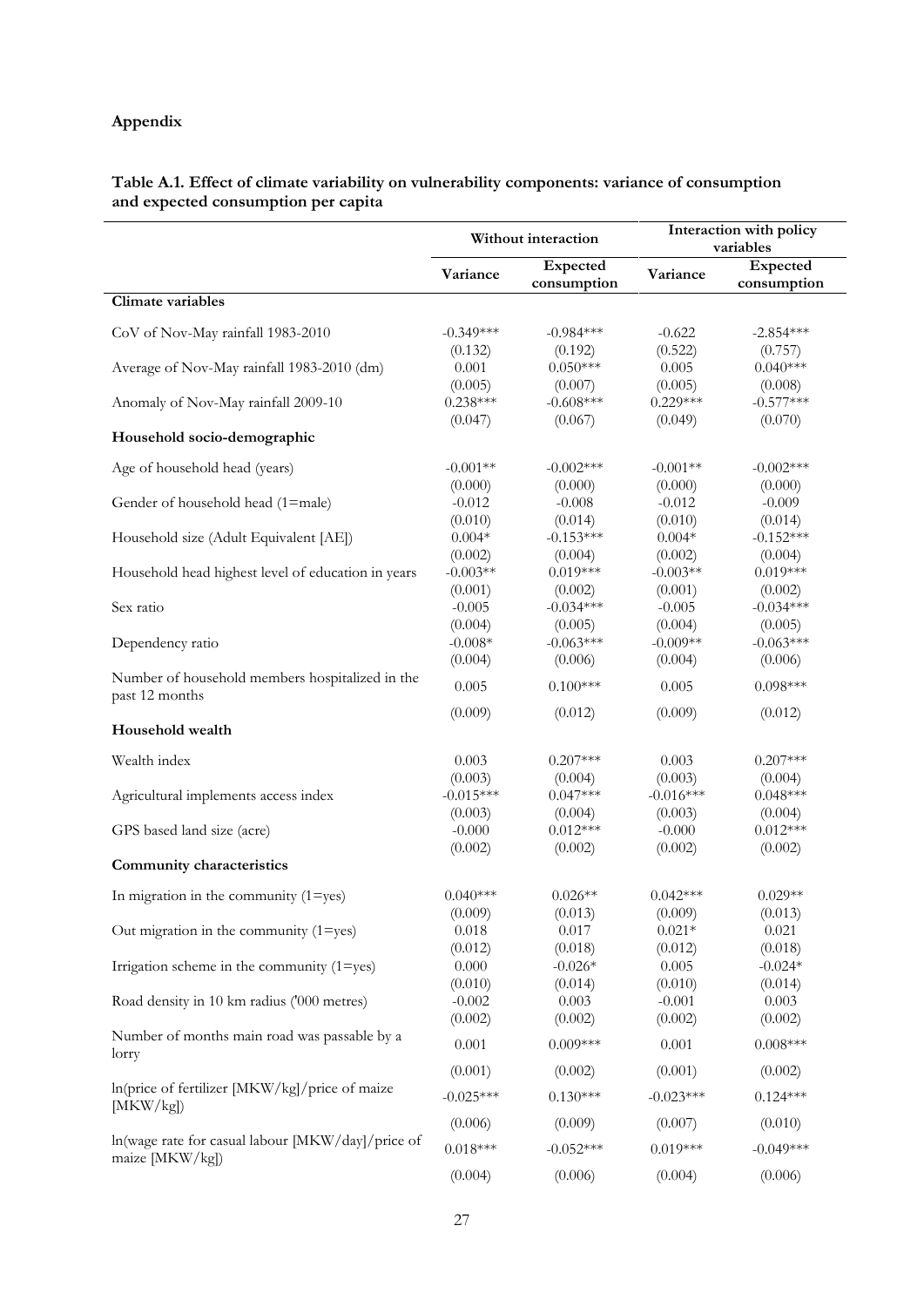#### **Institutions**

| Number of agricultural extension and development<br>officers in the district | $0.003***$  | $0.014***$ | $-0.014**$ | 0.010     |
|------------------------------------------------------------------------------|-------------|------------|------------|-----------|
|                                                                              | (0.001)     | (0.002)    | (0.006)    | (0.009)   |
| Number of microfinance institutions in the district                          | $0.005*$    | $0.028***$ | $-0.019$   | 0.003     |
|                                                                              | (0.003)     | (0.004)    | (0.016)    | (0.023)   |
| Fertilizers distributed per household in the district<br>(MT)                | $-0.025***$ | $0.074***$ | $0.105*$   | $-0.147*$ |
|                                                                              | (0.009)     | (0.013)    | (0.060)    | (0.087)   |
| ln(MASAF wages paid in 2008-09 season [million]<br>MKW/household])           | $-0.880$    | 4.297      | $-3.760$   | 16.097    |
|                                                                              | (1.806)     | (2.624)    | (11.604)   | (16.700)  |
| Institutions*Climate variables                                               |             |            |            |           |
| Extension service*CV rainfall                                                |             |            | $0.083***$ | 0.019     |
|                                                                              |             |            | (0.028)    | (0.042)   |
| Microfinance*CV rainfall                                                     |             |            | 0.120      | 0.133     |
|                                                                              |             |            | (0.078)    | (0.113)   |
| Fertilizer distributed*CV rainfall                                           |             |            | $-0.617**$ | $1.054**$ |
|                                                                              |             |            | (0.283)    | (0.410)   |
| Safety-net*CV rainfall                                                       |             |            | 11.891     | $-43.975$ |
|                                                                              |             |            | (48.162)   | (69.501)  |
| Constant                                                                     | $0.348***$  | 10.689***  | $0.346***$ | 11.158*** |
|                                                                              | (0.061)     | (0.088)    | (0.132)    | (0.190)   |
| Observations                                                                 | 8,009       | 8,009      | 8,009      | 8,009     |
| R-squared                                                                    | 0.019       | 0.451      | 0.021      | 0.452     |

Note: Robust standard errors in parentheses based on EA level clusters. \*\*\*  $p<0.01$ , \*\*  $p<0.05$ , \*  $p<0.1$ .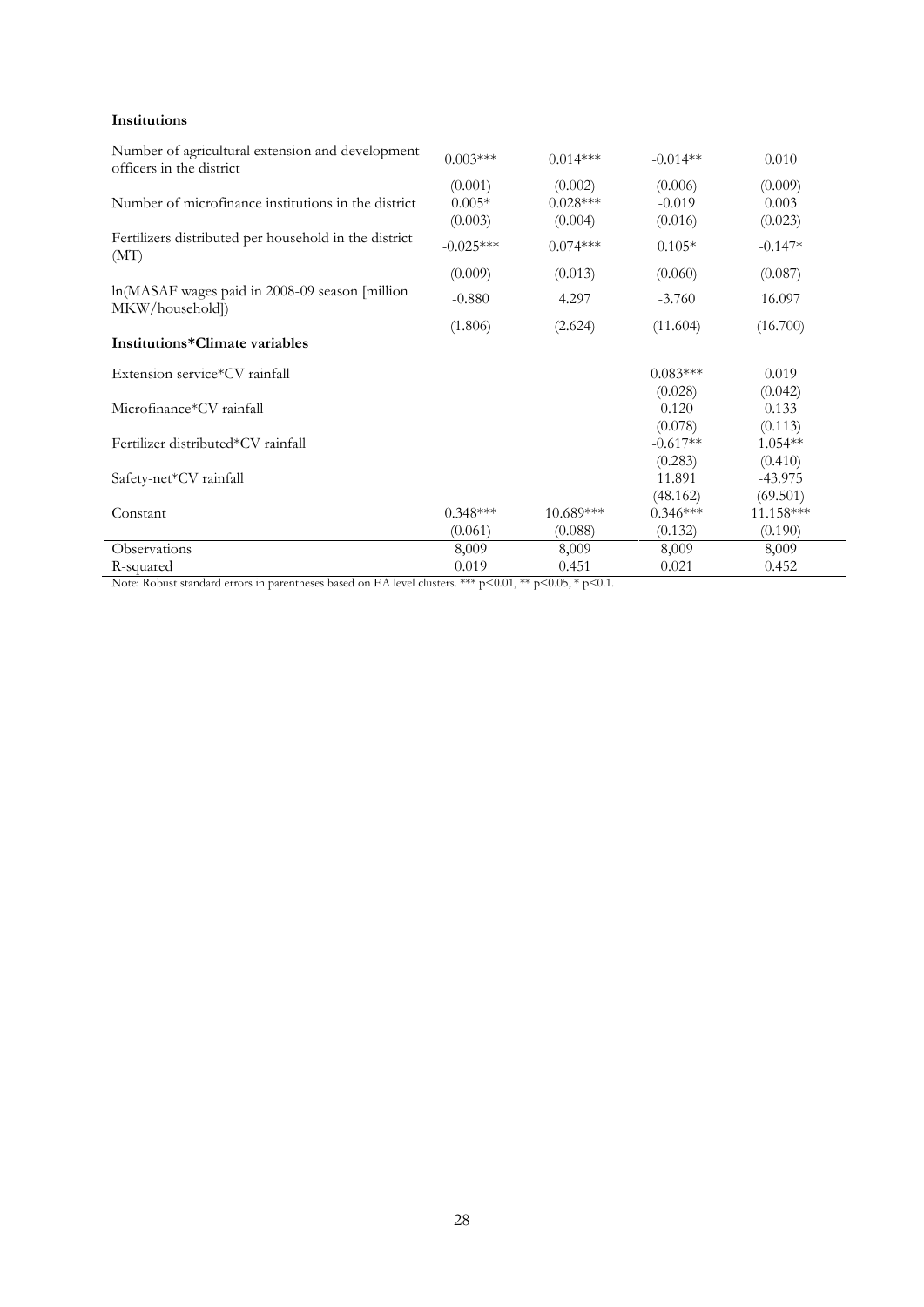|                                             | Labour, total       |                         | Labour, males and<br>females |                         | Cropland            |                         | Income              |                         | All three indices    |                         |
|---------------------------------------------|---------------------|-------------------------|------------------------------|-------------------------|---------------------|-------------------------|---------------------|-------------------------|----------------------|-------------------------|
|                                             | Variance            | Expected<br>consumption | Variance                     | Expected<br>consumption | Variance            | Expected<br>consumption | Variance            | Expected<br>consumption | Variance             | Expected<br>consumption |
| Diversification indices                     |                     |                         |                              |                         |                     |                         |                     |                         |                      |                         |
| Margalef index of labour                    |                     |                         |                              |                         |                     |                         |                     |                         |                      |                         |
| diversification, all adults                 | 0.013<br>(0.055)    | $0.718***$<br>(0.079)   |                              |                         |                     |                         |                     |                         | $0.152**$<br>(0.059) | $0.679***$<br>(0.086)   |
| Margalef index of labour                    |                     |                         |                              |                         |                     |                         |                     |                         |                      |                         |
| diversification, male adults                |                     |                         | 0.033                        | $0.784***$              |                     |                         |                     |                         |                      |                         |
| Margalef index of labour                    |                     |                         | (0.061)                      | (0.091)                 |                     |                         |                     |                         |                      |                         |
| diversification, female adults              |                     |                         | 0.014                        | $0.556***$              |                     |                         |                     |                         |                      |                         |
| Margalef index of cropland                  |                     |                         | (0.084)                      | (0.123)                 |                     |                         |                     |                         |                      |                         |
| diversification                             |                     |                         |                              |                         | $-0.048$            | $0.246***$              |                     |                         | $-0.010$             | $0.168***$              |
|                                             |                     |                         |                              |                         | (0.036)             | (0.053)                 |                     |                         | (0.037)              | (0.054)                 |
| Margalef index of income<br>diversification |                     |                         |                              |                         |                     |                         | $-0.188***$         | $0.406***$              | $-0.155***$          | $0.351***$              |
|                                             |                     |                         |                              |                         |                     |                         | (0.039)             | (0.057)                 | (0.043)              | (0.063)                 |
| Climate variables                           |                     |                         |                              |                         |                     |                         |                     |                         |                      |                         |
| CoV of Nov-May rainfall 1983-2010           | $-0.337**$          | $-1.042***$             | $-0.308**$                   | $-1.303***$             | $-0.244*$           | $-1.051***$             | $-0.334**$          | $-1.072***$             | $-0.252*$            | $-1.202***$             |
| Average of Nov-May rainfall 1983-           | (0.132)             | (0.193)                 | (0.143)                      | (0.213)                 | (0.136)             | (0.199)                 | (0.133)             | (0.195)                 | (0.135)              | (0.200)                 |
| $2010$ (dm)                                 | 0.001               | $0.050***$              | 0.002                        | $0.057***$              | $-0.003$            | $0.046***$              | 0.005               | $0.039***$              | 0.000                | $0.036***$              |
| Anomaly of Nov-May rainfall 2009-           | (0.005)             | (0.007)                 | (0.005)                      | (0.008)                 | (0.005)             | (0.007)                 | (0.005)             | (0.007)                 | (0.005)              | (0.007)                 |
| 10                                          | $0.237***$          | $-0.611***$             | $0.211***$                   | $-0.664***$             | $0.214***$          | $-0.651***$             | $0.224***$          | $-0.579***$             | $0.204***$           | $-0.625***$             |
|                                             | (0.047)             | (0.067)                 | (0.050)                      | (0.074)                 | (0.048)             | (0.069)                 | (0.048)             | (0.068)                 | (0.049)              | (0.070)                 |
| Household socio-demographic                 |                     |                         |                              |                         |                     |                         |                     |                         |                      |                         |
| Age of household head (years)               | $-0.001**$          | $-0.002***$             | $-0.001**$                   | $-0.002***$             | $-0.000*$           | $-0.002***$             | $-0.001**$          | $-0.002***$             | $-0.000$             | $-0.002***$             |
| Gender of household head (1=male)           | (0.000)<br>$-0.011$ | (0.000)<br>$-0.012$     | (0.000)<br>$-0.002$          | (0.000)<br>$0.044**$    | (0.000)<br>$-0.012$ | (0.000)<br>$-0.006$     | (0.000)<br>$-0.013$ | (0.000)<br>$-0.006$     | (0.000)<br>$-0.013$  | (0.000)<br>$-0.008$     |
|                                             | (0.010)             | (0.014)                 | (0.013)                      | (0.020)                 | (0.010)             | (0.015)                 | (0.010)             | (0.014)                 | (0.010)              | (0.015)                 |

**Table A.2. Effect of diversification on vulnerability components: variance of consumption and expected consumption per capita**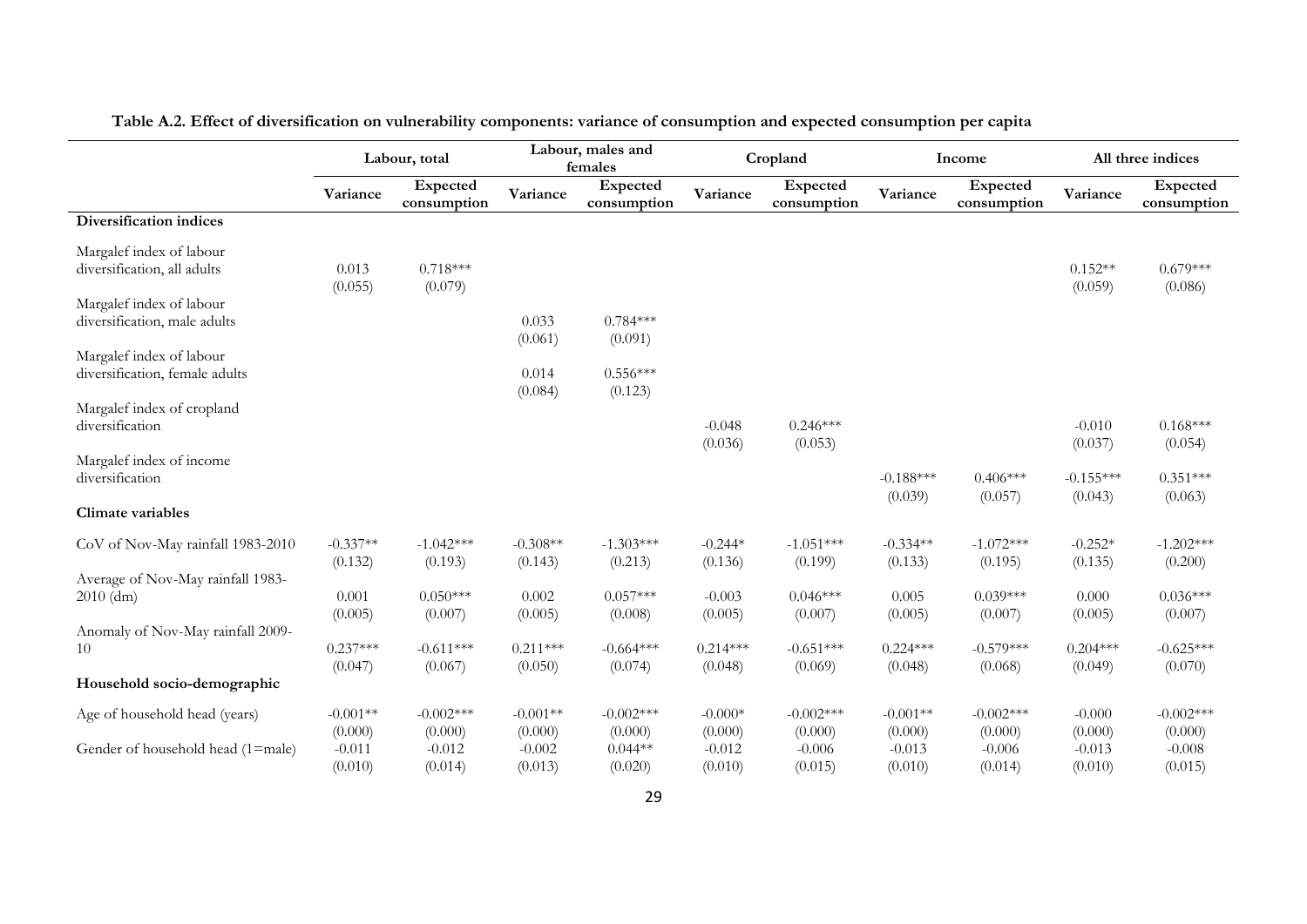| Household size (Adult Equivalent      |             |             |             |             |             |             |             |             |             |             |
|---------------------------------------|-------------|-------------|-------------|-------------|-------------|-------------|-------------|-------------|-------------|-------------|
| [AE]                                  | 0.004       | $-0.152***$ | $0.005*$    | $-0.130***$ | 0.003       | $-0.150***$ | $0.006**$   | $-0.156***$ | 0.004       | $-0.153***$ |
|                                       | (0.002)     | (0.004)     | (0.003)     | (0.004)     | (0.003)     | (0.004)     | (0.003)     | (0.004)     | (0.003)     | (0.004)     |
| Household head highest level of       |             |             |             |             |             |             |             |             |             |             |
| education in years                    | $-0.003***$ | $0.017***$  | $-0.003***$ | $0.015***$  | $-0.003**$  | $0.016***$  | $-0.002**$  | $0.018***$  | $-0.003**$  | $0.014***$  |
|                                       | (0.001)     | (0.002)     | (0.001)     | (0.002)     | (0.001)     | (0.002)     | (0.001)     | (0.002)     | (0.001)     | (0.002)     |
| Sex ratio                             | $-0.004$    | $-0.033***$ | 0.004       | $-0.013**$  | $-0.003$    | $-0.027***$ | $-0.005$    | $-0.034***$ | $-0.001$    | $-0.027***$ |
|                                       | (0.004)     | (0.006)     | (0.004)     | (0.006)     | (0.004)     | (0.006)     | (0.004)     | (0.006)     | (0.004)     | (0.006)     |
| Dependency ratio                      | $-0.009**$  | $-0.063***$ | $-0.011**$  | $-0.070***$ | $-0.009**$  | $-0.054***$ | $-0.009**$  | $-0.064***$ | $-0.009**$  | $-0.054***$ |
|                                       | (0.004)     | (0.006)     | (0.005)     | (0.008)     | (0.004)     | (0.006)     | (0.004)     | (0.006)     | (0.004)     | (0.006)     |
| Number of household members           |             |             |             |             |             |             |             |             |             |             |
| hospitalized in the past 12 months    | 0.007       | $0.095***$  | $0.006\,$   | $0.101***$  | 0.009       | $0.101***$  | 0.011       | $0.094***$  | 0.013       | $0.094***$  |
|                                       | (0.009)     | (0.013)     | (0.009)     | (0.013)     | (0.009)     | (0.013)     | (0.009)     | (0.013)     | (0.009)     | (0.013)     |
| Household wealth                      |             |             |             |             |             |             |             |             |             |             |
| Wealth index                          | 0.005       | $0.200***$  | 0.002       | $0.186***$  | 0.003       | $0.201***$  | 0.003       | $0.208***$  | 0.001       | $0.193***$  |
|                                       | (0.003)     | (0.004)     | (0.003)     | (0.005)     | (0.003)     | (0.005)     | (0.003)     | (0.004)     | (0.003)     | (0.005)     |
| Agricultural implements access index  | $-0.015***$ | $0.047***$  | $-0.013***$ | $0.064***$  | $-0.011***$ | $0.067***$  | $-0.013***$ | $0.041***$  | $-0.008**$  | $0.064***$  |
|                                       | (0.003)     | (0.004)     | (0.003)     | (0.005)     | (0.003)     | (0.005)     | (0.003)     | (0.005)     | (0.003)     | (0.005)     |
| GPS based land size (acre)            | $-0.001$    | $0.012***$  | $0.000\,$   | $0.015***$  | 0.001       | $0.011***$  | 0.001       | $0.010***$  | 0.002       | $0.011***$  |
|                                       | (0.002)     | (0.002)     | (0.002)     | (0.002)     | (0.002)     | (0.003)     | (0.002)     | (0.002)     | (0.002)     | (0.003)     |
| Community characteristics             |             |             |             |             |             |             |             |             |             |             |
|                                       |             |             |             |             |             |             |             |             |             |             |
| In migration in the community         |             |             |             |             |             |             |             |             |             |             |
| $(1 = yes)$                           | $0.040***$  | $0.024*$    | $0.034***$  | 0.012       | $0.039***$  | $0.022*$    | $0.038***$  | $0.028**$   | $0.036***$  | 0.020       |
|                                       | (0.009)     | (0.013)     | (0.010)     | (0.015)     | (0.009)     | (0.013)     | (0.009)     | (0.013)     | (0.009)     | (0.013)     |
| Out migration in the community        |             |             |             |             |             |             |             |             |             |             |
| $(1 = yes)$                           | $0.020*$    | 0.013       | 0.013       | 0.010       | 0.017       | $0.018\,$   | $0.018\,$   | 0.019       | 0.017       | 0.019       |
|                                       | (0.012)     | (0.018)     | (0.013)     | (0.020)     | (0.013)     | (0.018)     | (0.012)     | (0.018)     | (0.012)     | (0.019)     |
| Irrigation scheme in the community    |             |             |             |             |             |             |             |             |             |             |
| $(1 = yes)$                           | 0.002       | $-0.023$    | $-0.004$    | $-0.031**$  | 0.000       | $-0.018$    | 0.001       | $-0.022$    | 0.003       | $-0.011$    |
|                                       | (0.010)     | (0.014)     | (0.010)     | (0.016)     | (0.010)     | (0.014)     | (0.010)     | (0.014)     | (0.010)     | (0.015)     |
| Road density in 10 km radius ('000    |             |             |             |             |             |             |             |             |             |             |
| metres)                               | $-0.002$    | 0.003       | $-0.001$    | 0.002       | $-0.001$    | 0.003       | $-0.002$    | 0.003       | $-0.001$    | 0.003       |
|                                       | (0.002)     | (0.002)     | (0.002)     | (0.002)     | (0.002)     | (0.002)     | (0.002)     | (0.002)     | (0.002)     | (0.002)     |
| Number of months main road was        |             |             |             |             |             |             |             |             |             |             |
| passable by a lorry                   | 0.000       | $0.008***$  | $-0.000$    | $0.006***$  | 0.001       | $0.008***$  | 0.001       | $0.008***$  | 0.001       | $0.006***$  |
|                                       | (0.001)     | (0.002)     | (0.001)     | (0.002)     | (0.001)     | (0.002)     | (0.001)     | (0.002)     | (0.001)     | (0.002)     |
| ln(price of fertilizer [MKW/kg]/price | $-0.024***$ | $0.128***$  | $-0.017**$  | $0.138***$  | $-0.029***$ | $0.128***$  | $-0.021***$ | $0.122***$  | $-0.025***$ | $0.118***$  |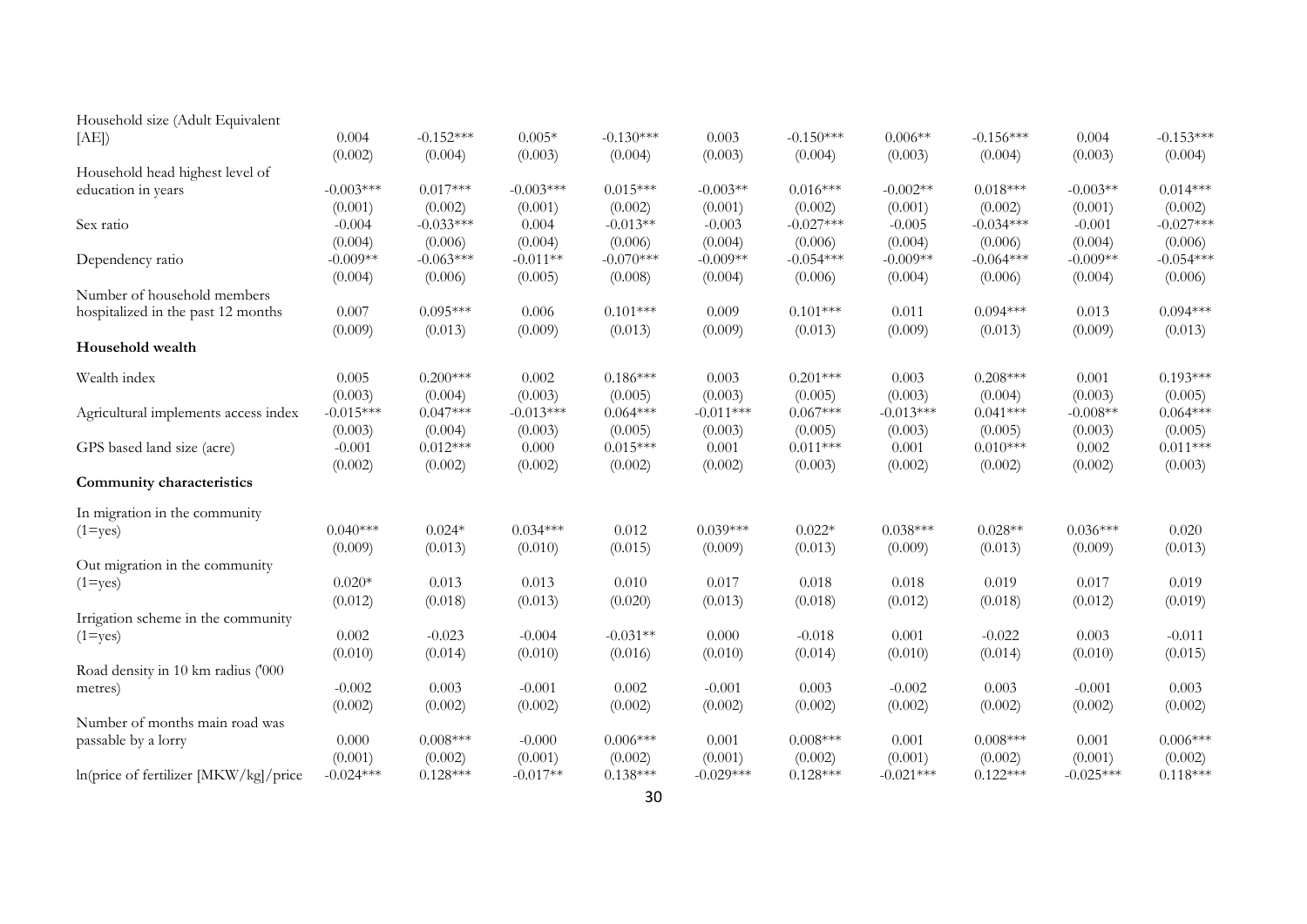| of maize [MKW/kg])                                                      | (0.006)     | (0.009)     | (0.007)     | (0.010)     | (0.007)    | (0.010)     | (0.006)    | (0.009)     | (0.007)    | (0.010)     |
|-------------------------------------------------------------------------|-------------|-------------|-------------|-------------|------------|-------------|------------|-------------|------------|-------------|
| In (wage rate for casual labour<br>[MKW/day]/price of maize<br>[MKW/kg] | $0.016***$  | $-0.050***$ | $0.014***$  | $-0.050***$ | $0.020***$ | $-0.046***$ | $0.016***$ | $-0.044***$ | $0.015***$ | $-0.037***$ |
| Institutions                                                            | (0.004)     | (0.006)     | (0.004)     | (0.007)     | (0.004)    | (0.006)     | (0.004)    | (0.006)     | (0.004)    | (0.006)     |
| Number of agricultural extension and                                    |             |             |             |             |            |             |            |             |            |             |
| development officers per household                                      |             |             |             |             |            |             |            |             |            |             |
| in the district                                                         | $0.003**$   | $0.013***$  | $0.003**$   | $0.012***$  | $0.003***$ | $0.014***$  | $0.003***$ | $0.013***$  | $0.003***$ | $0.013***$  |
|                                                                         | (0.001)     | (0.002)     | (0.001)     | (0.002)     | (0.001)    | (0.002)     | (0.001)    | (0.002)     | (0.001)    | (0.002)     |
| Number of microfinance institutions                                     |             |             |             |             |            |             |            |             |            |             |
| in the district                                                         | $0.006**$   | $0.026***$  | 0.003       | $0.025***$  | $0.006**$  | $0.028***$  | 0.004      | $0.030***$  | $0.005**$  | $0.028***$  |
|                                                                         | (0.003)     | (0.004)     | (0.003)     | (0.004)     | (0.003)    | (0.004)     | (0.003)    | (0.004)     | (0.003)    | (0.004)     |
| Fertilizers distributed per household                                   |             |             |             |             |            |             |            |             |            |             |
| in the district (MT)                                                    | $-0.027***$ | $0.080***$  | $-0.027***$ | $0.062***$  | $-0.016*$  | $0.060***$  | $-0.024**$ | $0.068***$  | $-0.019*$  | $0.055***$  |
|                                                                         | (0.009)     | (0.013)     | (0.010)     | (0.015)     | (0.010)    | (0.014)     | (0.009)    | (0.013)     | (0.010)    | (0.014)     |
| ln(MASAF wages paid in 2008-09                                          |             |             |             |             |            |             |            |             |            |             |
| season [million MKW/household])                                         | $-0.514$    | 4.013       | $-2.160$    | 2.534       | $-0.758$   | 4.168       | $-0.170$   | 3.548       | 0.108      | 3.670       |
|                                                                         | (1.801)     | (2.624)     | (1.901)     | (2.863)     | (1.844)    | (2.679)     | (1.814)    | (2.659)     | (1.832)    | (2.695)     |
| Constant                                                                | $0.358***$  | $10.673***$ | $0.312***$  | 10.508***   | $0.330***$ | $10.673***$ | $0.326***$ | 10.755***   | $0.313***$ | $10.740***$ |
|                                                                         | (0.062)     | (0.089)     | (0.068)     | (0.101)     | (0.064)    | (0.093)     | (0.062)    | (0.090)     | (0.064)    | (0.094)     |
| Observations                                                            | 7,862       | 7,862       | 6,017       | 6,017       | 7,255      | 7,255       | 7,768      | 7,768       | 7,023      | 7,023       |
| R-squared                                                               | 0.019       | 0.455       | 0.016       | 0.448       | 0.018      | 0.434       | 0.023      | 0.453       | 0.019      | 0.443       |

Note: Robust standard errors in parentheses based on EA level clusters. \*\*\*  $p<0.01$ , \*\*  $p<0.05$ , \*  $p<0.1$